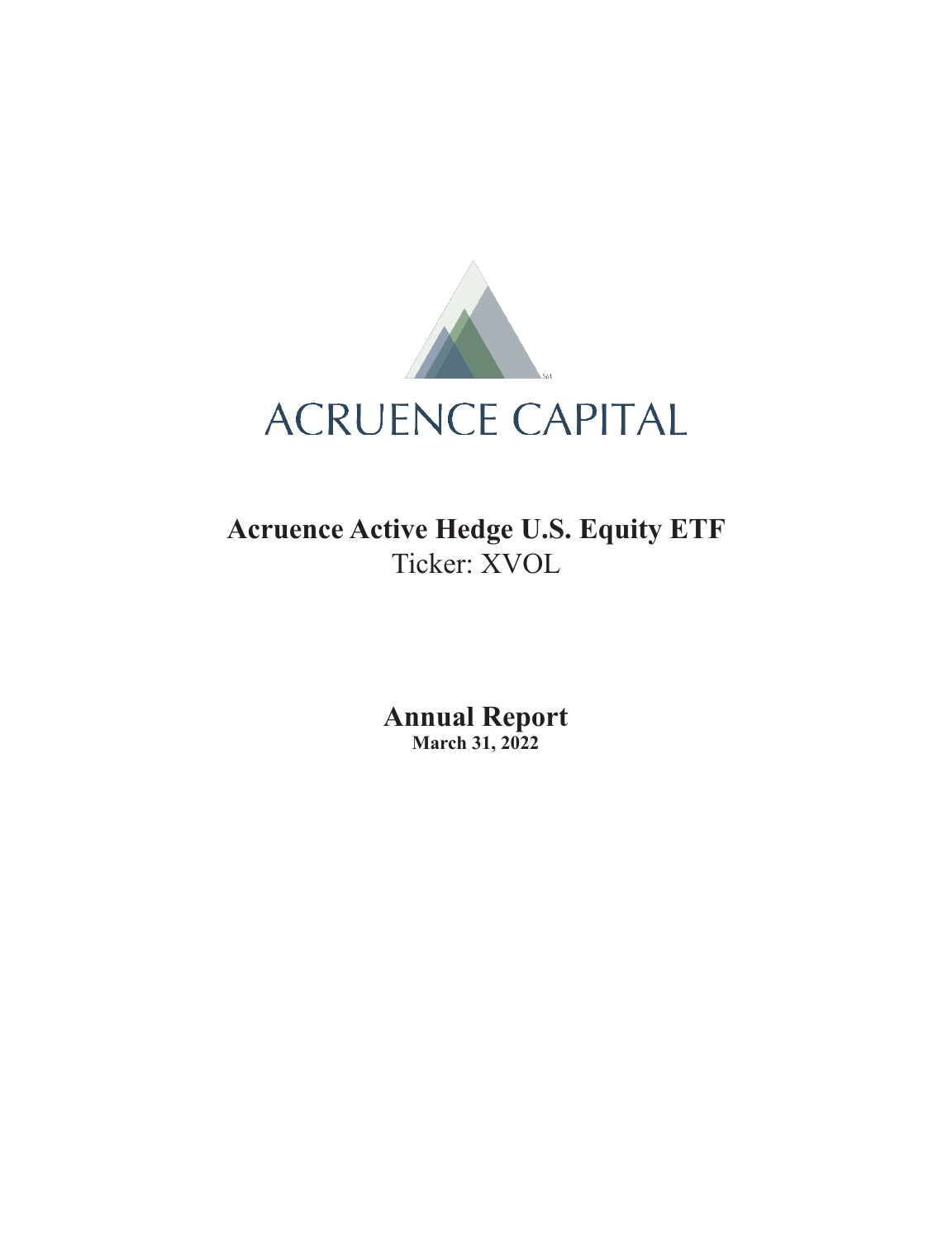# **TABLE OF CONTENTS**

| 2              |
|----------------|
| 3              |
| $\overline{4}$ |
| - 12           |
| - 13           |
| -14            |
| 15             |
| 16             |
|                |
| 25             |
| 26             |
| 27             |
| 29             |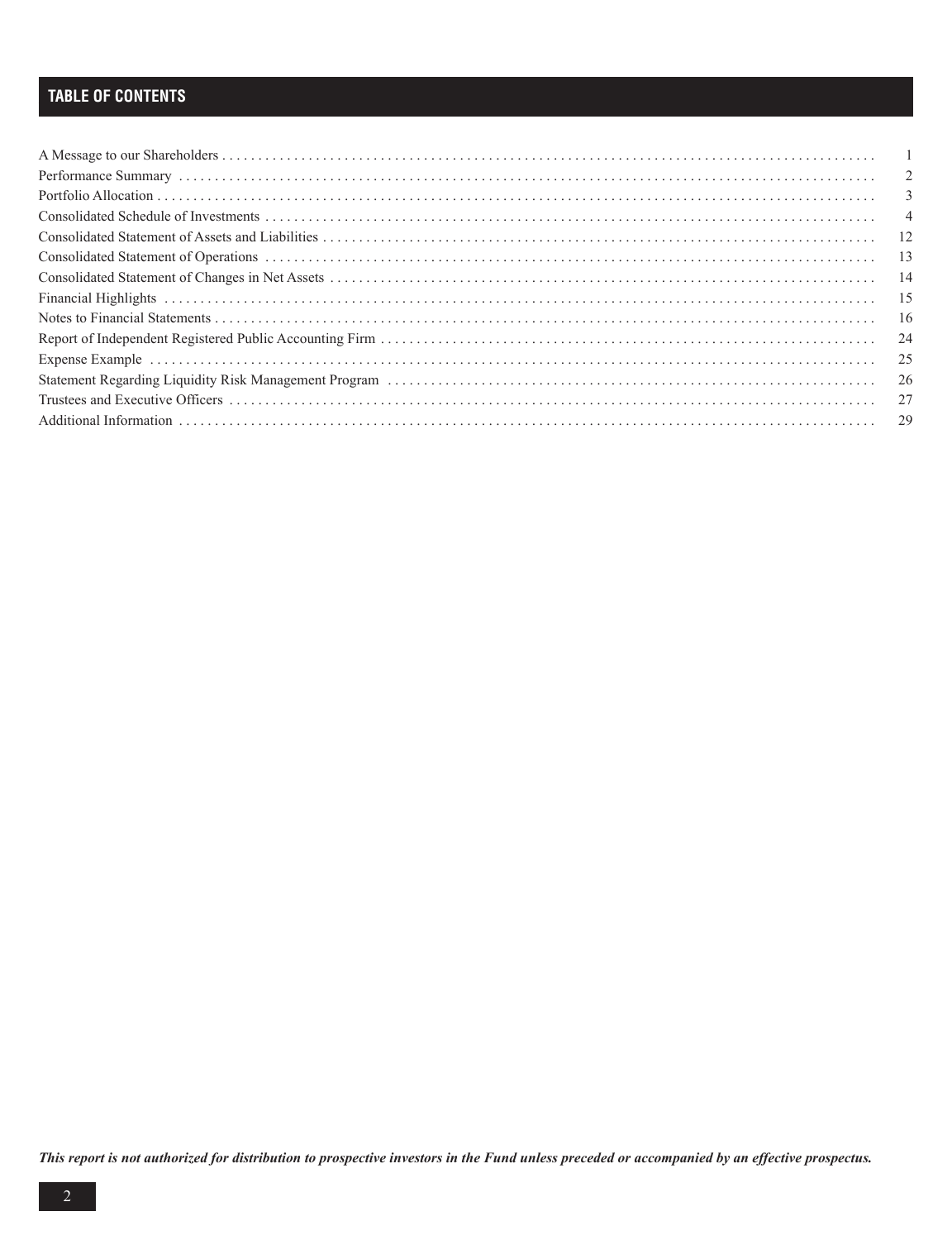### **SHAREHOLDER LETTER**

### **Market Commentary**

U.S. equity markets stabilized and grew during 2021 as Covid-19 vaccines became widespread in developed economies but began to falter in the beginning of 2022 primarily due to the potential of the Federal Reserve's warning of interest rate hikes in the face of widespread inflation. Additionally, global markets began to grind lower in early 2022 amid a constrained global supply chain and due to the Russian invasion of Ukraine, which occurred near the end of February 2022. While most developed economies were modestly to fully reopened in 2021, the threat of lingering Covid-19 outbreaks, such as the Omicron variant, led to cautious optimism throughout the investing world. All of the factors mentioned here led to volatile trading across all markets in the latter half of 2021 and first quarter of 2022.

### **The information presented in this report relates to the Fund's performance for the fiscal period ended March 31, 2022 (the "fiscal period").**

### **The Acruence Active Hedge U.S. Equity ETF**

The Acruence Active Hedge U.S. Equity ETF ("XVOL") is an actively-managed exchange-traded fund ("ETF") that seeks capital appreciation with reduced volatility as compared to the S&P 500 Index by purchasing options contracts on the VIX Index (defined below).

### *Fund Description:*

XVOL, though actively managed, invests at least 80% of its net assets in a portfolio that replicates the constituents and weights of the S&P 500 Index, while seeking to deliver lower volatility by purchasing options contracts ("VIX Options") on the CBOE Volatility Index (the "VIX Index"). An option gives investors the right to purchase or sell the underlying index at a specified price, on a specified date in exchange for the premium paid. To determine the number of VIX options contracts to purchase, as well as its strike price and expiration date, XVOL utilizes a proprietary, volatility-based algorithm. The VIX options exposure is reevaluated each month based on the level of forward expected volatility in the S&P 500 Index, considering the VIX Index level and options price. The VIX Index estimates the expected level of volatility in the U.S. stock market (as reflected by the S&P 500 Index), forward-looking over 30 days. Overall, XVOL targets investors that seek to achieve high risk-adjusted returns.

### *Performance Overview:*

During the fiscal period ended March 31, 2022 (since inception on 4/21/21), XVOL generated a total return of 6.52% (NAV) and 6.91% (Market). This compares to the 10.02% total return of the S&P 500® Total Return Index, for the same period.

From a sector perspective, based on performance attribution to the overall portfolio, Information Technology and Energy were the leading contributors, while Consumer Discretionary, Materials, and Utilities were the leading detractors.

Reviewing individual stocks based on performance attribution to the overall portfolio, leading contributors included Microsoft, NVIDIA, and Apple. Conversely, the leading detractors included Amazon, Paypal Holdings, and Moderna.

VIX Options, which are used to minimize volatility in the Fund's overall portfolio, are purchased each month as designated by the Fund's strategy. The cost of the options is targeted to be roughly 0.25% of the Fund's assets under management each month. The hedge detracted from the Fund's overall performance by 2.03% for the since inception (4/21/21) period ended March 31, 2022.

### **Past performance does not guarantee future results.**

### *Must be preceded or accompanied by a prospectus.*

Investors buy and sell ETF shares through a brokerage account or an investment advisor. Like ordinary stocks, brokerage commissions, and/or transaction costs or service fees may apply. Please consult your broker or financial advisor for their fee schedule.

There is no guarantee that the Fund's investment strategy will be successful. Shares may trade at a premium or discount to their NAV in the secondary market. These variations may be greater when markets are volatile or subject to unusual conditions. A high portfolio turnover rate increases transaction costs, which may increase the Fund's expenses. The Fund is newer and has a limited operating history. You can lose money on your investment in the Fund.

Options enable the Fund to purchase exposure that is significantly greater than the premium paid. Consequently, the value of such options can be volatile, and a small investment in options can have a large impact on the performance of the Fund. The Fund risks losing all or part of the cash paid (premium) for purchasing options. Even a small decline in the value of a reference asset underlying call options or a small increase in the value of a reference asset underlying put options can result in the entire investment in such options being lost. Additionally, the value of the option may be lost if the Sub-Adviser fails to exercise such option at or prior to its expiration.

The S&P 500<sup>®</sup> Total Return Index is an index of 500 large-capitalization companies selected by Standard & Poor's Financial Services LLC. It is not possible to invest directly in an index. Holdings are subject to change.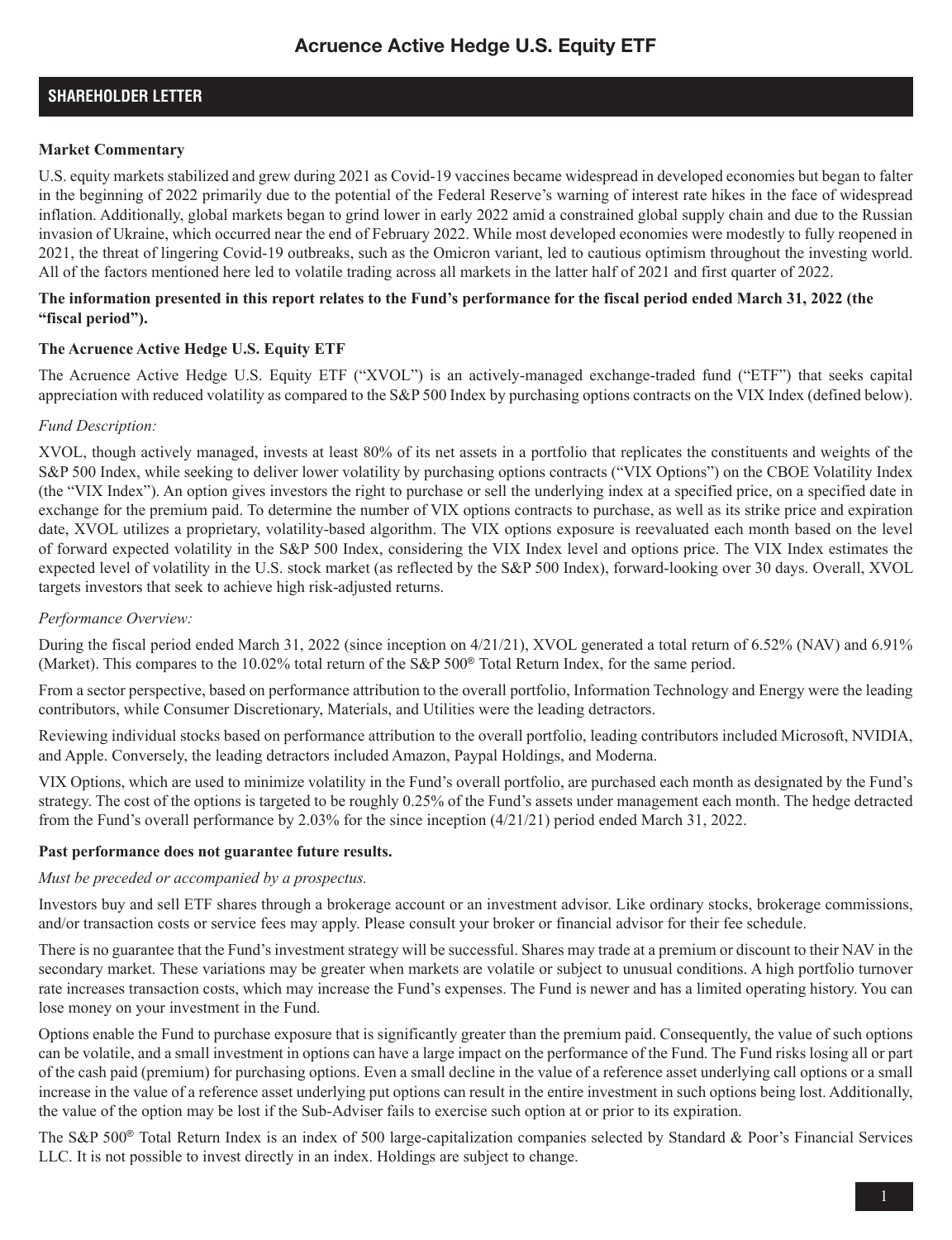

### **PERFORMANCE SUMMARY** (Unaudited)



| Total Returns for the period ended March 31, 2022*: | <b>Six-Months</b> | <b>Since Inception</b><br>(4/21/2021) | <b>Ending Value</b><br>(3/31/2022) |
|-----------------------------------------------------|-------------------|---------------------------------------|------------------------------------|
| Acruence Active Hedge U.S. Equity ETF - NAV         | $3.97\%$          | $6.52\%$                              | \$10.652                           |
| Acruence Active Hedge U.S. Equity ETF - Market      | $3.94\%$          | 6.91%                                 | 10.691                             |
| $S\&P 500^{\circ}$ Total Return Index               | $5.92\%$          | $10.02\%$                             | 1.002                              |

Returns for periods greater than one year are annualzed

This chart illustrates the performance of a hypothetical \$10,000 investment made on April 21, 2021 (commencement of operations), and is not intended to imply any future performance. The returns shown do not reflect the deduction of taxes that a shareholder would pay on fund distributions or the redemption of fund shares. The chart assumes reinvestment of capital gains, dividends, and return of capital, if applicable, for a fund and dividends for an index.

*Performance data quoted represents past performance and does not guarantee future results. The investment return and principal value of an investment will fluctuate so that an investor's shares, when redeemed, may be worth more or less than their original cost. Current performance of the Fund may be lower or higher than the performance quoted. Performance data current to the most recent month end may be obtained by calling (833) 653-6400. The Fund's expense ratio is 0.83% (as of the Fund's most recently filed prospectus dated April 5, 2021, as supplemented).*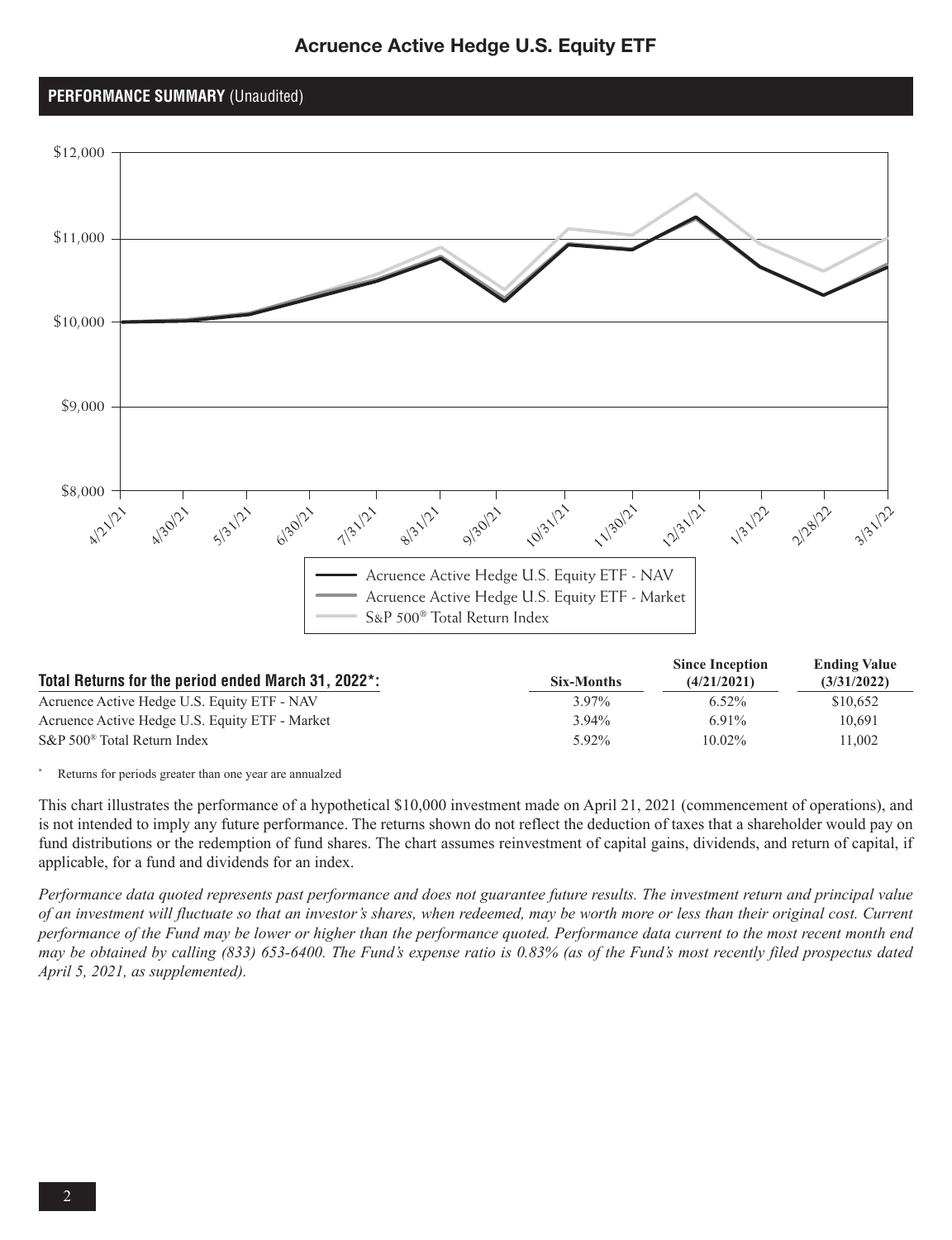# **PORTFOLIO ALLOCATION** at March 31, 2022 (Unaudited)

|                                        | % of              |
|----------------------------------------|-------------------|
| <b>Sector/Security Type</b>            | <b>Net Assets</b> |
| Technology                             | 24.3%             |
| Consumer, Non-cyclical                 | 20.0              |
| Financial                              | 14.8              |
| Communications                         | 14.2              |
| Consumer, Cyclical                     | 9.6               |
| Industrial                             | 7.6               |
| Energy                                 | 4.0               |
| Utilities                              | 2.7               |
| <b>Basic Materials</b>                 | 2.1               |
| Cash & Cash Equivalents <sup>(1)</sup> | 0 <sub>7</sub>    |
| <b>Purchased Options</b>               | $0.0^{(2)}$       |
| Total                                  | 100.0%            |

(1) Represents cash, money market funds, and assets in excess of other liabilities.

(2) Rounds to less than 0.05%.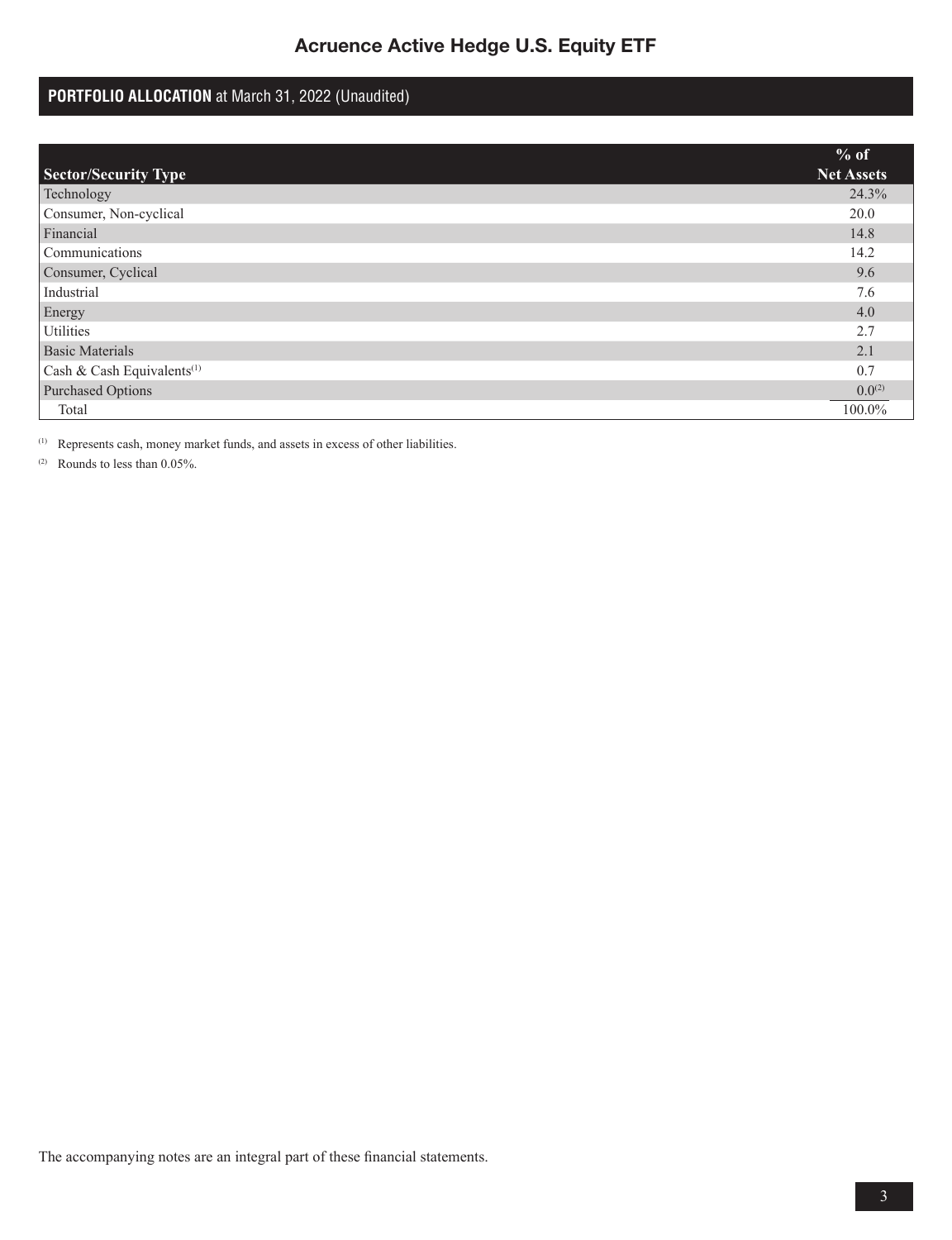# **CONSOLIDATED SCHEDULE OF INVESTMENTS** at March 31, 2022

|                                             | <b>Shares</b> | Value        |
|---------------------------------------------|---------------|--------------|
| Common Stocks - 99.3%                       |               |              |
| Advertising $-0.1%$                         |               |              |
| Omnicom Group, Inc.                         | 612           | \$<br>51,946 |
| The Interpublic Group of                    |               |              |
| Companies, Inc.                             | 1,057         | 37,471       |
|                                             |               | 89,417       |
| Aerospace & Defense - 1.6%                  |               |              |
| General Dynamics Corp.                      | 623           | 150,255      |
| Howmet Aerospace, Inc.                      | 1,034         | 37,162       |
| L3Harris Technologies, Inc.                 | 527           | 130,944      |
| Lockheed Martin Corp.                       | 657           | 290,000      |
| Northrop Grumman Corp.                      | 402           | 179,782      |
| Raytheon Technologies Corp.                 | 4,025         | 398,757      |
| Teledyne Technologies, Inc.(1)              | 124           | 58,606       |
| The Boeing Co. <sup>(1)</sup>               | 1,483         | 283,994      |
| TransDigm Group, Inc.(1)                    | 138           | 89,913       |
|                                             |               | 1,619,413    |
| Agriculture - 0.8%                          |               |              |
| Altria Group, Inc.                          | 4,948         | 258,533      |
| Archer-Daniels-Midland Co.                  | 1,530         | 138,098      |
| Philip Morris International, Inc.           | 4,196         | 394,172      |
|                                             |               | 790,803      |
| Airlines $-0.2%$                            |               |              |
| Alaska Air Group, Inc.(1)                   | 335           | 19,433       |
| American Airlines Group, Inc.(1)            | 1,867         | 34,073       |
| Delta Air Lines, Inc. <sup>(1)</sup>        | 1,723         | 68,179       |
| Southwest Airlines Co. <sup>(1)</sup>       | 1,675         | 76,715       |
| United Airlines Holdings, Inc.(1)           | 977           | 45,294       |
|                                             |               | 243,694      |
|                                             |               |              |
| Apparel $-0.6%$                             |               |              |
| Nike, Inc. - Class B                        | 3,441         | 463,021      |
| PVH Corp.                                   | 185           | 14,173       |
| Ralph Lauren Corp. - Class A                | 129           | 14,633       |
| Tapestry, Inc.                              | 739           | 27,454       |
| Under Armour, Inc. - Class A <sup>(1)</sup> | 501           | 8,527        |
| Under Armour, Inc. - Class C <sup>(1)</sup> | 561           | 8,729        |
| VF Corp.                                    | 873           | 49,639       |
|                                             |               | 586,176      |
| Auto Manufacturers - 2.8%                   |               |              |
| Cummins, Inc.                               | 380           | 77,942       |
| Ford Motor Co.                              | 10,582        | 178,942      |
| General Motors Co. <sup>(1)</sup>           | 3,912         | 171,111      |
| PACCAR, Inc.                                | 933           | 82,169       |
| Tesla, Inc. <sup>(1)</sup>                  | 2,186         | 2,355,633    |
|                                             |               | 2,865,797    |

|                                                              | <b>Shares</b> | <b>Value</b>        |
|--------------------------------------------------------------|---------------|---------------------|
| Common Stocks - 99.3% (Continued)                            |               |                     |
| Auto Parts & Equipment - 0.1%                                |               |                     |
| Aptiv PLC <sup>(1)</sup>                                     | 727           | \$<br>87,029        |
| BorgWarner, Inc.                                             | 643           | 25,013              |
|                                                              |               | 112,042             |
| Banks $-4.6%$                                                |               |                     |
| Bank of America Corp.                                        | 19,411        | 800,121             |
| Citigroup, Inc.                                              | 5,345         | 285,423             |
| Citizens Financial Group, Inc.                               | 1,237         | 56,073              |
| Comerica, Inc.                                               | 350           | 31,651              |
| Fifth Third Bancorp                                          | 1,840         | 79,194              |
| First Republic Bank                                          | 477           | 77,322              |
| Huntington Bancshares, Inc.                                  | 3,899         | 57,003              |
| JPMorgan Chase & Co.                                         | 7,961         | 1,085,244           |
| KeyCorp                                                      | 2,509         | 56,151              |
| M&T Bank Corp.                                               | 344           | 58,308              |
| Morgan Stanley                                               | 3,864         | 337,714             |
| Northern Trust Corp.                                         | 556           | 64,746              |
| Regions Financial Corp.                                      | 2,565         | 57,097              |
| Signature Bank                                               | 159           | 46,665              |
| State Street Corp.                                           | 1,027         | 89,472              |
| SVB Financial Group <sup>(1)</sup>                           | 154           | 86,155              |
| The Bank of New York Mellon                                  |               |                     |
| Corp.                                                        | 2,044         | 101,444             |
| The Goldman Sachs Group, Inc.                                | 914           | 301,711             |
| The PNC Financial Services                                   |               |                     |
| Group, Inc.                                                  | 1,136         | 209,535             |
| Truist Financial Corp.                                       | 3,598         | 204,007             |
| U.S. Bancorp                                                 | 3,634         | 193,147             |
| Wells Fargo & Co.                                            | 10,744        | 520,654             |
| Zions Bancorp N.A.                                           | 420           | 27,535<br>4,826,372 |
|                                                              |               |                     |
| Beverages $-1.5%$                                            | 486           |                     |
| Brown-Forman Corp. - Class B<br>Constellation Brands, Inc. - |               | 32,571              |
| Class A                                                      | 440           | 101,341             |
| Molson Coors Brewing Co. -<br>Class B                        | 585           | 31,227              |
| Monster Beverage Corp. <sup>(1)</sup>                        | 1,012         | 80,859              |
| PepsiCo, Inc.                                                | 3,718         | 622,319             |
| The Coca-Cola Co.                                            | 10,466        | 648,892             |
|                                                              |               | 1,517,209           |
| Biotechnology - 1.5%                                         |               |                     |
| Amgen, Inc.                                                  | 1,517         | 366,841             |
| Biogen, Inc.(1)                                              | 389           | 81,923              |
| Bio-Rad Laboratories, Inc. -                                 |               |                     |
| Class $A^{(1)}$                                              | 54            | 30,414              |
|                                                              |               |                     |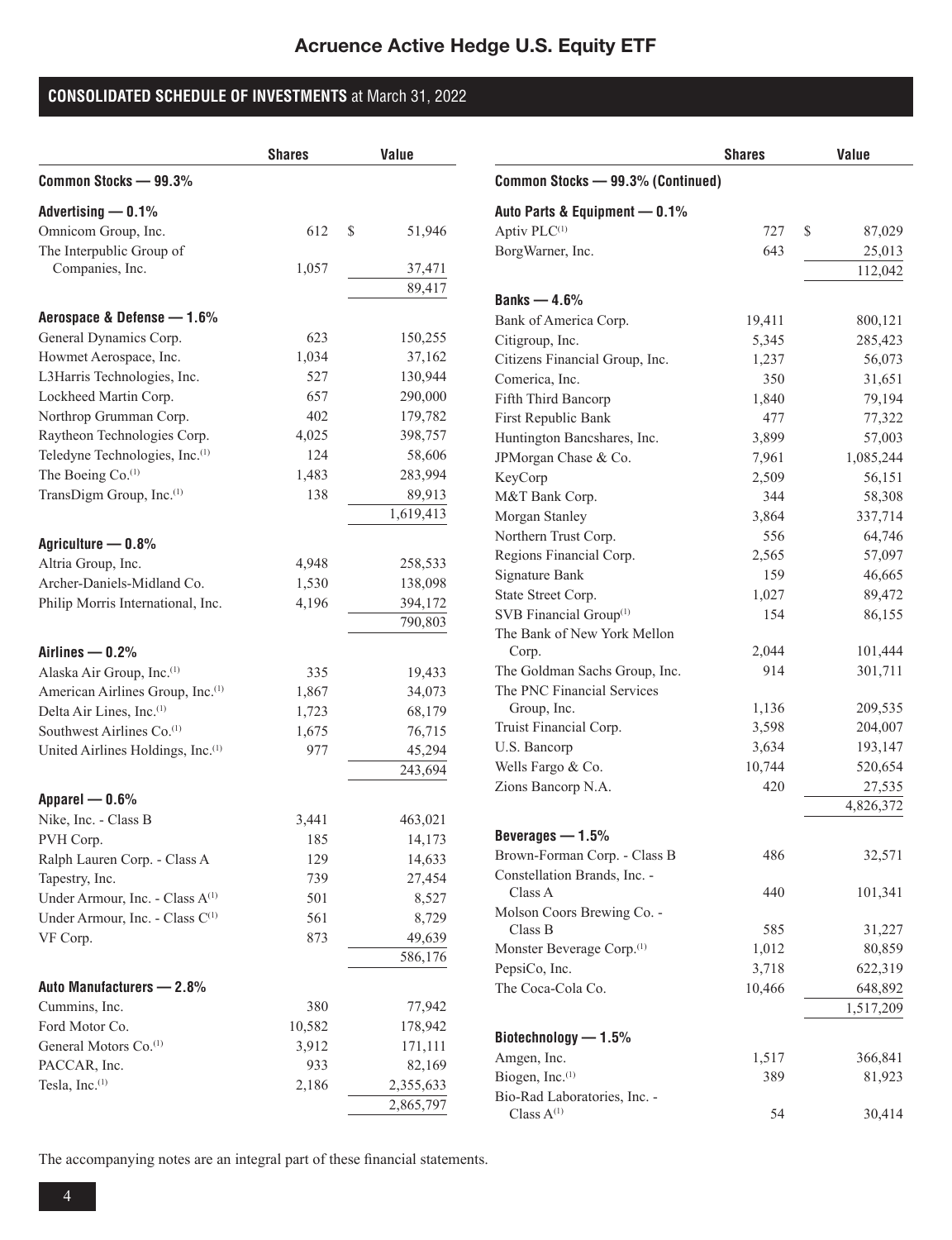|                                    | <b>Shares</b> | <b>Value</b>  |
|------------------------------------|---------------|---------------|
| Common Stocks - 99.3% (Continued)  |               |               |
| Biotechnology - 1.5% (Continued)   |               |               |
| Corteva, Inc.                      | 1,960         | \$<br>112,661 |
| Gilead Sciences, Inc.              | 3,436         | 204,270       |
| Illumina, Inc.(1)                  | 420           | 146,748       |
| Incyte Corp. <sup>(1)</sup>        | 506           | 40,187        |
| Moderna, Inc.(1)                   | 947           | 163,130       |
| Regeneron Pharmaceuticals, Inc.(1) | 279           | 194,859       |
| Vertex Pharmaceuticals, Inc.(1)    | 679           | 177,199       |
|                                    |               | 1,518,232     |
| <b>Building Materials - 0.4%</b>   |               |               |
| Carrier Global Corp.               | 2,333         | 107,015       |
| Fortune Brands Home &              |               |               |
| Security, Inc.                     | 361           | 26,815        |
| Johnson Controls                   |               |               |
| International PLC                  | 1,909         | 125,173       |
| Martin Marietta Materials, Inc.    | 163           | 62,737        |
| Masco Corp.                        | 654           | 33,354        |
| Mohawk Industries, Inc.(1)         | 145           | 18,009        |
| Vulcan Materials Co.               | 354           | 65,030        |
|                                    |               | 438,133       |
| Chemicals $-1.6%$                  |               |               |
| Air Products and Chemicals, Inc.   | 590           | 147,447       |
| Albemarle Corp.                    | 314           | 69,441        |
| Celanese Corp.                     | 287           | 41,004        |
| CF Industries Holdings, Inc.       | 618           | 63,691        |
| Dow, Inc.                          | 1,987         | 126,612       |
| DuPont de Nemours, Inc.            | 1,397         | 102,791       |
| Eastman Chemical Co.               | 358           | 40,117        |
| Ecolab, Inc.                       | 667           | 117,765       |
| FMC Corp.                          | 339           | 44,602        |
| International Flavors &            |               |               |
| Fragrances, Inc.                   | 680           | 89,304        |
| Linde PLC                          | 1,376         | 439,536       |
| LyondellBasell Industries NV       | 708           | 72,797        |
| PPG Industries, Inc.               | 637           | 83,492        |
| The Mosaic Co.                     | 998           | 66,367        |
| The Sherwin-Williams Co.           | 647           | 161,504       |
|                                    |               | 1,666,470     |
| <b>Commercial Services - 1.8%</b>  |               |               |
| Automatic Data Processing, Inc.    | 1,149         | 261,444       |
| Cintas Corp.                       | 234           | 99,541        |
| Equifax, Inc.                      | 344           | 81,562        |
| FleetCor Technologies, Inc.(1)     | 218           | 54,295        |
| Gartner, Inc. <sup>(1)</sup>       | 220           | 65,441        |
| Global Payments, Inc.              | 776           | 106,188       |
| MarketAxess Holdings, Inc.         | 102           | 34,700        |

|                                        | Shares | Value         |
|----------------------------------------|--------|---------------|
| Common Stocks - 99.3% (Continued)      |        |               |
| Commercial Services - 1.8% (Continued) |        |               |
| Moody's Corp.                          | 433    | \$<br>146,099 |
| Nielsen Holdings PLC                   | 962    | 26,205        |
| PayPal Holdings, Inc.(1)               | 3,162  | 365,685       |
| Quanta Services, Inc.                  | 378    | 49,749        |
| Robert Half International, Inc.        | 300    | 34,254        |
| Rollins, Inc.                          | 601    | 21,065        |
| S&P Global, Inc.                       | 951    | 390,248       |
| United Rentals, Inc.(1)                | 188    | 66,780        |
| Verisk Analytics, Inc.                 | 432    | 92,720        |
|                                        |        |               |
|                                        |        | 1,895,976     |
| Computers $-8.5%$                      |        |               |
| Accenture PLC - Class A                | 1,702  | 573,965       |
| Apple, Inc.                            | 42,016 | 7,336,414     |
| Cognizant Technology                   |        |               |
| Solutions Corp.                        | 1,415  | 126,883       |
| DXC Technology Co. <sup>(1)</sup>      | 674    | 21,993        |
| EPAM Systems, Inc.(1)                  | 149    | 44,195        |
| Fortinet, Inc.(1)                      | 361    | 123,368       |
| Hewlett Packard Enterprise Co.         | 3,524  | 58,886        |
| HP, Inc.                               | 3,106  | 112,748       |
| <b>International Business</b>          |        |               |
| Machines Corp.                         | 2,416  | 314,128       |
| Leidos Holdings, Inc.                  | 373    | 40,292        |
| NetApp, Inc.                           | 603    | 50,049        |
| Seagate Technology Holdings PLC        | 548    | 49,265        |
| Western Digital Corp. <sup>(1)</sup>   | 837    | 41,557        |
|                                        |        | 8,893,743     |
| Cosmetics & Personal Care - 1.3%       |        |               |
| Colgate-Palmolive Co.                  | 2,267  | 171,907       |
| The Estee Lauder Company, Inc.         | 623    | 169,655       |
| The Procter & Gamble Co.               | 6,521  | 996,409       |
|                                        |        | 1,337,971     |
|                                        |        |               |
| Distribution & Wholesale - 0.3%        |        |               |
| Copart, Inc. <sup>(1)</sup>            | 570    | 71,518        |
| Fastenal Co.                           | 1,606  | 95,396        |
| LKQ Corp.                              | 721    | 32,741        |
| Pool Corp.                             | 107    | 45,245        |
| W.W. Grainger, Inc.                    | 123    | 63,442        |
|                                        |        | 308,342       |
| Diversified Financial Services - 3.7%  |        |               |
| American Express Co.                   | 1,685  | 315,095       |
| Ameriprise Financial, Inc.             | 301    | 90,408        |
| BlackRock, Inc.                        | 379    | 289,620       |
| Capital One Financial Corp.            | 1,144  | 150,196       |
|                                        |        |               |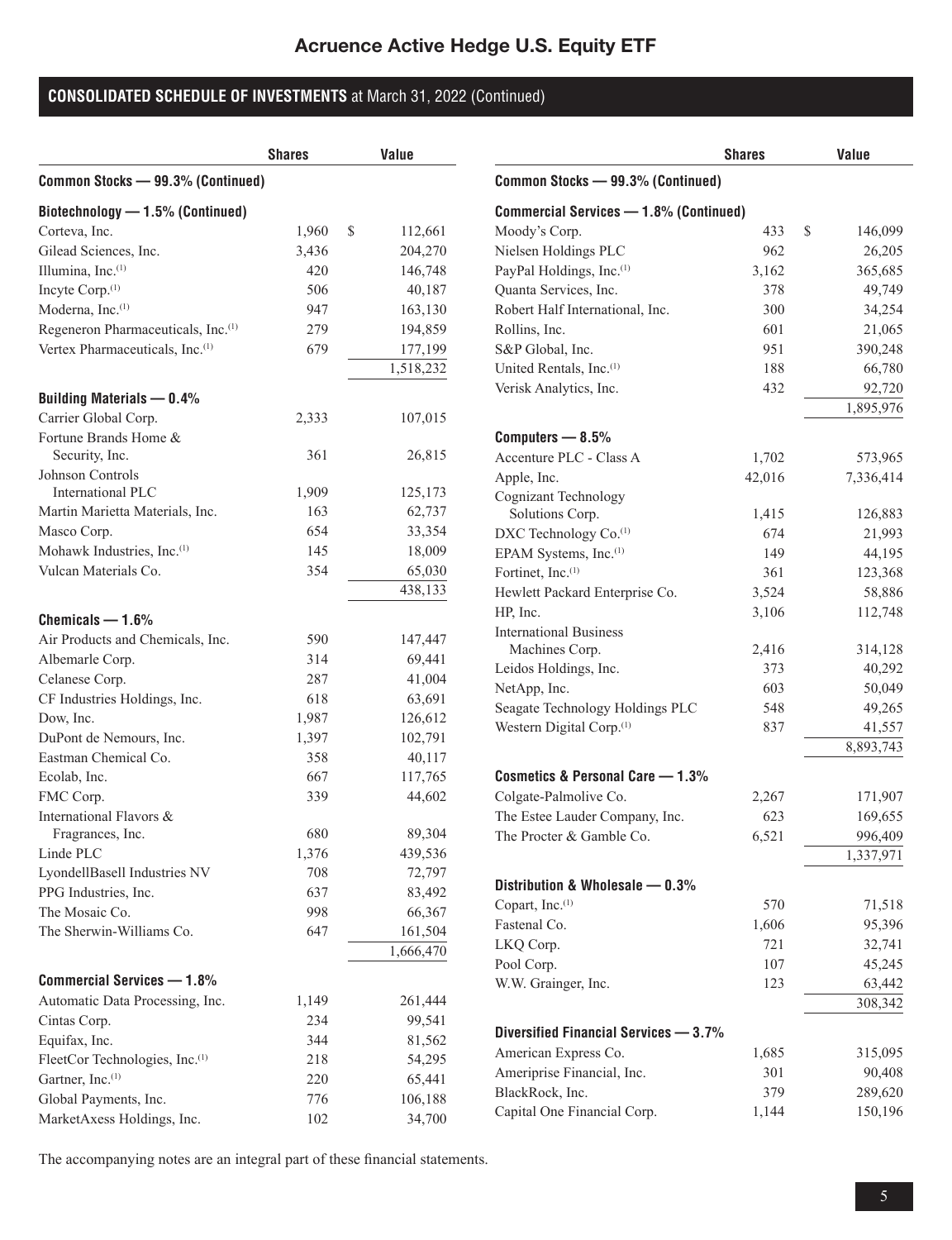|                                                   | <b>Shares</b> | <b>Value</b> |
|---------------------------------------------------|---------------|--------------|
| Common Stocks - 99.3% (Continued)                 |               |              |
| Diversified Financial Services - 3.7% (Continued) |               |              |
| Cboe Global Markets, Inc.                         | 281<br>\$     | 32,152       |
| CME Group, Inc. - Class A                         | 964           | 229,297      |
| <b>Discover Financial Services</b>                | 784           | 86,389       |
| Franklin Resources, Inc.                          | 743           | 20,745       |
| Intercontinental Exchange, Inc.                   | 1,521         | 200,954      |
| Invesco Ltd.                                      | 906           | 20,892       |
| Mastercard, Inc. - Class A                        | 2,336         | 834,840      |
| Nasdaq, Inc.                                      | 314           | 55,955       |
| Raymond James Financial, Inc.                     | 499           | 54,845       |
| Synchrony Financial                               | 1,470         | 51,171       |
| T. Rowe Price Group, Inc.                         | 605           | 91,470       |
| The Charles Schwab Corp.                          | 4,048         | 341,287      |
| Visa, Inc. - Class A                              | 4,519         | 1,002,179    |
|                                                   |               | 3,867,495    |
|                                                   |               |              |
| Electric $-2.6%$                                  |               |              |
| Alliant Energy Corp.                              | 670           | 41,862       |
| Ameren Corp.                                      | 688           | 64,507       |
| American Electric Power Co., Inc.                 | 1,353         | 134,989      |
| CenterPoint Energy, Inc.                          | 1,688         | 51,720       |
| CMS Energy Corp.                                  | 775           | 54,204       |
| Consolidated Edison, Inc.                         | 950           | 89,946       |
| Constellation Energy Corp.                        | 873           | 49,106       |
| Dominion Energy, Inc.                             | 2,177         | 184,980      |
| DTE Energy Co.                                    | 521           | 68,881       |
| Duke Energy Corp.                                 | 2,068         | 230,913      |
| Edison International                              | 1,022         | 71,642       |
| Entergy Corp.                                     | 539           | 62,928       |
| Evergy, Inc.                                      | 617           | 42,166       |
| <b>Eversource Energy</b>                          | 979           | 86,338       |
| Exelon Corp.                                      | 2,634         | 125,458      |
| FirstEnergy Corp.                                 | 1,463         | 67,093       |
| NextEra Energy, Inc.                              | 5,289         | 448,031      |
| NRG Energy, Inc.                                  | 656           | 25,164       |
| Pinnacle West Capital Corp.                       | 300           | 23,430       |
| PPL Corp.                                         | 2,022         | 57,748       |
| Public Service Enterprise Group, Inc.             | 1,359         | 95,130       |
| Sempra Energy                                     | 856           | 143,911      |
| The AES Corp.                                     | 1,797         | 46,237       |
| The Southern Co.                                  | 2,853         | 206,871      |
| WEC Energy Group, Inc.                            | 847           | 84,539       |
| Xcel Energy, Inc.                                 | 1,448         | 104,502      |
|                                                   |               | 2,662,296    |

|                                          | <b>Shares</b> | Value        |
|------------------------------------------|---------------|--------------|
| Common Stocks - 99.3% (Continued)        |               |              |
| Electrical Components & Equipment - 0.3% |               |              |
| AMETEK, Inc.                             | 622           | \$<br>82,838 |
| Emerson Electric Co.                     | 1,610         | 157,860      |
| Generac Holdings, Inc.(1)                | 165           | 49,048       |
|                                          |               | 289,746      |
| Electronics $-1.0%$                      |               |              |
| Agilent Technologies, Inc.               | 815           | 107,849      |
| Allegion PLC                             | 239           | 26,237       |
| Amphenol Corp.                           | 1,611         | 121,389      |
| Fortive Corp.                            | 962           | 58,615       |
| Garmin Ltd.                              | 435           | 51,595       |
| Honeywell International, Inc.            | 1,852         | 360,362      |
| Keysight Technologies, Inc.(1)           | 519           | 81,987       |
| Mettler-Toledo International, Inc.(1)    | 58            | 79,645       |
| TE Connectivity Ltd.                     | 874           | 114,477      |
| Trimble, Inc.(1)                         | 723           | 52,157       |
|                                          |               | 1,054,313    |
|                                          |               |              |
| Energy - Alternate Sources - 0.1%        |               |              |
| Enphase Energy, Inc.(1)                  | 381           | 76,878       |
| SolarEdge Technologies, Inc.(1)          | 139           | 44,810       |
|                                          |               | 121,688      |
| Engineering & Construction - 0.1%        |               |              |
| Jacobs Engineering Group, Inc.           | 373           | 51,403       |
| Entertainment $-0.1%$                    |               |              |
| Caesars Entertainment, Inc.(1)           | 571           | 44,173       |
| Live Nation Entertainment, Inc.(1)       | 360           | 42,350       |
| Penn National Gaming, Inc.(1)            | 444           | 18,834       |
|                                          |               | 105,357      |
| Environmental Control - 0.3%             |               |              |
| Pentair PLC                              | 443           | 24,015       |
| Republic Services, Inc.                  | 560           | 74,200       |
| Waste Management, Inc.                   | 1,065         | 168,802      |
|                                          |               | 267,017      |
|                                          |               |              |
| $Food - 1.0%$                            |               |              |
| Campbell Soup Co.                        | 542           | 24,157       |
| Conagra Brands, Inc.                     | 1,286         | 43,171       |
| General Mills, Inc.                      | 1,630         | 110,384      |
| Hormel Foods Corp.                       | 829           | 42,727       |
| Kellogg Co.                              | 683           | 44,047       |
| Lamb Weston Holdings, Inc.               | 387           | 23,185       |
| McCormick & Co., Inc.                    | 667           | 66,567       |
| Mondelez International, Inc.             | 3,756         | 235,802      |
| Sysco Corp.                              | 1,376         | 112,350      |
| The Hershey Co.                          | 385           | 83,402       |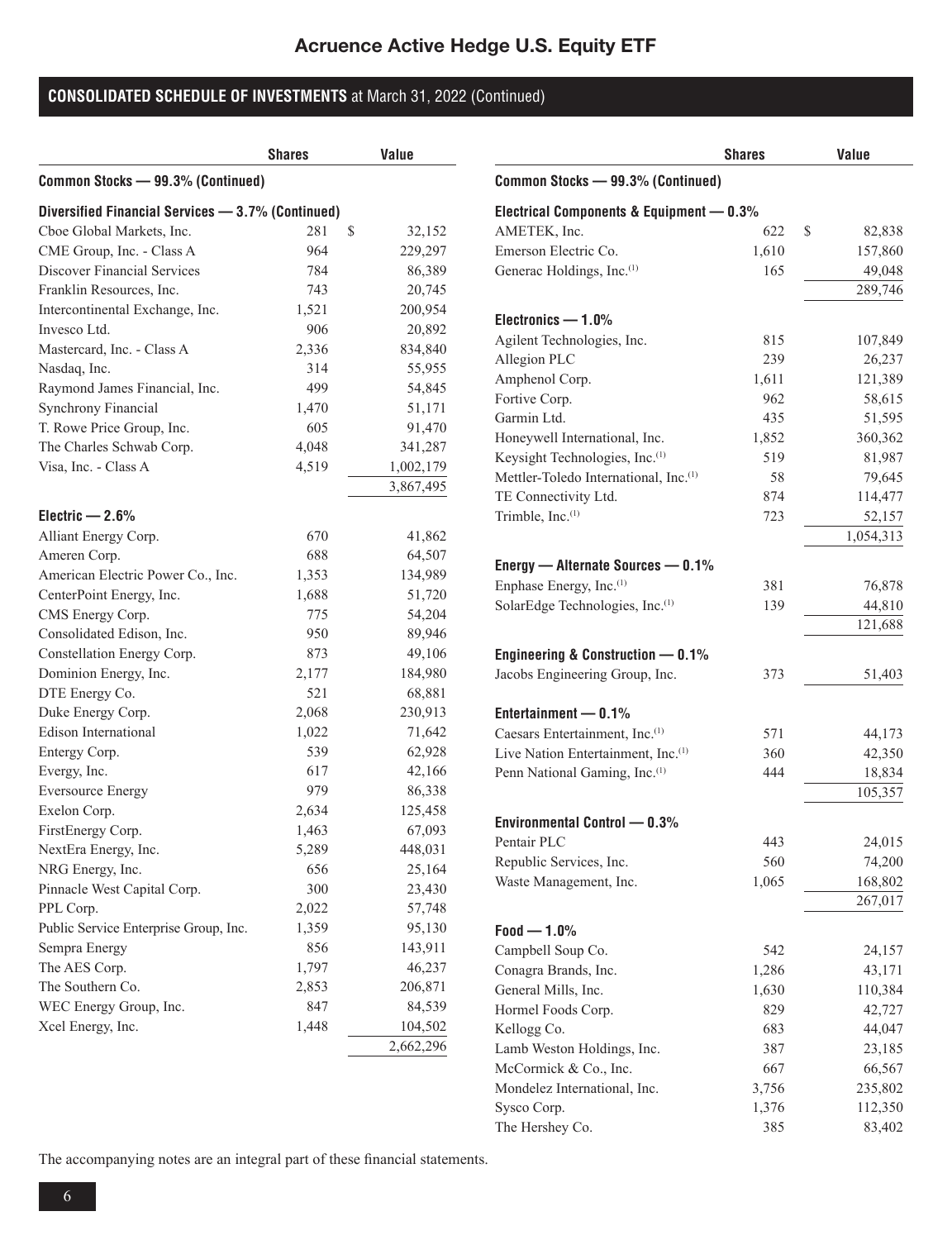|                                           | <b>Shares</b> | <b>Value</b>     |
|-------------------------------------------|---------------|------------------|
| Common Stocks - 99.3% (Continued)         |               |                  |
| Food - 1.0% (Continued)                   |               |                  |
| The J.M. Smucker Co.                      | 316           | \$<br>42,790     |
| The Kraft Heinz Co.                       | 1,913         | 75,353           |
| The Kroger Co.                            | 1,822         | 104,528          |
| Tyson Foods, Inc. - Class A               | 831           | 74,482           |
|                                           |               | 1,082,945        |
| Forest Products & Paper - 0.1%            |               |                  |
| International Paper Co.                   | 1,143         | 52,749           |
|                                           |               |                  |
| $Gas - 0.1%$                              |               |                  |
| Atmos Energy Corp.                        | 353           | 42,180           |
| NiSource, Inc.                            | 1,054         | 33,517<br>75,697 |
|                                           |               |                  |
| Hand & Machine Tools $-$ 0.1%             |               |                  |
| Snap-on, Inc.                             | 142           | 29,178           |
| Stanley Black & Decker, Inc.              | 437           | 61,088           |
|                                           |               | 90,266           |
| Healthcare - Products - 3.9%              |               |                  |
| <b>Abbott Laboratories</b>                | 4,762         | 563,630          |
| ABIOMED, Inc.(1)                          | 132           | 43,724           |
| Align Technology, Inc.(1)                 | 191           | 83,276           |
| Baxter International, Inc.                | 1,346         | 104,369          |
| Bio-Techne Corp.                          | 105           | 45,469           |
| Boston Scientific Corp. <sup>(1)</sup>    | 3,838         | 169,985          |
| The Cooper Company, Inc.                  | 131           | 54,704           |
| Danaher Corp.                             | 1,713         | 502,474          |
| DENTSPLY SIRONA, Inc.                     | 583           | 28,695           |
| Edwards Lifesciences Corp. <sup>(1)</sup> | 1,677         | 197,417          |
| Henry Schein, Inc. <sup>(1)</sup>         | 369           | 32,173           |
| Hologic, Inc.(1)                          | 677           | 52,007           |
| IDEXX Laboratories, Inc.(1)               | 227           | 124,183          |
| Intuitive Surgical, Inc.(1)               | 958           | 289,009          |
| Medtronic PLC                             | 3,626         | 402,305          |
| PerkinElmer, Inc.                         | 337           | 58,793           |
| ResMed, Inc.                              | 386           | 93,609           |
| <b>STERIS PLC</b>                         | 265           | 64,069           |
| Stryker Corp.                             | 905           | 241,952          |
| Teleflex, Inc.                            | 124           | 43,999           |
| Thermo Fisher Scientific, Inc.            | 1,058         | 624,908          |
| Waters Corp. <sup>(1)</sup>               | 160           | 49,662           |
| West Pharmaceutical Services, Inc.        | 200           | 82,142           |
| Zimmer Biomet Holdings, Inc.              | 559           | 71,496           |
|                                           |               | 4,024,050        |

|                                               | <b>Shares</b> | Value         |
|-----------------------------------------------|---------------|---------------|
| Common Stocks - 99.3% (Continued)             |               |               |
| Healthcare - Services - 2.4%                  |               |               |
| Anthem, Inc.                                  | 650           | \$<br>319,293 |
| Catalent, Inc.(1)                             | 457           | 50,681        |
| Centene Corp. <sup>(1)</sup>                  | 1,568         | 132,010       |
| <b>Charles River Laboratories</b>             |               |               |
| International, Inc.(1)                        | 133           | 37,768        |
| DaVita, Inc. <sup>(1)</sup>                   | 170           | 19,229        |
| HCA Healthcare, Inc.                          | 644           | 161,399       |
| Humana, Inc.                                  | 353           | 153,615       |
| IQVIA Holdings, Inc.(1)                       | 514           | 118,842       |
| Laboratory Corp. of                           |               |               |
| America Holdings <sup>(1)</sup>               | 254           | 66,970        |
| Molina Healthcare, Inc.(1)                    | 146           | 48,704        |
| Quest Diagnostics, Inc.                       | 358           | 48,996        |
| UnitedHealth Group, Inc.                      | 2,536         | 1,293,284     |
| Universal Health Services, Inc. -             |               |               |
| Class B                                       | 211           | 30,584        |
|                                               |               | 2,481,375     |
| Home Builders $-0.2%$                         |               |               |
| D.R. Horton, Inc.                             | 873           | 65,047        |
| Lennar Corp. - Class A                        | 730           | 59,254        |
| NVR, Inc. <sup>(1)</sup>                      | 8             | 35,738        |
| PulteGroup, Inc.                              | 677           | 28,367        |
|                                               |               | 188,406       |
| Home Furnishings $- 0.0\%$ <sup>(2)</sup>     |               |               |
| Whirlpool Corp.                               | 159           | 27,472        |
|                                               |               |               |
| Household Products & Wares - 0.3%             |               |               |
| Avery Dennison Corp.                          | 241           | 41,927        |
| Church & Dwight Co., Inc.                     | 654           | 64,994        |
| Kimberly-Clark Corp.                          | 907           | 111,706       |
| The Clorox Co.                                | 329           | 45,741        |
|                                               |               | 264,368       |
| Housewares $- 0.0\%$ <sup>(2)</sup>           |               |               |
| Newell Brands, Inc.                           | 1,019         | 21,817        |
| Insurance $-3.8%$                             |               |               |
|                                               |               |               |
| Aflac, Inc.                                   | 1,638         | 105,471       |
| American International Group, Inc.            | 2,301         | 144,434       |
| Aon PLC<br>Arthur J Gallagher & Co.           | 587<br>555    | 191,145       |
|                                               |               | 96,903        |
| Assurant, Inc.                                | 172           | 31,275        |
| Berkshire Hathaway, Inc. -<br>Class $B^{(1)}$ | 4,934         | 1,741,258     |
| Brown & Brown, Inc.                           | 630           | 45,530        |
| Chubb Ltd.                                    | 1,157         | 247,482       |
|                                               |               |               |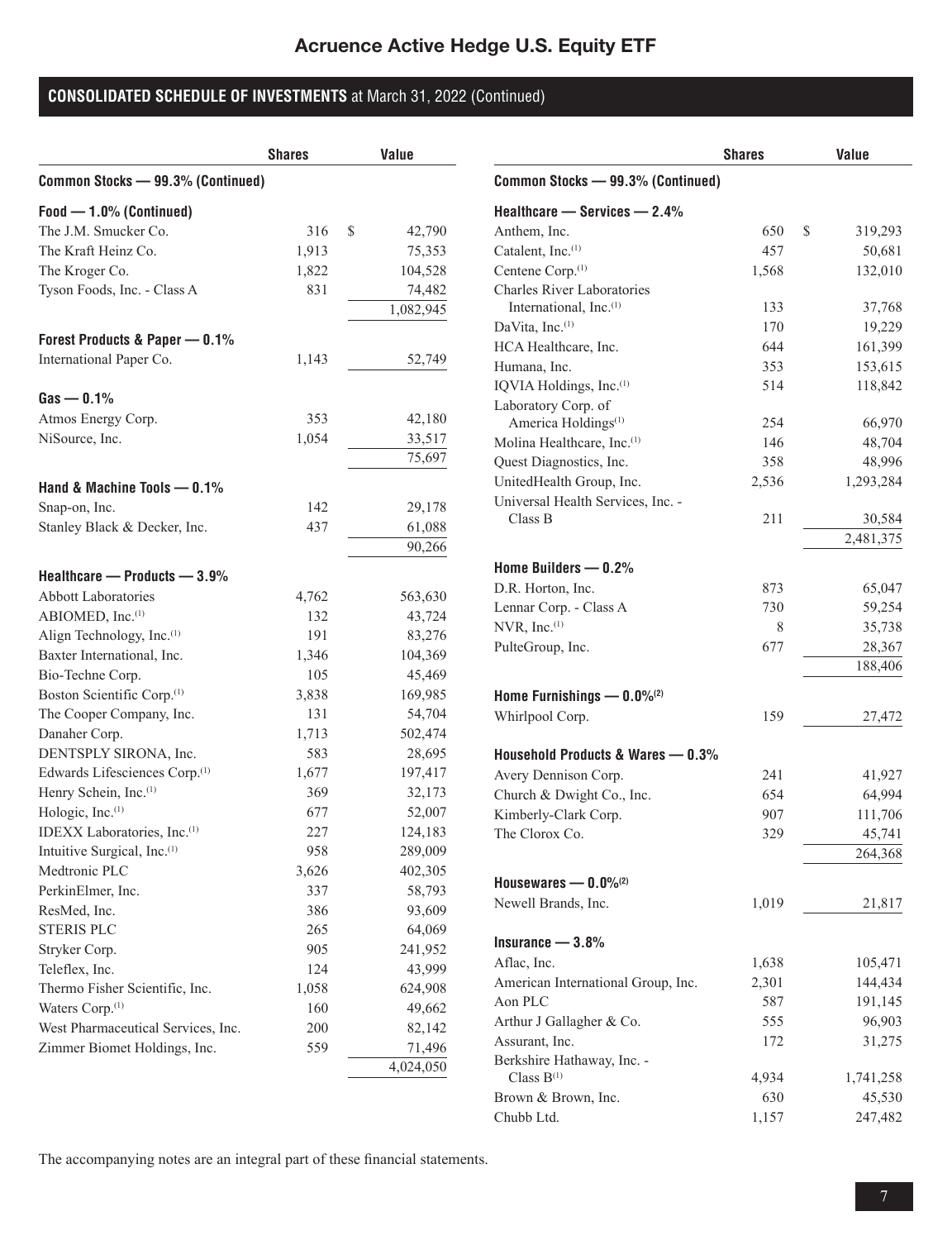|                                               | <b>Shares</b> | Value        |
|-----------------------------------------------|---------------|--------------|
| Common Stocks - 99.3% (Continued)             |               |              |
| Insurance $-3.8%$ (Continued)                 |               |              |
| Cincinnati Financial Corp.                    | 404           | \$<br>54,928 |
| Everest Re Group Ltd.                         | 106           | 31,946       |
| Globe Life, Inc.                              | 247           | 24,848       |
| Lincoln National Corp.                        | 454           | 29,674       |
| Loews Corp.                                   | 537           | 34,808       |
| Marsh & McLennan Company, Inc.                | 1,357         | 231,260      |
| MetLife, Inc.                                 | 1,925         | 135,289      |
| Principal Financial Group, Inc.               | 726           | 53,296       |
| Prudential Financial, Inc.                    | 1,018         | 120,297      |
| The Allstate Corp.                            | 768           | 106,376      |
| The Hartford Financial Services               |               |              |
| Group, Inc.                                   | 916           | 65,778       |
| The Progressive Corp.                         | 1,572         | 179,192      |
| The Travelers Company, Inc.                   | 677           | 123,708      |
| W.R. Berkley Corp.                            | 626           | 41,652       |
| Willis Towers Watson PLC                      | 352           | 83,149       |
|                                               |               | 3,919,699    |
| Internet $-10.4%$                             |               |              |
| Alphabet, Inc. - Class A <sup>(1)</sup>       | 810           | 2,252,893    |
| Alphabet, Inc. - Class C <sup>(1)</sup>       | 750           | 2,094,742    |
| Amazon.com, Inc.(1)                           | 1,170         | 3,814,142    |
| Booking Holdings, Inc.(1)                     | 110           | 258,330      |
| CDW Corp.                                     | 361           | 64,579       |
| eBay, Inc.                                    | 1,681         | 96,254       |
| Etsy, Inc. $(1)$                              | 339           | 42,131       |
| Expedia Group, Inc. - Class $A^{(1)}$         | 387           | 75,724       |
| $F5$ , Inc. <sup>(1)</sup>                    | 158           | 33,014       |
| Match Group, Inc.(1)                          | 790           | 85,905       |
| Meta Platforms, Inc. - Class A <sup>(1)</sup> | 6,372         | 1,416,878    |
| Netflix, Inc. <sup>(1)</sup>                  | 1,187         | 444,638      |
| NortonLifeLock, Inc.                          | 1,563         | 41,451       |
| Twitter, Inc.(1)                              | 2,151         | 83,222       |
| VeriSign, Inc. <sup>(1)</sup>                 | 256           | 56,950       |
|                                               |               | 10,860,853   |
|                                               |               |              |
| Iron & Steel $-0.1%$                          |               |              |
| Nucor Corp.                                   | 787           | 116,988      |
| Leisure Time $-0.1%$                          |               |              |
| Carnival Corp. <sup>(1)</sup>                 | 2,164         | 43,756       |
| Norwegian Cruise Line                         |               |              |
| Holdings Ltd.(1)                              | 985           | 21,552       |
| Royal Caribbean Cruises Ltd. <sup>(1)</sup>   | 604           | 50,603       |
|                                               |               | 115,911      |

|                                                | <b>Shares</b> | <b>Value</b>  |
|------------------------------------------------|---------------|---------------|
| Common Stocks - 99.3% (Continued)              |               |               |
| Lodging $-0.3%$                                |               |               |
| Hilton Worldwide Holdings, Inc. <sup>(1)</sup> | 748           | \$<br>113,501 |
| Las Vegas Sands Corp. <sup>(1)</sup>           | 925           | 35,955        |
| Marriott International, Inc. <sup>(1)</sup>    | 735           | 129,176       |
| <b>MGM Resorts International</b>               | 1,046         | 43,869        |
| Wynn Resorts Ltd. <sup>(1)</sup>               | 278           | 22,168        |
|                                                |               | 344,669       |
| Machinery — Construction & Mining — $0.3\%$    |               |               |
| Caterpillar, Inc.                              | 1,454         | 323,980       |
| Machinery — Diversified — $0.7\%$              |               |               |
| Deere & Co.                                    | 756           | 314,088       |
| Dover Corp.                                    | 382           | 59,936        |
| <b>IDEX Corp.</b>                              | 205           | 39,305        |
| Ingersoll Rand, Inc.                           | 1,099         | 55,335        |
| Nordson Corp.                                  | 142           | 32,245        |
| Otis Worldwide Corp.                           | 1,196         | 92,032        |
| Rockwell Automation, Inc.                      | 312           | 87,369        |
| Westinghouse Air Brake                         |               |               |
| Technologies Corp.                             | 538           | 51,739        |
| Xylem, Inc.                                    | 480           | 40,925        |
| Media — 1.6%                                   |               | 772,974       |
| Charter Communications, Inc. -                 |               |               |
| Class $A^{(1)}$                                | 331           | 180,567       |
| Comcast Corp. - Class A                        | 12,276        | 574,762       |
| Discovery, Inc. - Class A <sup>(1)</sup>       | 444           | 11,065        |
| Discovery, Inc. - Class C <sup>(1)</sup>       | 806           | 20,126        |
| DISH Network Corp. - Class A <sup>(1)</sup>    | 668           | 21,142        |
| FactSet Research Systems, Inc.                 | 101           | 43,849        |
| Fox Corp. - Class A                            | 859           | 33,888        |
| Fox Corp. - Class B                            | 395           | 14,331        |
| News Corp. - Class A                           | 1,055         | 23,368        |
| News Corp. - Class B                           | 458           | 10,314        |
| Paramount Global - Class B                     | 1,619         | 61,214        |
| The Walt Disney Co. <sup>(1)</sup>             | 4,898         | 671,810       |
|                                                |               | 1,666,436     |
| Mining $-0.3%$                                 |               |               |
| Freeport-McMoRan, Inc.                         | 3,954         | 196,672       |
| Newmont Corp.                                  | 2,146         | 170,500       |
|                                                |               | 367,172       |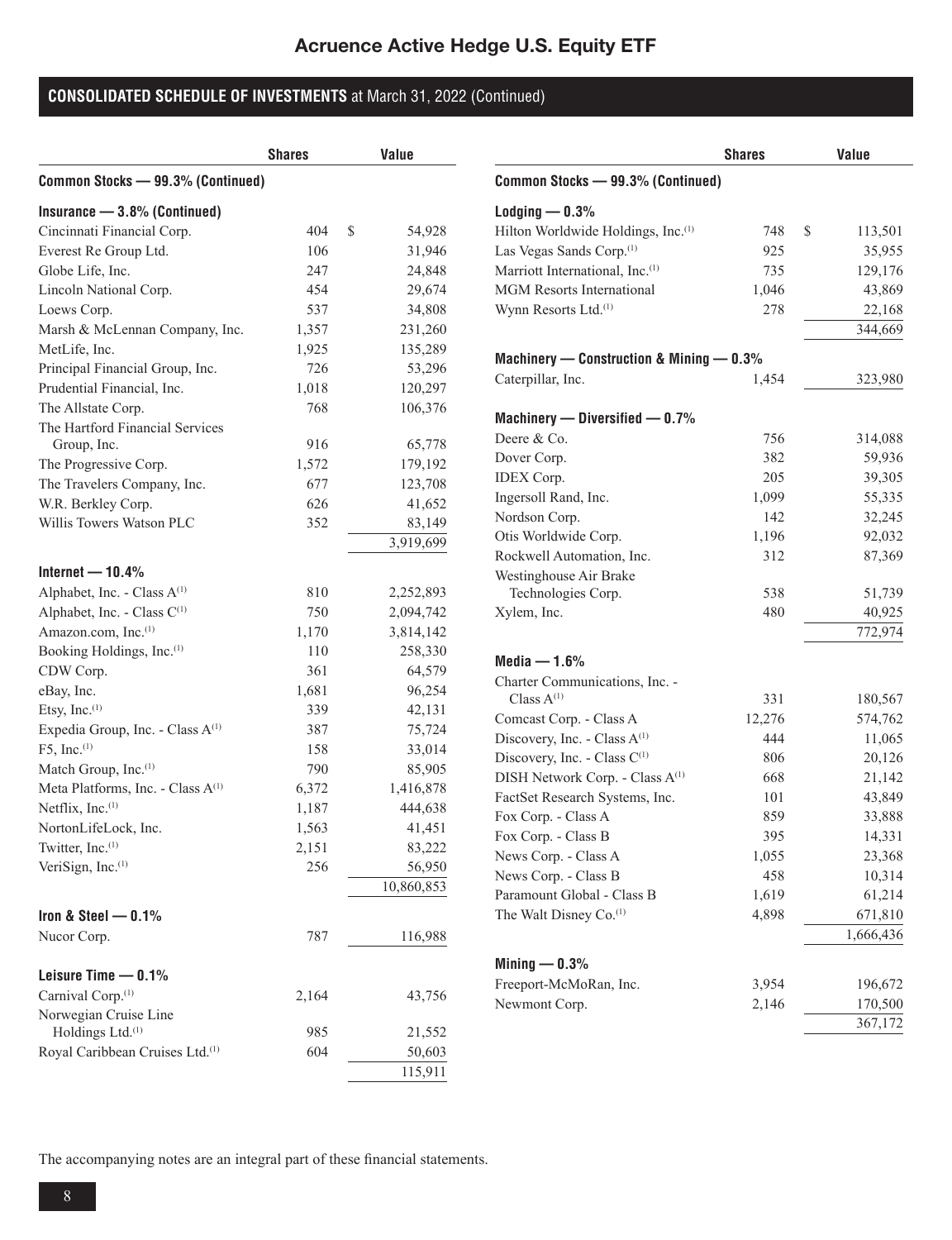| Common Stocks - 99.3% (Continued)<br>Miscellaneous Manufacturers - 1.0%<br>3M Co.<br>\$<br>1,549<br>230,615<br>A.O. Smith Corp. - Class A<br>355<br>22,681<br>162,231<br>Eaton Corp PLC<br>1,069<br>General Electric Co.<br>2,956<br>270,474<br>Illinois Tool Works, Inc.<br>765<br>160,191<br>Parker-Hannifin Corp.<br>345<br>97,897<br>588<br>43,736<br>Textron, Inc.<br>Trane Technologies PLC<br>637<br>97,270<br>1,085,095<br>Office & Business Equipment - 0.1%<br>Zebra Technologies Corp.(1)<br>141<br>58,332<br>Oil & Gas $-3.2%$<br>APA Corp.<br>40,255<br>974<br>5,196<br>846,065<br>Chevron Corp.<br>ConocoPhillips<br>3,551<br>355,100<br>Coterra Energy, Inc.<br>2,186<br>58,956<br>Devon Energy Corp.<br>1,697<br>100,344<br>Diamondback Energy, Inc.<br>455<br>62,371<br>EOG Resources, Inc.<br>187,430<br>1,572<br>Exxon Mobil Corp.<br>11,403<br>941,774<br>740<br>79,210<br>Hess Corp.<br>Marathon Oil Corp.<br>2,099<br>52,706<br>Marathon Petroleum Corp.<br>1,655<br>141,503<br>Occidental Petroleum Corp.<br>2,385<br>135,325<br>Phillips 66<br>1,291<br>111,529<br>Pioneer Natural Resources Co.<br>611<br>152,768<br>1,102<br>Valero Energy Corp.<br>111,897<br>3,377,233<br>Oil & Gas Services $-$ 0.3%<br>Baker Hughes Co. - Class A<br>2,352<br>85,637<br>Halliburton Co.<br>2,500<br>94,675<br>Schlumberger NV<br>3,775<br>155,945<br>336,257<br>Packaging & Containers - 0.2%<br>Amcor PLC<br>4,499<br>50,974<br>Ball Corp.<br>868<br>78,120<br>Packaging Corp. of America<br>252<br>39,340<br>Sealed Air Corp.<br>452<br>30,266<br>Westrock Co.<br>718<br>33,767<br>232,467 | <b>Shares</b> | Value |
|------------------------------------------------------------------------------------------------------------------------------------------------------------------------------------------------------------------------------------------------------------------------------------------------------------------------------------------------------------------------------------------------------------------------------------------------------------------------------------------------------------------------------------------------------------------------------------------------------------------------------------------------------------------------------------------------------------------------------------------------------------------------------------------------------------------------------------------------------------------------------------------------------------------------------------------------------------------------------------------------------------------------------------------------------------------------------------------------------------------------------------------------------------------------------------------------------------------------------------------------------------------------------------------------------------------------------------------------------------------------------------------------------------------------------------------------------------------------------------------------------------------------------------------------------------------------------------------------------------|---------------|-------|
|                                                                                                                                                                                                                                                                                                                                                                                                                                                                                                                                                                                                                                                                                                                                                                                                                                                                                                                                                                                                                                                                                                                                                                                                                                                                                                                                                                                                                                                                                                                                                                                                            |               |       |
|                                                                                                                                                                                                                                                                                                                                                                                                                                                                                                                                                                                                                                                                                                                                                                                                                                                                                                                                                                                                                                                                                                                                                                                                                                                                                                                                                                                                                                                                                                                                                                                                            |               |       |
|                                                                                                                                                                                                                                                                                                                                                                                                                                                                                                                                                                                                                                                                                                                                                                                                                                                                                                                                                                                                                                                                                                                                                                                                                                                                                                                                                                                                                                                                                                                                                                                                            |               |       |
|                                                                                                                                                                                                                                                                                                                                                                                                                                                                                                                                                                                                                                                                                                                                                                                                                                                                                                                                                                                                                                                                                                                                                                                                                                                                                                                                                                                                                                                                                                                                                                                                            |               |       |
|                                                                                                                                                                                                                                                                                                                                                                                                                                                                                                                                                                                                                                                                                                                                                                                                                                                                                                                                                                                                                                                                                                                                                                                                                                                                                                                                                                                                                                                                                                                                                                                                            |               |       |
|                                                                                                                                                                                                                                                                                                                                                                                                                                                                                                                                                                                                                                                                                                                                                                                                                                                                                                                                                                                                                                                                                                                                                                                                                                                                                                                                                                                                                                                                                                                                                                                                            |               |       |
|                                                                                                                                                                                                                                                                                                                                                                                                                                                                                                                                                                                                                                                                                                                                                                                                                                                                                                                                                                                                                                                                                                                                                                                                                                                                                                                                                                                                                                                                                                                                                                                                            |               |       |
|                                                                                                                                                                                                                                                                                                                                                                                                                                                                                                                                                                                                                                                                                                                                                                                                                                                                                                                                                                                                                                                                                                                                                                                                                                                                                                                                                                                                                                                                                                                                                                                                            |               |       |
|                                                                                                                                                                                                                                                                                                                                                                                                                                                                                                                                                                                                                                                                                                                                                                                                                                                                                                                                                                                                                                                                                                                                                                                                                                                                                                                                                                                                                                                                                                                                                                                                            |               |       |
|                                                                                                                                                                                                                                                                                                                                                                                                                                                                                                                                                                                                                                                                                                                                                                                                                                                                                                                                                                                                                                                                                                                                                                                                                                                                                                                                                                                                                                                                                                                                                                                                            |               |       |
|                                                                                                                                                                                                                                                                                                                                                                                                                                                                                                                                                                                                                                                                                                                                                                                                                                                                                                                                                                                                                                                                                                                                                                                                                                                                                                                                                                                                                                                                                                                                                                                                            |               |       |
|                                                                                                                                                                                                                                                                                                                                                                                                                                                                                                                                                                                                                                                                                                                                                                                                                                                                                                                                                                                                                                                                                                                                                                                                                                                                                                                                                                                                                                                                                                                                                                                                            |               |       |
|                                                                                                                                                                                                                                                                                                                                                                                                                                                                                                                                                                                                                                                                                                                                                                                                                                                                                                                                                                                                                                                                                                                                                                                                                                                                                                                                                                                                                                                                                                                                                                                                            |               |       |
|                                                                                                                                                                                                                                                                                                                                                                                                                                                                                                                                                                                                                                                                                                                                                                                                                                                                                                                                                                                                                                                                                                                                                                                                                                                                                                                                                                                                                                                                                                                                                                                                            |               |       |
|                                                                                                                                                                                                                                                                                                                                                                                                                                                                                                                                                                                                                                                                                                                                                                                                                                                                                                                                                                                                                                                                                                                                                                                                                                                                                                                                                                                                                                                                                                                                                                                                            |               |       |
|                                                                                                                                                                                                                                                                                                                                                                                                                                                                                                                                                                                                                                                                                                                                                                                                                                                                                                                                                                                                                                                                                                                                                                                                                                                                                                                                                                                                                                                                                                                                                                                                            |               |       |
|                                                                                                                                                                                                                                                                                                                                                                                                                                                                                                                                                                                                                                                                                                                                                                                                                                                                                                                                                                                                                                                                                                                                                                                                                                                                                                                                                                                                                                                                                                                                                                                                            |               |       |
|                                                                                                                                                                                                                                                                                                                                                                                                                                                                                                                                                                                                                                                                                                                                                                                                                                                                                                                                                                                                                                                                                                                                                                                                                                                                                                                                                                                                                                                                                                                                                                                                            |               |       |
|                                                                                                                                                                                                                                                                                                                                                                                                                                                                                                                                                                                                                                                                                                                                                                                                                                                                                                                                                                                                                                                                                                                                                                                                                                                                                                                                                                                                                                                                                                                                                                                                            |               |       |
|                                                                                                                                                                                                                                                                                                                                                                                                                                                                                                                                                                                                                                                                                                                                                                                                                                                                                                                                                                                                                                                                                                                                                                                                                                                                                                                                                                                                                                                                                                                                                                                                            |               |       |
|                                                                                                                                                                                                                                                                                                                                                                                                                                                                                                                                                                                                                                                                                                                                                                                                                                                                                                                                                                                                                                                                                                                                                                                                                                                                                                                                                                                                                                                                                                                                                                                                            |               |       |
|                                                                                                                                                                                                                                                                                                                                                                                                                                                                                                                                                                                                                                                                                                                                                                                                                                                                                                                                                                                                                                                                                                                                                                                                                                                                                                                                                                                                                                                                                                                                                                                                            |               |       |
|                                                                                                                                                                                                                                                                                                                                                                                                                                                                                                                                                                                                                                                                                                                                                                                                                                                                                                                                                                                                                                                                                                                                                                                                                                                                                                                                                                                                                                                                                                                                                                                                            |               |       |
|                                                                                                                                                                                                                                                                                                                                                                                                                                                                                                                                                                                                                                                                                                                                                                                                                                                                                                                                                                                                                                                                                                                                                                                                                                                                                                                                                                                                                                                                                                                                                                                                            |               |       |
|                                                                                                                                                                                                                                                                                                                                                                                                                                                                                                                                                                                                                                                                                                                                                                                                                                                                                                                                                                                                                                                                                                                                                                                                                                                                                                                                                                                                                                                                                                                                                                                                            |               |       |
|                                                                                                                                                                                                                                                                                                                                                                                                                                                                                                                                                                                                                                                                                                                                                                                                                                                                                                                                                                                                                                                                                                                                                                                                                                                                                                                                                                                                                                                                                                                                                                                                            |               |       |
|                                                                                                                                                                                                                                                                                                                                                                                                                                                                                                                                                                                                                                                                                                                                                                                                                                                                                                                                                                                                                                                                                                                                                                                                                                                                                                                                                                                                                                                                                                                                                                                                            |               |       |
|                                                                                                                                                                                                                                                                                                                                                                                                                                                                                                                                                                                                                                                                                                                                                                                                                                                                                                                                                                                                                                                                                                                                                                                                                                                                                                                                                                                                                                                                                                                                                                                                            |               |       |
|                                                                                                                                                                                                                                                                                                                                                                                                                                                                                                                                                                                                                                                                                                                                                                                                                                                                                                                                                                                                                                                                                                                                                                                                                                                                                                                                                                                                                                                                                                                                                                                                            |               |       |
|                                                                                                                                                                                                                                                                                                                                                                                                                                                                                                                                                                                                                                                                                                                                                                                                                                                                                                                                                                                                                                                                                                                                                                                                                                                                                                                                                                                                                                                                                                                                                                                                            |               |       |
|                                                                                                                                                                                                                                                                                                                                                                                                                                                                                                                                                                                                                                                                                                                                                                                                                                                                                                                                                                                                                                                                                                                                                                                                                                                                                                                                                                                                                                                                                                                                                                                                            |               |       |
|                                                                                                                                                                                                                                                                                                                                                                                                                                                                                                                                                                                                                                                                                                                                                                                                                                                                                                                                                                                                                                                                                                                                                                                                                                                                                                                                                                                                                                                                                                                                                                                                            |               |       |
|                                                                                                                                                                                                                                                                                                                                                                                                                                                                                                                                                                                                                                                                                                                                                                                                                                                                                                                                                                                                                                                                                                                                                                                                                                                                                                                                                                                                                                                                                                                                                                                                            |               |       |
|                                                                                                                                                                                                                                                                                                                                                                                                                                                                                                                                                                                                                                                                                                                                                                                                                                                                                                                                                                                                                                                                                                                                                                                                                                                                                                                                                                                                                                                                                                                                                                                                            |               |       |
|                                                                                                                                                                                                                                                                                                                                                                                                                                                                                                                                                                                                                                                                                                                                                                                                                                                                                                                                                                                                                                                                                                                                                                                                                                                                                                                                                                                                                                                                                                                                                                                                            |               |       |
|                                                                                                                                                                                                                                                                                                                                                                                                                                                                                                                                                                                                                                                                                                                                                                                                                                                                                                                                                                                                                                                                                                                                                                                                                                                                                                                                                                                                                                                                                                                                                                                                            |               |       |
|                                                                                                                                                                                                                                                                                                                                                                                                                                                                                                                                                                                                                                                                                                                                                                                                                                                                                                                                                                                                                                                                                                                                                                                                                                                                                                                                                                                                                                                                                                                                                                                                            |               |       |
|                                                                                                                                                                                                                                                                                                                                                                                                                                                                                                                                                                                                                                                                                                                                                                                                                                                                                                                                                                                                                                                                                                                                                                                                                                                                                                                                                                                                                                                                                                                                                                                                            |               |       |
|                                                                                                                                                                                                                                                                                                                                                                                                                                                                                                                                                                                                                                                                                                                                                                                                                                                                                                                                                                                                                                                                                                                                                                                                                                                                                                                                                                                                                                                                                                                                                                                                            |               |       |
|                                                                                                                                                                                                                                                                                                                                                                                                                                                                                                                                                                                                                                                                                                                                                                                                                                                                                                                                                                                                                                                                                                                                                                                                                                                                                                                                                                                                                                                                                                                                                                                                            |               |       |
|                                                                                                                                                                                                                                                                                                                                                                                                                                                                                                                                                                                                                                                                                                                                                                                                                                                                                                                                                                                                                                                                                                                                                                                                                                                                                                                                                                                                                                                                                                                                                                                                            |               |       |
|                                                                                                                                                                                                                                                                                                                                                                                                                                                                                                                                                                                                                                                                                                                                                                                                                                                                                                                                                                                                                                                                                                                                                                                                                                                                                                                                                                                                                                                                                                                                                                                                            |               |       |
|                                                                                                                                                                                                                                                                                                                                                                                                                                                                                                                                                                                                                                                                                                                                                                                                                                                                                                                                                                                                                                                                                                                                                                                                                                                                                                                                                                                                                                                                                                                                                                                                            |               |       |

|                                              | <b>Shares</b> | Value         |
|----------------------------------------------|---------------|---------------|
| Common Stocks - 99.3% (Continued)            |               |               |
| Pharmaceuticals - 5.6%                       |               |               |
| AbbVie, Inc.                                 | 4,760         | \$<br>771,644 |
| AmerisourceBergen Corp.                      | 403           | 62,348        |
| Becton Dickinson and Co.                     | 769           | 204,554       |
| Bristol-Myers Squibb Co.                     | 5,977         | 436,500       |
| Cardinal Health, Inc.                        | 755           | 42,809        |
| Cigna Corp.                                  | 887           | 212,534       |
| CVS Health Corp.                             | 3,554         | 359,700       |
| Dexcom, Inc. <sup>(1)</sup>                  | 266           | 136,086       |
| Eli Lilly & Co.                              | 2,137         | 611,973       |
| Johnson & Johnson                            | 7,096         | 1,257,624     |
| McKesson Corp.                               | 411           | 125,820       |
| Merck & Co., Inc.                            | 6,808         | 558,596       |
| Organon & Co.                                | 669           | 23,368        |
| Pfizer, Inc.                                 | 15,127        | 783,125       |
| Viatris, Inc.                                | 3,256         | 35,425        |
| Zoetis, Inc.                                 | 1,270         | 239,509       |
|                                              |               | 5,861,615     |
| Pipelines $-0.3%$                            |               |               |
| Kinder Morgan, Inc.                          | 5,252         | 99,315        |
| ONEOK, Inc.                                  | 1,202         | 84,897        |
| The Williams Company, Inc.                   | 3,270         | 109,251       |
|                                              |               | 293,463       |
|                                              |               |               |
| Real Estate $-0.1%$                          |               |               |
| CBRE Group, Inc.(1)                          | 902           | 82,551        |
| Real Estate Investment Trusts (REITs) - 2.6% |               |               |
| Alexandria Real Estate Equities, Inc.        | 374           | 75,267        |
| American Tower Corp.                         | 1,226         | 307,996       |
| AvalonBay Communities, Inc.                  | 371           | 92,145        |
| Boston Properties, Inc.                      | 411           | 52,937        |
| Crown Castle International Corp.             | 1,160         | 214,136       |
| Digital Realty Trust, Inc.                   | 760           | 107,768       |
| Duke Realty Corp.                            | 1,102         | 63,982        |
| Equinix, Inc.                                | 240           | 177,989       |
| <b>Equity Residential</b>                    | 918           | 82,547        |
| Essex Property Trust, Inc.                   | 184           | 63,568        |
| Extra Space Storage, Inc.                    | 357           | 73,399        |
| Federal Realty Investment Trust              | 182           | 22,217        |
| Healthpeak Properties, Inc.                  | 1,449         | 49,744        |
| Host Hotels & Resorts, Inc.                  | 1,923         | 37,364        |
| Iron Mountain, Inc.                          | 775           | 42,943        |
| Kimco Realty Corp.                           | 1,657         | 40,928        |
| Mid-America Apartment                        |               |               |
| Communities, Inc.                            | 310           | 64,929        |
| Prologis, Inc.                               | 1,986         | 320,699       |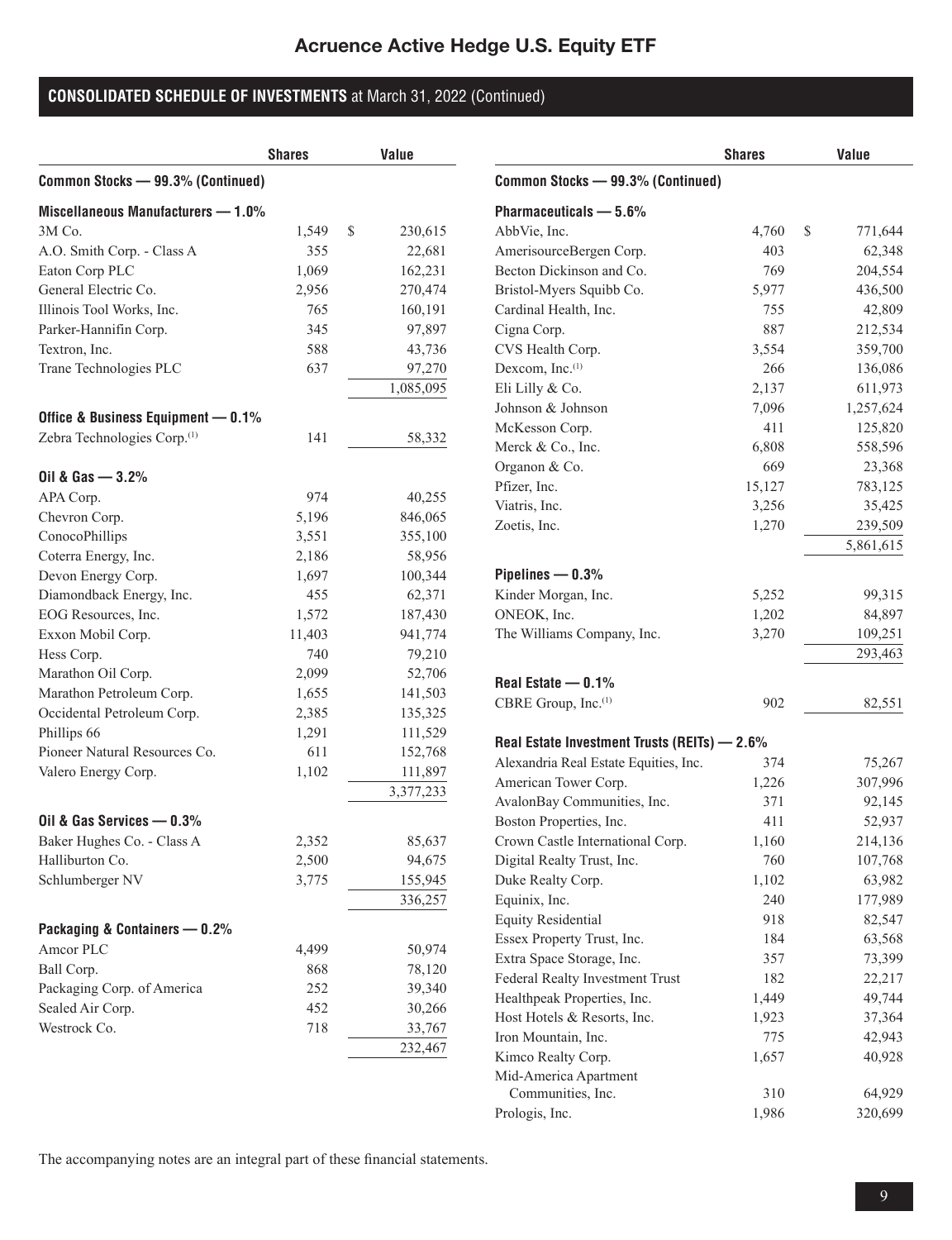|                                                          | <b>Shares</b> | <b>Value</b> |
|----------------------------------------------------------|---------------|--------------|
| Common Stocks - 99.3% (Continued)                        |               |              |
| Real Estate Investment Trusts (REITs) - 2.6% (Continued) |               |              |
| Public Storage                                           | 410<br>\$     | 160,015      |
| Realty Income Corp.                                      | 1,516         | 105,059      |
| Regency Centers Corp.                                    | 414           | 29,535       |
| SBA Communications Corp.                                 | 287           | 98,757       |
| Simon Property Group, Inc.                               | 880           | 115,773      |
| UDR, Inc.                                                | 778           | 44,634       |
| Ventas, Inc.                                             | 1,071         | 66,145       |
| Vornado Realty Trust                                     | 427           | 19,352       |
| Welltower, Inc.                                          | 1,168         | 112,291      |
| Weyerhaeuser Co.                                         | 2,018         | 76,482       |
|                                                          |               | 2,718,601    |
| Retail $-4.8%$                                           |               |              |
| Advance Auto Parts, Inc.                                 | 165           | 34,148       |
| AutoZone, Inc. <sup>(1)</sup>                            | 53            | 108,363      |
| Bath & Body Works, Inc.(1)                               | 712           | 34,034       |
| Best Buy Co., Inc.                                       | 628           | 57,085       |
| CarMax, Inc. <sup>(1)</sup>                              | 434           | 41,872       |
| Chipotle Mexican Grill, Inc. <sup>(1)</sup>              | 73            | 115,488      |
| Costco Wholesale Corp.                                   | 1,185         | 682,382      |
| Darden Restaurants, Inc.                                 | 346           | 46,001       |
| Dollar General Corp.                                     | 627           | 139,589      |
| Dollar Tree, Inc. <sup>(1)</sup>                         | 606           | 97,051       |
| Domino's Pizza, Inc.                                     | 91            | 37,038       |
| Genuine Parts Co.                                        | 402           | 50,660       |
| Lowe's Company, Inc.                                     | 1,862         | 376,478      |
| McDonald's Corp.                                         | 2,006         | 496,044      |
| O'Reilly Automotive, Inc. <sup>(1)</sup>                 | 176           | 120,553      |
| Ross Stores, Inc.                                        | 954           | 86,299       |
| Starbucks Corp.                                          | 3,175         | 288,830      |
| Target Corp.                                             | 1,314         | 278,857      |
| The Home Depot, Inc.                                     | 2,841         | 850,397      |
| The TJX Company, Inc.                                    | 3,238         | 196,158      |
| Tractor Supply Co.                                       | 306           | 71,411       |
| Ulta Beauty, Inc.(1)                                     | 143           | 56,945       |
| Walgreens Boots Alliance, Inc.                           | 1,934         | 86,585       |
| Walmart, Inc.                                            | 3,824         | 569,470      |
| Yum! Brands, Inc.                                        | 784           | 92,927       |
|                                                          |               | 5,014,665    |
| Savings & Loans $- 0.0\%$ <sup>(2)</sup>                 |               |              |
| People's United Financial, Inc.                          | 1,137         | 22,729       |
|                                                          |               |              |

|                                           | <b>Shares</b> | <b>Value</b>  |
|-------------------------------------------|---------------|---------------|
| Common Stocks - 99.3% (Continued)         |               |               |
| Semiconductors — 5.8%                     |               |               |
| Advanced Micro Devices, Inc.(1)           | 4,406         | \$<br>481,752 |
| Analog Devices, Inc.                      | 1,445         | 238,685       |
| Applied Materials, Inc.                   | 2,431         | 320,406       |
| Broadcom, Inc.                            | 1,109         | 698,315       |
| Intel Corp.                               | 10,958        | 543,079       |
| IPG Photonics Corp. <sup>(1)</sup>        | 89            | 9,769         |
| KLA Corp.                                 | 408           | 149,352       |
| Lam Research Corp.                        | 374           | 201,066       |
| Microchip Technology, Inc.                | 1,489         | 111,883       |
| Micron Technology, Inc.                   | 3,014         | 234,760       |
| Monolithic Power Systems, Inc.            | 116           | 56,339        |
| NVIDIA Corp.                              | 6,736         | 1,837,985     |
| <b>NXP Semiconductors NV</b>              | 716           | 132,517       |
| Qorvo, Inc. <sup>(1)</sup>                | 317           | 39,340        |
| QUALCOMM, Inc.                            | 3,017         | 461,058       |
| Skyworks Solutions, Inc.                  | 442           | 58,910        |
| Teradyne, Inc.                            | 437           | 51,667        |
| Texas Instruments, Inc.                   | 2,483         | 455,581       |
|                                           |               | 6,082,464     |
|                                           |               |               |
| Shipbuilding $-0.0\%$ <sup>(2)</sup>      |               |               |
| Huntington Ingalls Industries, Inc.       | 106           | 21,141        |
| Software - 9.9%                           |               |               |
| Activision Blizzard, Inc.                 | 2,099         | 168,151       |
| Adobe, Inc. <sup>(1)</sup>                | 1,277         | 581,827       |
| Akamai Technologies, Inc.(1)              | 435           | 51,935        |
| ANSYS, Inc. <sup>(1)</sup>                | 233           | 74,012        |
| Autodesk, Inc. <sup>(1)</sup>             | 586           | 125,609       |
| Broadridge Financial Solutions, Inc.      | 337           | 52,474        |
| Cadence Design Systems, Inc.(1)           | 744           | 122,358       |
| Ceridian HCM Holding, Inc. <sup>(1)</sup> | 362           | 24,746        |
| Cerner Corp.                              | 787           | 73,632        |
| Citrix Systems, Inc.                      | 334           | 33,701        |
| Electronic Arts, Inc.                     | 758           | 95,895        |
| <b>Fidelity National Information</b>      |               |               |
| Services, Inc.                            | 1,638         | 164,488       |
| Fiserv, Inc. <sup>(1)</sup>               | 1,640         | 166,296       |
| Intuit, Inc.                              | 759           | 364,958       |
| Jack Henry & Associates, Inc.             | 219           | 43,154        |
| Microsoft Corp.                           | 20,234        | 6,238,344     |
| MSCI, Inc.                                | 221           | 111,136       |
| Oracle Corp.                              | 4,344         | 359,379       |
| Paychex, Inc.                             | 889           | 121,322       |
| Paycom Software, Inc.(1)                  | 128           | 44,337        |
| PTC, Inc. $(1)$                           | 279           | 30,054        |
| Roper Technologies, Inc.                  | 278           | 131,280       |
|                                           |               |               |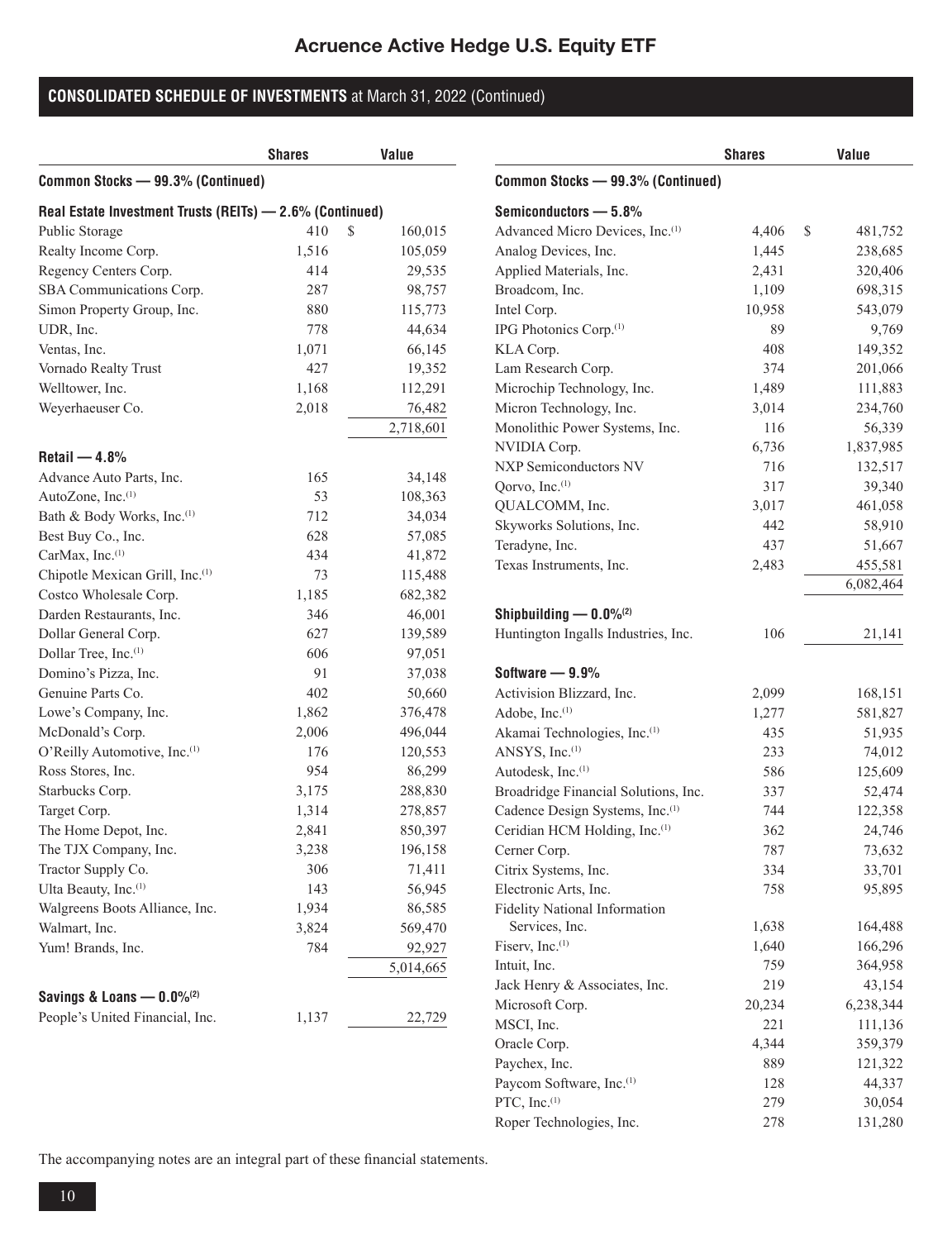|                                                        | <b>Shares</b> | Value         |
|--------------------------------------------------------|---------------|---------------|
| Common Stocks - 99.3% (Continued)                      |               |               |
| Software - 9.9% (Continued)                            |               |               |
| salesforce.com, Inc.(1)                                | 2,636         | \$<br>559,675 |
| ServiceNow, Inc.(1)                                    | 534           | 297,379       |
| Synopsys, Inc. <sup>(1)</sup>                          | 410           | 136,641       |
| Take-Two Interactive Software, Inc. <sup>(1)</sup>     | 338           | 51,964        |
| Tyler Technologies, Inc. <sup>(1)</sup>                | 117           | 52,052        |
|                                                        |               | 10,276,799    |
| Telecommunications $-2.1%$                             |               |               |
| Arista Networks, Inc.(1)                               | 604           | 83,944        |
| AT&T, Inc.                                             | 19,244        | 454,736       |
| Cisco Systems, Inc.                                    | 11,363        | 633,601       |
| Corning, Inc.                                          | 2,150         | 79,357        |
| Juniper Networks, Inc.                                 | 871           | 32,366        |
| Lumen Technologies, Inc.                               | 2,820         | 31,781        |
| Motorola Solutions, Inc.                               | 451           | 109,232       |
| T-Mobile US, Inc. <sup>(1)</sup>                       | 1,577         | 202,408       |
| Verizon Communications, Inc.                           | 11,148        | 567,879       |
|                                                        |               | 2,195,304     |
| Toys, Games & Hobbies - 0.0% <sup>(2)</sup>            |               |               |
| Hasbro, Inc.                                           | 346           | 28,344        |
|                                                        |               |               |
| Transportation - 1.6%<br>C.H. Robinson Worldwide, Inc. | 389           |               |
| CSX Corp.                                              |               | 41,899        |
| Expeditors International of                            | 5,973         | 223,689       |
| Washington, Inc.                                       | 484           | 49,930        |
| FedEx Corp.                                            | 655           | 151,561       |
| J.B. Hunt Transport Services, Inc.                     | 241           | 48,390        |
| Norfolk Southern Corp.                                 | 665           | 189,671       |
| Old Dominion Freight Line, Inc.                        | 248           | 74,073        |
| Union Pacific Corp.                                    | 1,730         | 472,653       |
| United Parcel Service, Inc. -                          |               |               |
| Class B                                                | 1,961         | 420,556       |
|                                                        |               | 1,672,422     |
| Water $-0.1%$                                          |               |               |
| American Water Works Co., Inc.                         | 483           | 79,951        |
| <b>Total Common Stock</b>                              |               |               |
| (Cost \$96,172,197)                                    |               | 103,366,365   |

|                                              | <b>Shares</b> |     | Value       |
|----------------------------------------------|---------------|-----|-------------|
| Purchased Call Options $-$ 0.0% $(2)$        |               |     |             |
| CBOE Volatility Index Call Options           |               |     |             |
| Expiration $4/20/2022$ ,                     |               |     |             |
| Exercise Price $$35.00^{(3)}$                | 73            | \$. | 5,475       |
| Expiration 4/20/2022,                        |               |     |             |
| Exercise Price $$42.50^{(3)}$                | 1,032         |     | 33,024      |
| <b>Total Purchased Call Options</b>          |               |     |             |
| (Cost \$251,585)                             |               |     | 38,499      |
| Short-Term Investments - 0.4%                |               |     |             |
| Money Market Funds — 0.4%                    |               |     |             |
| First American Government                    |               |     |             |
| Obligations Fund - Class X,                  |               |     |             |
| $0.180\%^{(4)}$                              | 414,065       |     | 414,065     |
| <b>Total Short-Term Investments</b>          |               |     |             |
| (Cost \$414,065)                             |               |     | 414,065     |
| Total Investments in Securities - 99.7%      |               |     |             |
| (Cost \$96,837,847)                          |               |     | 103,818,929 |
| Other Assets in Excess of Liabilities - 0.3% |               |     | 268,974     |
| Total Net Assets $-$ 100.0%                  |               | \$  | 104,087,903 |

(1) Non-income producing security.

(2) Does not round to  $0.1\%$  or  $(0.1)\%$ , as applicable.

(3) The investment is a holding of Toroso Cayman Subsidiary I, a wholly-owned subsidary of Acruence Active Hedge U.S. Equity ETF.

(4) The rate shown is the annualized seven-day effective yield as of March 31, 2022.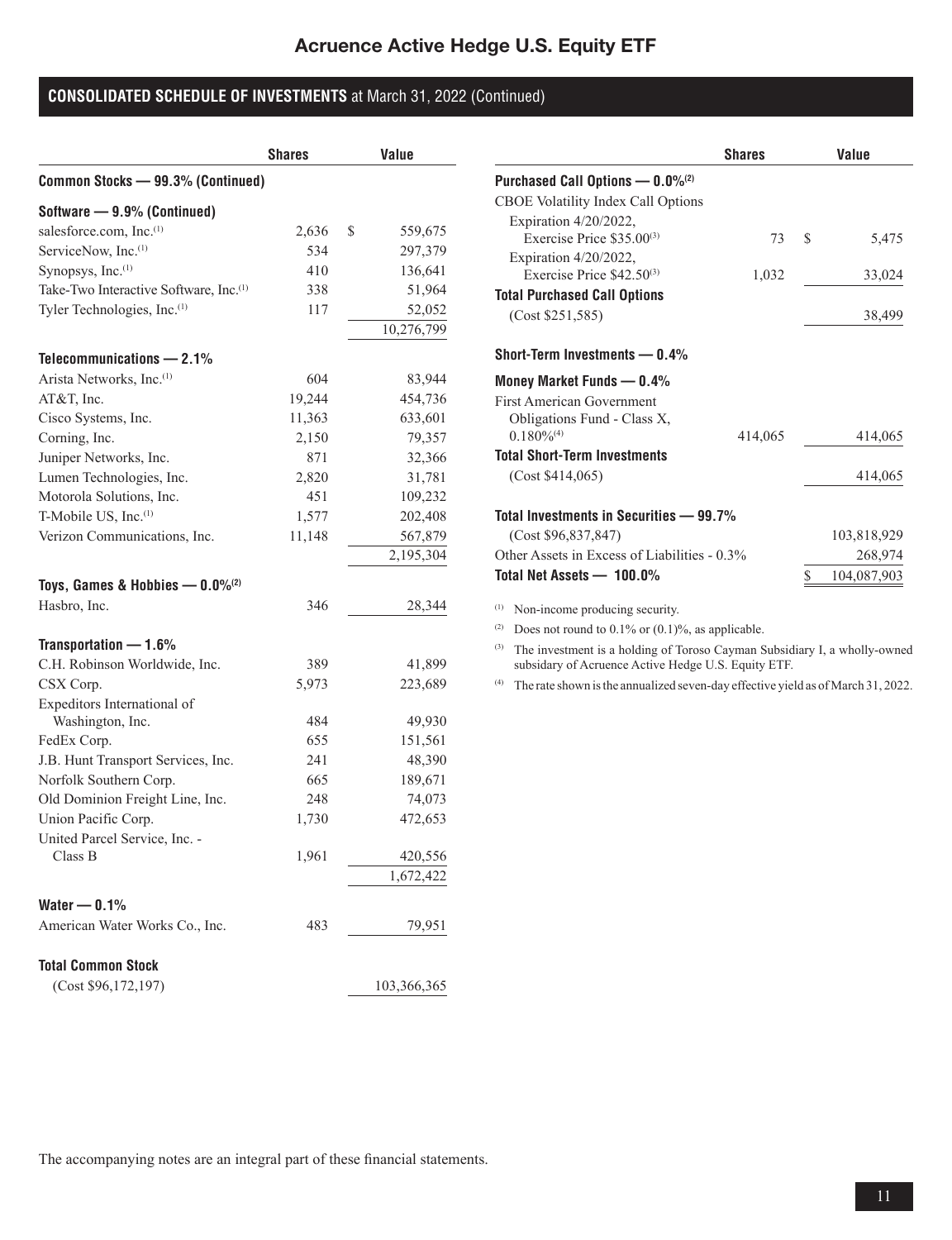### **CONSOLIDATED STATEMENT OF ASSETS AND LIABILITIES** at March 31, 2022

| Assets:                                                                                                                                                  |               |               |
|----------------------------------------------------------------------------------------------------------------------------------------------------------|---------------|---------------|
|                                                                                                                                                          | S.            | 103,818,929   |
|                                                                                                                                                          |               |               |
|                                                                                                                                                          |               | 274,648       |
| Receivables:                                                                                                                                             |               |               |
|                                                                                                                                                          |               |               |
| Investment securities sold $\ldots$ $\ldots$ $\ldots$ $\ldots$ $\ldots$ $\ldots$ $\ldots$ $\ldots$ $\ldots$ $\ldots$ $\ldots$ $\ldots$ $\ldots$ $\ldots$ |               |               |
|                                                                                                                                                          |               | 62,041        |
|                                                                                                                                                          |               | 104,155,618   |
| Liabilities:                                                                                                                                             |               |               |
| Payables:                                                                                                                                                |               |               |
|                                                                                                                                                          |               |               |
|                                                                                                                                                          |               | 67,715        |
|                                                                                                                                                          |               | 67,715        |
|                                                                                                                                                          |               | \$104,087,903 |
| <b>Components of Net Assets:</b>                                                                                                                         |               |               |
|                                                                                                                                                          | <sup>\$</sup> | 97,217,993    |
|                                                                                                                                                          |               | 6,869,910     |
|                                                                                                                                                          |               | \$104,087,903 |
| <b>Net Asset Value (unlimited shares authorized):</b>                                                                                                    |               |               |
|                                                                                                                                                          | S.            | 104,087,903   |
|                                                                                                                                                          |               | 4,900,000     |
|                                                                                                                                                          | \$            | 21.24         |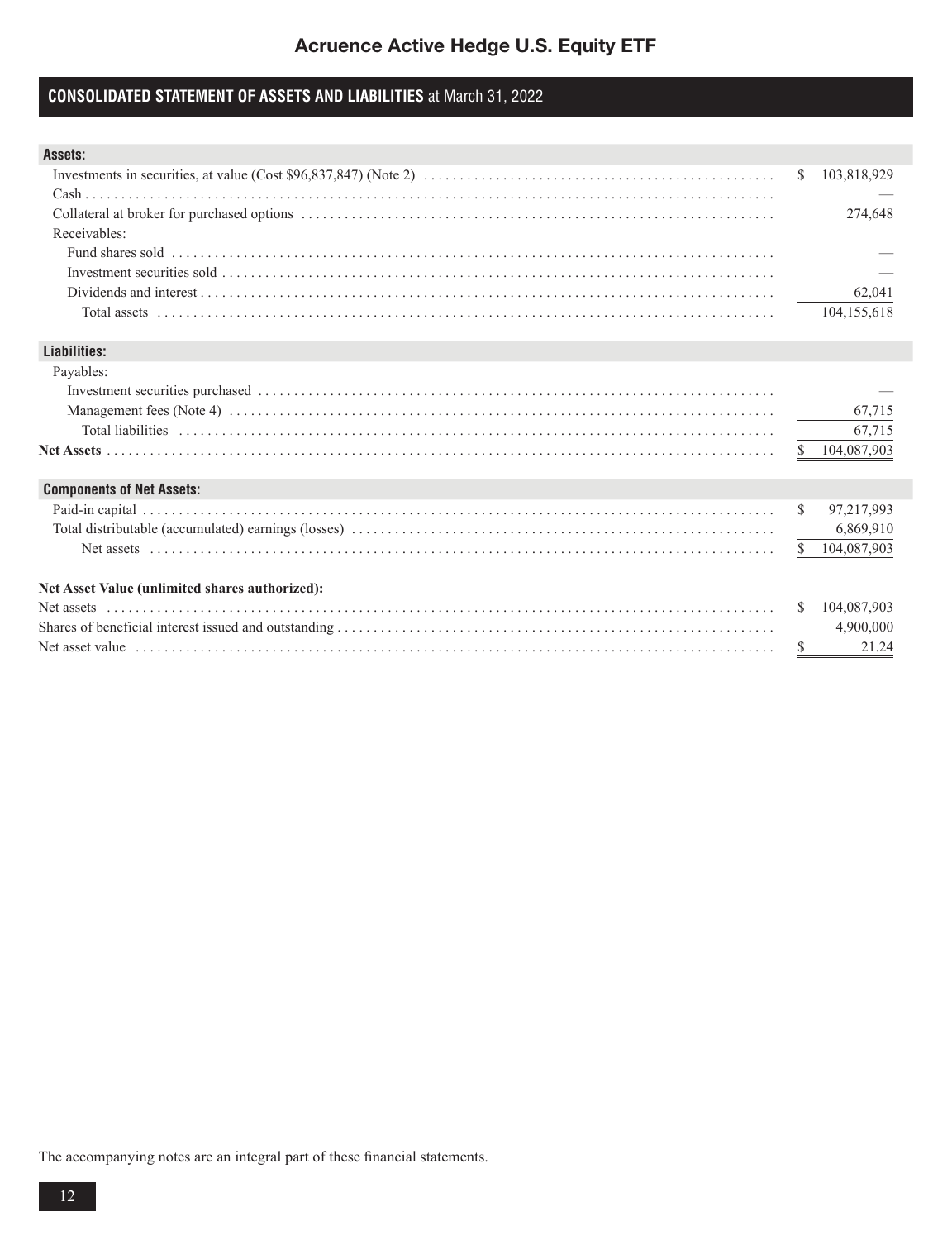# **CONSOLIDATED STATEMENT OF OPERATIONS** For the Period Ended March 31, 2022(1)

| <b>Investment Income:</b>                                 |   |             |
|-----------------------------------------------------------|---|-------------|
|                                                           | S | 1,051,002   |
|                                                           |   | 116         |
|                                                           |   | 1,051,118   |
|                                                           |   |             |
| <b>Expenses:</b>                                          |   |             |
|                                                           |   | 629,750     |
|                                                           |   | 629,750     |
|                                                           |   | 421,368     |
|                                                           |   |             |
| <b>Realized and Unrealized Gain (Loss) on Investments</b> |   |             |
| Net realized gain (loss) on:                              |   |             |
|                                                           |   | (2,153,807) |
| Change in net unrealized appreciation/depreciation on:    |   |             |
|                                                           |   | 6,981,082   |
|                                                           |   | 4,827,275   |
|                                                           |   | 5,248,643   |
|                                                           |   |             |

(1) The Fund commenced operations on April 21, 2021. The information presented is from April 21, 2021 to March 31, 2022.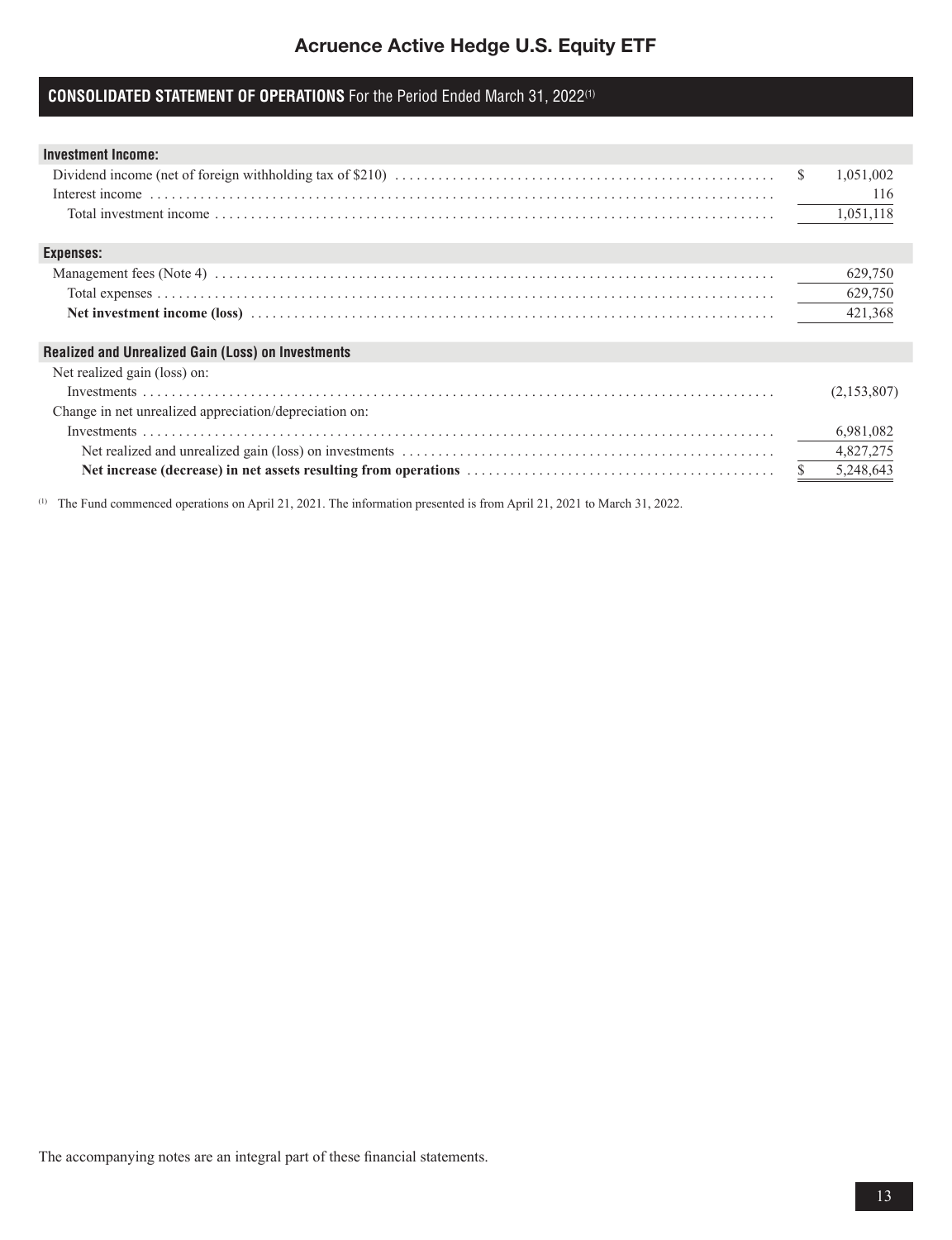# Acruence Active Hedge U.S. Equity ETF

# **CONSOLIDATED STATEMENT OF CHANGES IN NET ASSETS** (Unaudited)

|                                         | <b>Period Ended</b><br>March 31,<br>$2022^{(1)}$       |
|-----------------------------------------|--------------------------------------------------------|
| Increase (Decrease) in Net Assets From: |                                                        |
| <b>Operations:</b>                      |                                                        |
|                                         | \$<br>421,368<br>(2,153,807)<br>6,981,082<br>5,248,643 |
| <b>Distributions to Shareholders:</b>   |                                                        |
|                                         | (292,000)                                              |
| <b>Capital Share Transactions:</b>      |                                                        |
|                                         | 99, 131, 260<br>104,087,903                            |
| <b>Net Assets:</b>                      |                                                        |
|                                         |                                                        |

(1) The Fund commenced operations on April 21, 2021. The information presented is from April 21, 2021 to March 31, 2022.

(2) Summary of share transactions is as follows:

|             |         | <b>Period Ended</b><br>March 31, 2022 <sup>(1)</sup> |
|-------------|---------|------------------------------------------------------|
|             |         |                                                      |
| Shares sold | 900 000 | 99.131.260                                           |
|             |         |                                                      |
|             |         | 99.131.260                                           |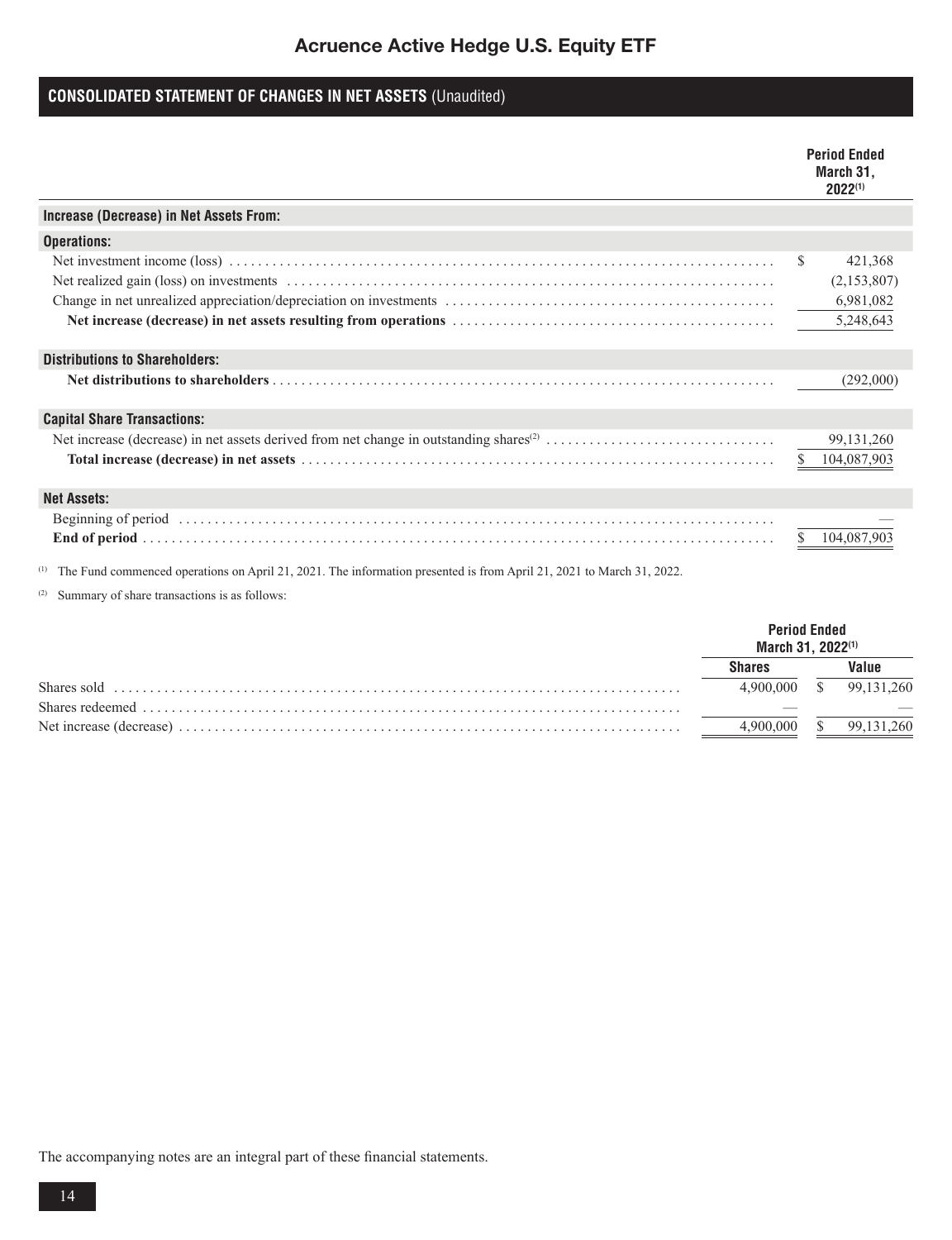# Acruence Active Hedge U.S. Equity ETF

### **FINANCIAL HIGHLIGHTS** For a capital share outstanding throughout the period

|                                           |     | <b>Period Ended</b><br>March 31, 2022 <sup>(1)</sup><br>(Consolidated) |
|-------------------------------------------|-----|------------------------------------------------------------------------|
|                                           |     | 20.00                                                                  |
| Income (Loss) from Investment Operations: |     |                                                                        |
|                                           |     | 0.11<br>1.20<br>1.31                                                   |
| <b>Less Distributions:</b>                |     |                                                                        |
|                                           |     | (0.07)<br>(0.07)                                                       |
|                                           |     | 21.24<br>6.52%                                                         |
| <b>Ratios / Supplemental Data:</b>        |     |                                                                        |
|                                           | \$. | 104.1<br>6%<br>0.83%<br>0.56%                                          |

(1) The Fund commenced operations on April 21, 2021. The information presented is from April 21, 2021 to March 31, 2022.

(2) Calculated using average shares outstanding method.

(3) Not annualized.

(4) The total return is based on the Fund's net asset value. Additional performance information is presented in the Performance Summary.

(5) Annualized.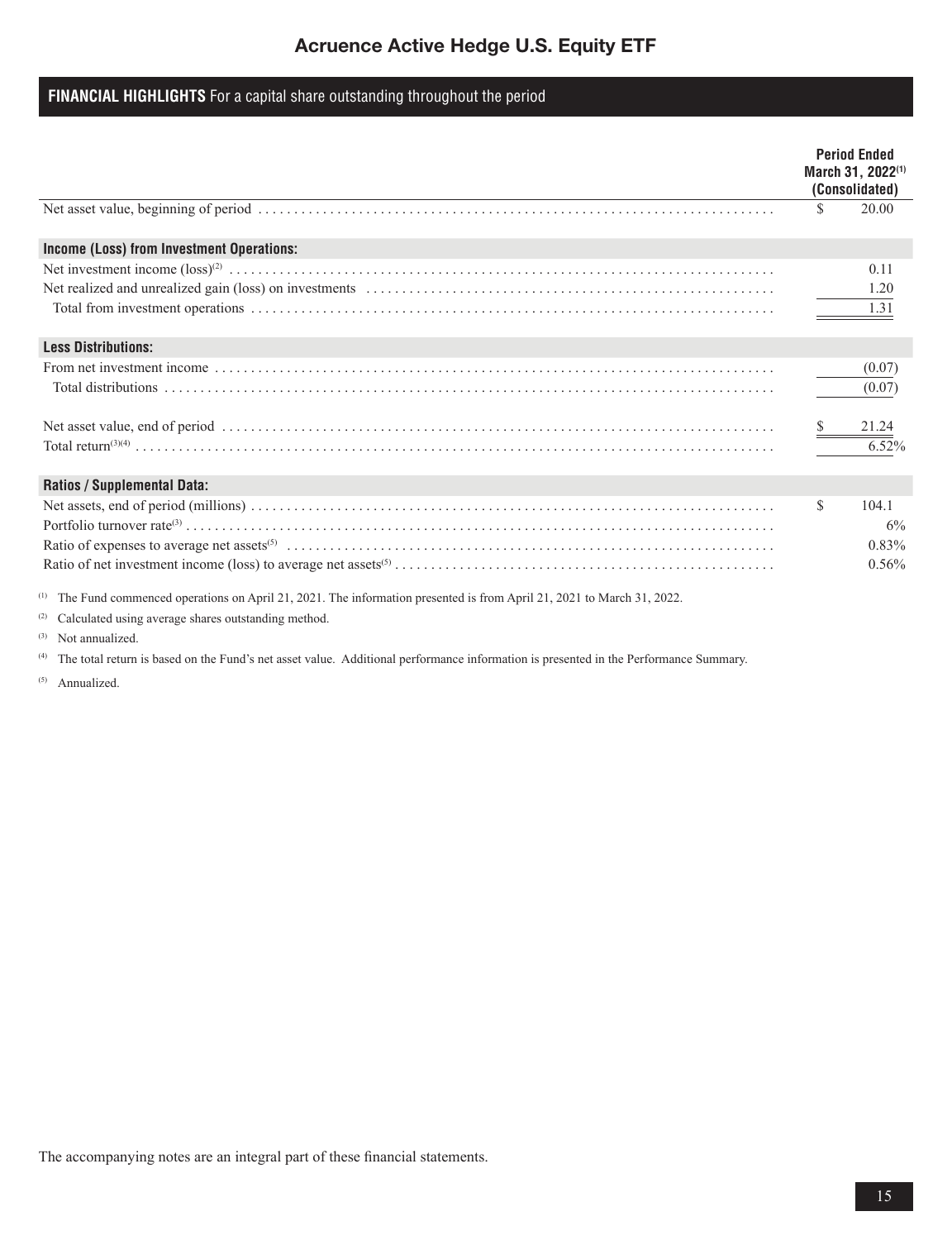### **NOTES TO FINANCIAL STATEMENTS** March 31, 2022

### **NOTE 1 – ORGANIZATION**

The Acruence Active Hedge U.S. Equity ETF (the "Fund") is a non-diversified series of shares of beneficial interest of Tidal ETF Trust (the "Trust"). The Trust was organized as a Delaware statutory trust on June 4, 2018 and is registered with the Securities and Exchange Commission (the "SEC") under the Investment Company Act of 1940, as amended (the "1940 Act"), as an open-end management investment company and the offering of the Fund's shares is registered under the Securities Act of 1933, as amended. The Fund is an investment company and accordingly follows the investment company accounting and reporting guidance of the Financial Accounting Standards Board ("FASB") Accounting Standard Codification Topic 946 "Financial Services—Investment Companies." The Fund commenced operations on April 21, 2021.

The investment objective of the Fund is to seek capital appreciation with reduced volatility as compared to the S&P 500 Index.

### **NOTE 2 – SIGNIFICANT ACCOUNTING POLICIES**

The following is a summary of significant accounting policies consistently followed by the Fund. These policies are in conformity with accounting principles generally accepted in the United States of America ("U.S. GAAP").

A. *Security Valuation.* Equity securities, which may include real estate investment trusts ("REITs"), listed on a securities exchange, market or automated quotation system for which quotations are readily available (except for securities traded on the NASDAQ Stock Market, LLC ("NASDAQ")), including securities traded over the counter, are valued at the last quoted sale price on the primary exchange or market (foreign or domestic) on which they are traded on the valuation date (or at approximately 4:00 p.m. EST if a security's primary exchange is normally open at that time), or, if there is no such reported sale on the valuation date, at the most recent quoted bid price or mean between the most recent quoted bid and ask prices for long and short positions. For a security that trades on multiple exchanges, the primary exchange will generally be considered the exchange on which the security is generally most actively traded. For securities traded on NASDAQ, the NASDAQ Official Closing Price will be used. Prices of securities traded on the securities exchange will be obtained from recognized independent pricing agents ("Independent Pricing Agents") each day that the Fund is open for business.

For securities for which quotations are not readily available, a fair value will be determined by the Valuation Committee using the Fair Value Procedures approved by the Trust's Board of Trustees (the "Board"). When a security is "fair valued," consideration is given to the facts and circumstances relevant to the particular situation, including a review of various factors set forth in the Fair Value Procedures adopted by the Board. Fair value pricing is an inherently subjective process, and no single standard exists for determining fair value. Different funds could reasonably arrive at different values for the same security. The use of fair value pricing by a fund may cause the net asset value of its shares to differ significantly from the net asset value that would be calculated without regard to such considerations.

As described above, the Fund utilizes various methods to measure the fair value of its investments on a recurring basis. U.S. GAAP establishes a hierarchy that prioritizes inputs to valuation methods. The three levels of inputs are:

- Level 1 Unadjusted quoted prices in active markets for identical assets or liabilities that the Fund has the ability to access.
- Level 2 Observable inputs other than quoted prices included in Level 1 that are observable for the asset or liability, either directly or indirectly. These inputs may include quoted prices for the identical instrument on an inactive market, prices for similar instruments, interest rates, prepayment speeds, credit risk, yield curves, default rates and similar data.
- Level 3 Unobservable inputs for the asset or liability, to the extent relevant observable inputs are not available; representing the Fund's own assumptions about the assumptions a market participant would use in valuing the asset or liability and would be based on the best information available.

The availability of observable inputs can vary from security to security and is affected by a wide variety of factors, including, for example, the type of security, whether the security is new and not yet established in the marketplace, the liquidity of markets, and other characteristics particular to the security. To the extent that valuation is based on models or inputs that are less observable or unobservable in the market, the determination of fair value requires more judgment. Accordingly, the degree of judgment exercised in determining fair value is greatest for instruments categorized in Level 3.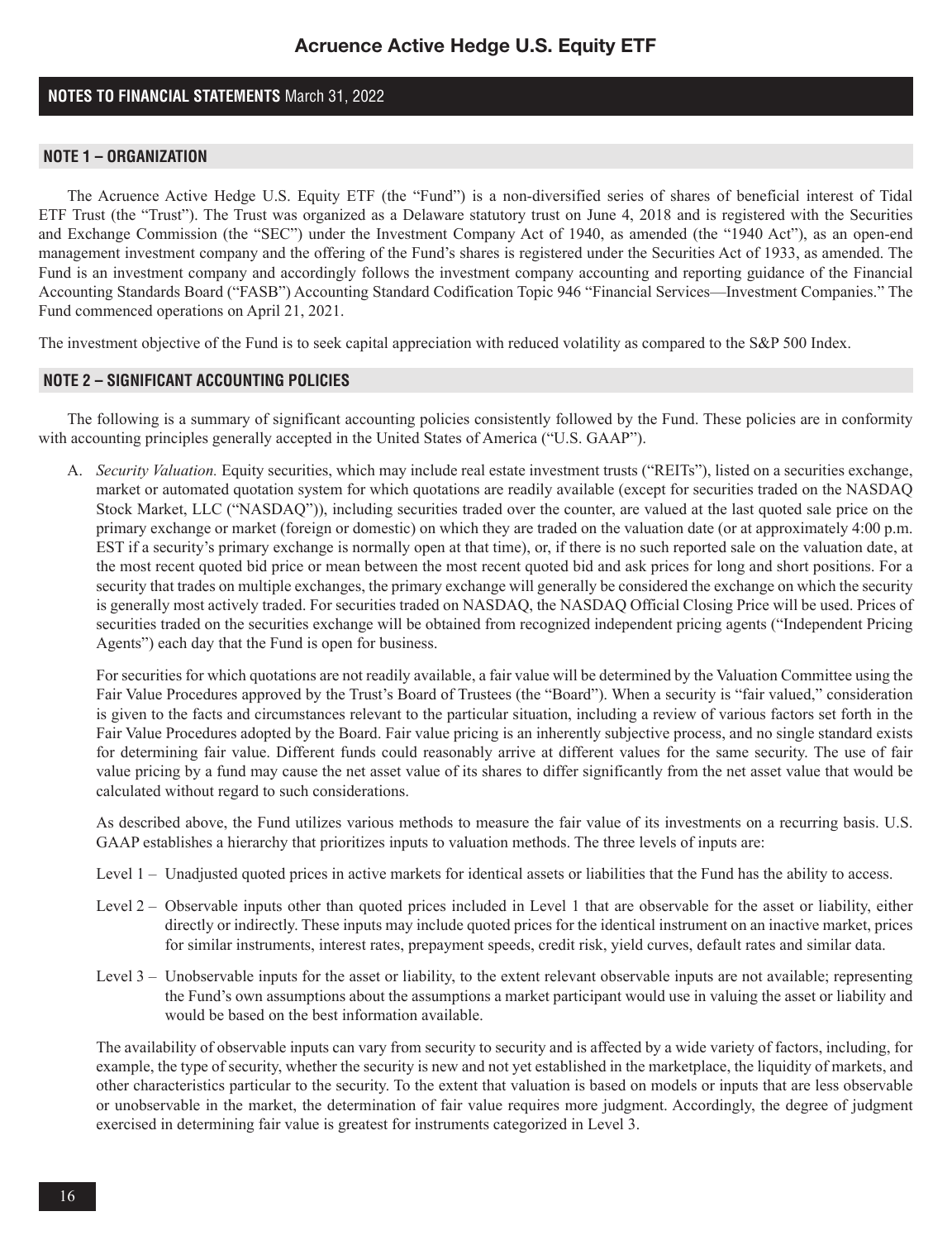The inputs used to measure fair value may fall into different levels of the fair value hierarchy. In such cases, for disclosure purposes, the level in the fair value hierarchy within which the fair value measurement falls in its entirety, is determined based on the lowest level input that is significant to the fair value measurement in its entirety.

The following is a summary of the inputs used to value the Fund's consolidated investments as of March 31, 2022:

| <b>Investments in Securities</b> | Level 1     | Level 2 | Level 3 | Total       |
|----------------------------------|-------------|---------|---------|-------------|
| Common Stocks $(1)$              | 103.366.365 |         |         | 103,366,365 |
| Purchased Call Options           | 38.499      |         |         | 38,499      |
| Short-Term Investments           | 414.065     |         |         | 414,065     |
| Total Investments in Securities  | 103,818,929 | $-$     |         | 103.818.929 |

(1) See Schedule of Investments for the industry breakout.

The Fund has adopted financial reporting rules and regulations that require enhanced disclosure regarding derivatives and hedging activity intending to improve financial reporting of derivative instruments by enabling investors to understand how an entity uses derivatives, how derivatives are accounted for, and how derivative instruments affect an entity's results of operations and financial position.

The Fund may invest in options on equities and stock indices. The Fund may make these investments as a substitute for a comparable market position in the underlying security, to attempt to hedge or limit the exposure of the Fund's position, to create a synthetic money market position for certain tax-related purposes and to effect closing transactions. The following table shows the effects of derivative instruments on the financial statements.

### *Statement of Assets & Liabilities*

Fair value of derivative instruments as of March 31, 2022:

|                                             |                                           | <b>Asset Derivatives</b><br>as of March 31, 2022 |                                  | <b>Liability Derivatives</b><br>as of March 31, 2022 |
|---------------------------------------------|-------------------------------------------|--------------------------------------------------|----------------------------------|------------------------------------------------------|
| <b>Derivative Instruments</b>               | <b>Balance Sheet</b><br>Location          | <b>Fair Value</b>                                | <b>Balance Sheet</b><br>Location | <b>Fair Value</b>                                    |
| Equity Contracts:<br>Call Options Purchased | Investments<br>in securities.<br>at value | 38.499                                           | None                             |                                                      |

### *Statement of Operations*

The effect of derivative instruments on the Statement of Operations for the period ended March 31, 2022:

| <b>Derivative Instruments</b> | <b>Location of Gain (Loss)</b><br>on Derivatives<br>Recognized in Income | <b>Realized Gain (Loss)</b><br>on Derivatives<br><b>Recognized in Income</b> | <b>Change in Unrealized</b><br><b>Appreciation/Depreciation</b><br>on Derivatives<br><b>Recognized in Income</b> |
|-------------------------------|--------------------------------------------------------------------------|------------------------------------------------------------------------------|------------------------------------------------------------------------------------------------------------------|
| Equity Contracts:             | Realized and Unrealized                                                  |                                                                              |                                                                                                                  |
| Call Options Purchased        | Gain (Loss) on Investments                                               | (1,922,999)                                                                  | (213,086)                                                                                                        |

B. *Basis for Consolidation for the Fund* – The Fund may invest up to 20% of its assets in the Toroso Cayman Subsidiary I, a subsidiary that is wholly-owned by the Fund and organized under the laws of the Cayman Islands (the "Subsidiary"). The Subsidiary only invests in option contracts ("VIX Options") on the CBOE Volatility Index (the "VIX Index"). The Fund's investment in the Subsidiary will not exceed 20% of the value of the Fund's total assets (notwithstanding any subsequent market appreciation in the Subsidiary's value). Asset limitations are imposed by Subchapter M of the Internal Revenue Code of 1986, as amended (the "Code"), and are measured at each taxable year and quarter end. Toroso Investments, LLC (the "Adviser") also serves as the investment adviser to the Subsidiary, but does not receive separate compensation.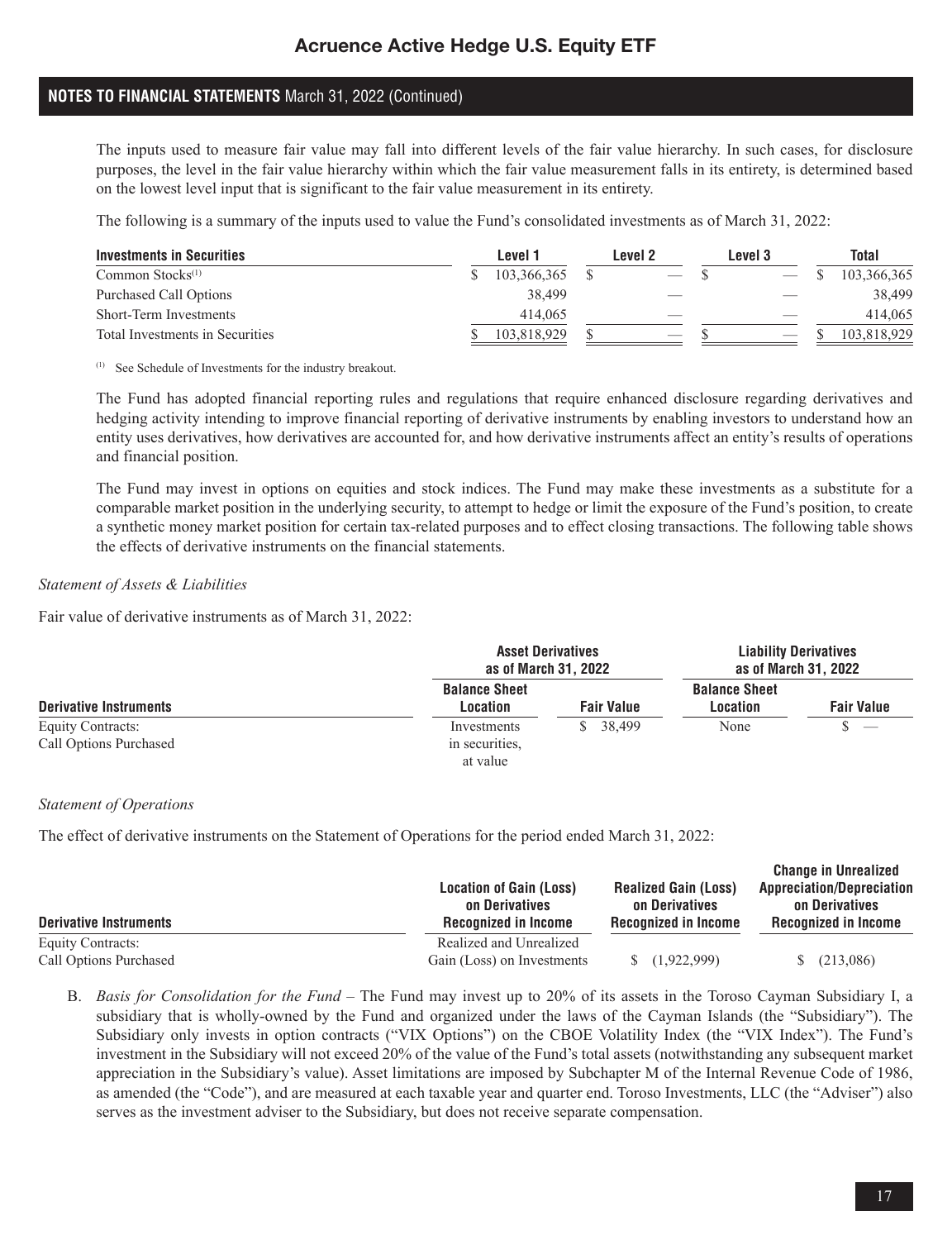The Subsidiary is not registered under the 1940 Act, but will be subject to certain protections of the 1940 Act with respect to the Fund, as described in the Fund's SAI. All of the Fund's investments in the Subsidiary will be subject to the investment policies and restrictions of the Fund, including those related to leverage, collateral and segregation requirements and liquidity. In addition, the valuation and brokerage policies of the Fund will be applied to the Subsidiary. The Fund's investments in the Subsidiary are not subject to all investor protection provisions of the 1940 Act. However, because the Fund is the sole investor in the Subsidiary, it is not likely that the Subsidiary will take any action that is contrary to the interests of the Fund and its shareholders.

The financial information of the Subsidiary has been consolidated into the Fund's financial statements. The Fund had 0.3% of its total assets invested in the Subsidiary as of March 31, 2022.

The Subsidiary is an exempted Cayman Islands investment company and as such is not subject to Cayman Islands taxes at the present time. For U.S. income tax purposes, the Subsidiary is a Controlled Foreign Corporation ("CFC") not subject to U.S. income taxes. As a wholly-owned CFC, however, the Subsidiary's net income and capital gains, if any, will be included each year in the Fund's investment company taxable income.

C. *Federal Income Taxes.* The Fund has elected to be taxed as a "regulated investment company" and intends to distribute substantially all taxable income to its shareholders and otherwise comply with the provisions of the Internal Revenue Code applicable to regulated investment companies. Therefore, no provision for federal income taxes or excise taxes has been made.

In order to avoid imposition of the excise tax applicable to regulated investment companies, the Fund intends to declare as dividends in each calendar year at least 98.0% of its net investment income (earned during the calendar year) and at least 98.2% of its net realized capital gains (earned during the twelve months ended October 31) plus undistributed amounts, if any, from prior years.

As of March 31, 2022, the Fund did not have any tax positions that did not meet the threshold of being sustained by the applicable tax authority. Generally, tax authorities can examine all the tax returns filed for the last three years. The Fund identifies its major tax jurisdiction as U.S. Federal and the Commonwealth of Delaware; however, the Fund is not aware of any tax positions for which it is reasonably possible that the total amounts of unrecognized tax benefits will change materially.

- D. *Securities Transactions and Investment Income.* Investment securities transactions are accounted for on the trade date. Gains and losses realized on sales of securities are determined on a specific identification basis. Discounts/premiums on debt securities purchased are accreted/amortized over the life of the respective securities using the effective interest method. Dividend income is recorded on the ex-dividend date. Dividends received from REITs generally are comprised of ordinary income, capital gains, and may include return of capital. Debt income is recorded on an accrual basis. Other non-cash dividends are recognized as investment income at the fair value of the property received. Withholding taxes on foreign dividends have been provided for in accordance with the Trust's understanding of the applicable country's tax rules and rates.
- E. *Foreign Currency.* Investment securities and other assets and liabilities denominated in foreign currencies are translated into U.S. dollar amounts at the date of valuation. Purchases and sales of investment securities and income and expense items denominated in foreign currencies are translated into U.S. dollar amounts on the respective dates of such transactions.

The Fund does not isolate that portion of the results of operations resulting from changes in foreign exchange rates on investments from the fluctuations arising from changes in market prices of securities held. Such fluctuations are included with the net realized and unrealized gain or loss from investments.

The Fund reports net realized foreign exchange gains or losses that arise from sales of foreign currencies, currency gains or losses realized between the trade and settlement dates on securities transactions, and the difference between the amounts of dividends, interest, and foreign withholding taxes recorded on the Fund's books and the U.S. dollar equivalent of the amounts actually received or paid. Net unrealized foreign exchange gains and losses arise from changes in the fair values of assets and liabilities, other than investments in securities at period end, resulting from changes in exchange rates.

- F. *Distributions to Shareholders.* Distributions to shareholders from net investment income, if any, for the Fund are declared and paid at least annually. Distributions to shareholders from net realized gains on securities, if any, for the Fund normally are declared and paid on an annual basis. Distributions are recorded on the ex-dividend date.
- G. *Use of Estimates.* The preparation of financial statements in conformity with U.S. GAAP requires management to make estimates and assumptions that affect the reported amounts of assets and liabilities at the date of the financial statements and the reported amount of revenue and expenses during the reporting period. Actual results could differ from those estimates.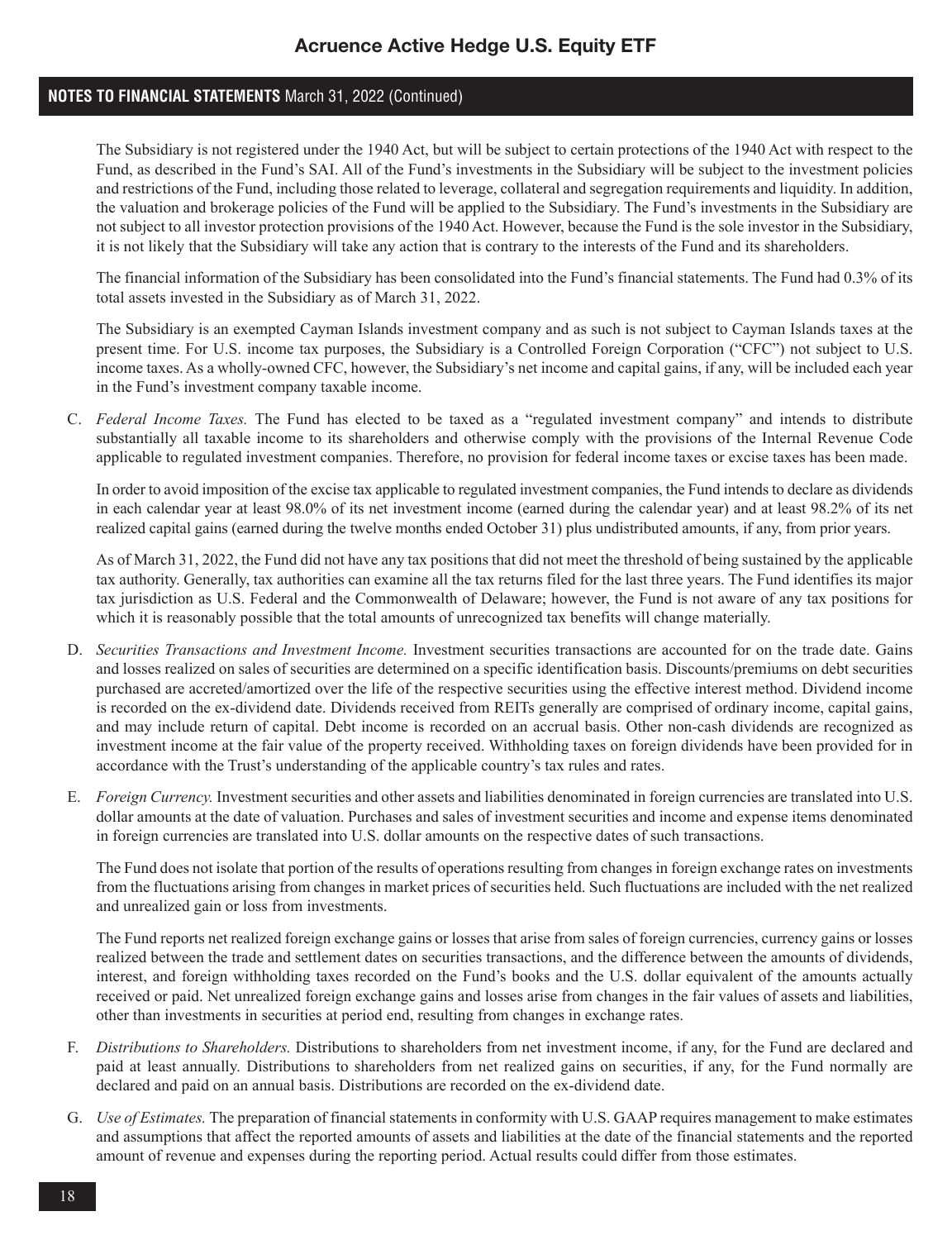- H. *Share Valuation.* The NAV per share of the Fund is calculated by dividing the sum of the value of the securities held by the Fund, plus cash or other assets, minus all liabilities by the total number of shares outstanding for the Fund, rounded to the nearest cent. The Fund's shares will not be priced on the days on which the New York Stock Exchange ("NYSE") is closed for trading.
- I. *Guarantees and Indemnifications.* In the normal course of business, the Fund enters into contracts with service providers that contain general indemnification clauses. The Fund's maximum exposure under these arrangements is unknown as this would involve future claims that may be made against the Fund that have not yet occurred. However, based on experience, the Fund expects the risk of loss to be remote.
- J. *Illiquid Investments*. Pursuant to Rule 22e-4 under the 1940 Act, the Fund has adopted a Board-approved Liquidity Risk Management Program (the "Program") that requires, among other things, that the Fund limit its illiquid investments that are assets to no more than 15% of the value of the Fund's net assets. An illiquid investment is any security that the Fund reasonably expects cannot be sold or disposed of in current market conditions in seven calendar days or less without the sale or disposition significantly changing the market value of the investment. If the Fund should be in a position where the value of illiquid investments held by the Fund exceeds 15% of the Fund's net assets, the Fund will take such steps as set forth in the Program.

### **NOTE 3 – PRINCIPAL INVESTMENT RISKS**

- A. *Associated Risks of VIX Options.* One of the primary drivers of the value of a VIX Option is movement in the spot value of the VIX Index, which is a measure of implied volatility of S&P 500 options. Therefore, changing market expectations of future volatility will lead to changes in the market value of VIX Options. VIX Options will be subject to market risk. Because implied volatilities often rise during periods of market stress, the VIX Index is often negatively correlated to equity markets. Options may also present tracking risk. An imperfect or variable degree of correlation between price movements of the derivative and the underlying investment may prevent the portfolio from achieving the intended effect. The value of an option can change over time depending on several factors aside from just changes in the underlying asset's price, such as the time remaining to expiration and the expected level of volatility in the underlying asset. For option buyers, the risk of loss is limited to the option premium at the time of purchase.
- B. *Non-Diversification Risk.* Because the Fund is "non-diversified," it may invest a greater percentage of its assets in the securities of a single issuer or a smaller number of issuers than if it was a diversified fund. As a result, a decline in the value of an investment in a single issuer or a smaller number of issuers could cause the Fund's overall value to decline to a greater degree than if the Fund held a more diversified portfolio.
- C. *Equity Market Risk.* The equity securities held in the Fund's portfolio may experience sudden, unpredictable drops in value or long periods of decline in value. This may occur because of factors that affect securities markets generally or factors affecting specific issuers, industries, or sectors in which the Fund invests. Common stocks, such as those held by the Fund, are generally exposed to greater risk than other types of securities, such as preferred stock and debt obligations, because common stockholders generally have inferior rights to receive payment from issuers.

### D. *Exchange Traded Fund ("ETF") Risks.*

- *Authorized Participants, Market Makers, and Liquidity Providers Concentration Risk.* The Fund has a limited number of financial institutions that are authorized to purchase and redeem Shares directly from the Fund (known as "Authorized Participants" or "APs"). In addition, there may be a limited number of market makers and/or liquidity providers in the marketplace. To the extent either of the following events occur, Shares may trade at a material discount to NAV and possibly face delisting: (i) APs exit the business or otherwise become unable to process creation and/or redemption orders and no other APs step forward to perform these services; or (ii) market makers and/or liquidity providers exit the business or significantly reduce their business activities and no other entities step forward to perform their functions.
- *Cash Redemption Risk.* The Fund's investment strategy may require it to redeem Shares for cash or to otherwise include cash as part of its redemption proceeds. For example, the Fund may not be able to redeem in-kind certain securities held by the Fund (e.g., derivative instruments and bonds that cannot be broken up beyond certain minimum sizes needed for transfer and settlement). In such a case, the Fund may be required to sell or unwind portfolio investments to obtain the cash needed to distribute redemption proceeds. This may cause the Fund to recognize a capital gain that it might not have recognized if it had made a redemption in-kind. As a result, the Fund may pay out higher annual capital gain distributions than if the in-kind redemption process was used.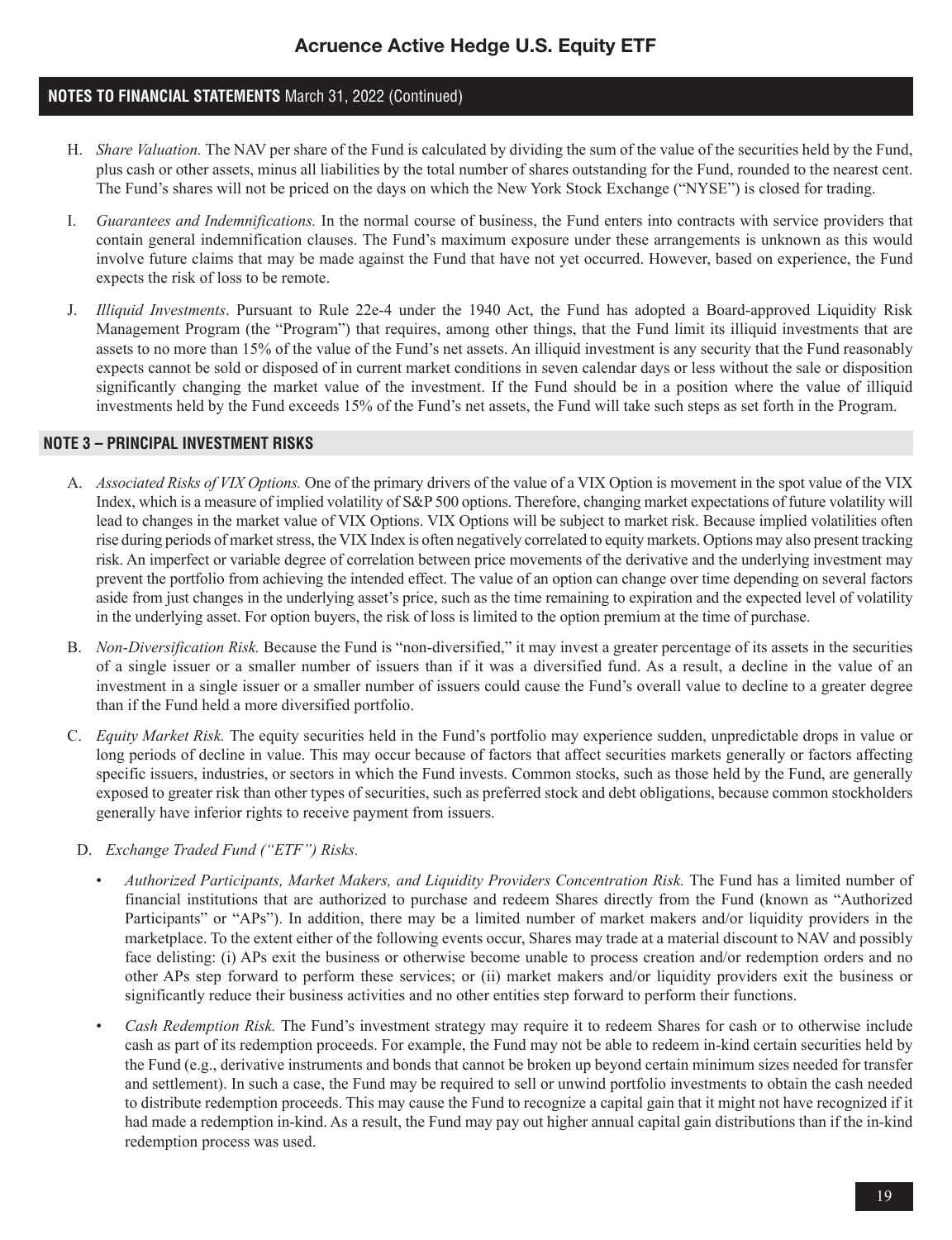- *Costs of Buying or Selling Shares*. Due to the costs of buying or selling Shares, including brokerage commissions imposed by brokers and bid-ask spreads, frequent trading of Shares may significantly reduce investment results and an investment in Shares may not be advisable for investors who anticipate regularly making small investments.
- *Shares May Trade at Prices Other Than NAV.* As with all ETFs, Shares may be bought and sold in the secondary at market prices. Although it is expected that the market price of Shares will approximate the Fund's NAV, there may be times when the market price of Shares is more than the NAV intra-day (premium) or less than the NAV intra-day (discount) due to supply and demand of Shares or during periods of market volatility. This risk is heightened in times of market volatility, periods of steep market declines, and periods when there is limited trading activity for Shares in the secondary market, in which case such premiums or discounts may be significant. Because securities held by the Fund may trade on foreign exchanges that are closed when the Fund's primary listing exchange is open, the Fund is likely to experience premiums and discounts greater than those of ETFs holding only domestic securities.
- *Trading.* During the period ended March 31, 2022, shares are listed on the NYSE Arca, Inc. (the "Exchange"), and although Shares may be traded on U.S. exchanges other than the Exchange, there can be no assurance that Shares will trade with any volume, or at all, on any stock exchange. In stressed market conditions, the liquidity of Shares may begin to mirror the liquidity of the Fund's underlying portfolio holdings, which can be significantly less liquid than Shares. Effective May 18, 2022, shares will be listed on the Chicago Board Options Exchange ("CBOE").
- E. *Cayman Subsidiary Risk.* By investing in the Subsidiary, the Fund is indirectly exposed to the risks associated with the Subsidiary's investments. The VIX Options and other investments held by the Subsidiary are generally similar to those investments that are permitted to be held by the Fund and are subject to the same economic risks that apply to similar investments if held directly by the Fund. The Subsidiary is not registered under the 1940 Act, and, unless otherwise noted in this Prospectus, is not subject to all the investor protections of the 1940 Act. Changes in the laws of the United States and/or the Cayman Islands could result in the inability of the Fund and/or the Subsidiary to continue to operate as it does currently and could adversely affect the Fund.
- F. *Market Capitalization Risk.*
	- *Large-Capitalization Investing*. The securities of large-capitalization companies may be relatively mature compared to smaller companies and therefore subject to slower growth during times of economic expansion. Large-capitalization companies may also be unable to respond quickly to new competitive challenges, such as changes in technology and consumer tastes.
- G. *Options Risk.* Options enable the Fund to purchase exposure that is significantly greater than the premium paid. Consequently, the value of such options can be volatile, and a small investment in options can have a large impact on the performance of the Fund. The Fund risks losing all or part of the cash paid (premium) for purchasing options. Even a small decline in the value of a reference asset underlying call options or a small increase in the value of a reference asset underlying put options can result in the entire investment in such options being lost. Additionally, the value of the option may be lost if the Acruence Capital, LLC (the "Sub-Adviser") fails to exercise such option at or prior to its expiration.
- H. *Models and Data Risk.* The composition of the Fund's portfolio is heavily dependent on proprietary quantitative models as well as information and data supplied by third parties ("Models and Data"). When Models and Data prove to be incorrect or incomplete, any decisions made in reliance thereon may lead to the inclusion or exclusion of securities from the Fund's portfolio universe that would have been excluded or included had the Models and Data been correct and complete. While the SubAdviser's model measures relationships between the VIX Index, volatility, and premiums, levels may be depressed for extended periods and options can expire worthless.
- I. *Tax Risk.* The federal income tax treatment of the Fund's income from the Subsidiary may be negatively affected by future legislation, Treasury Regulations (proposed or final), and/or other Internal Revenue Service ("IRS") guidance or authorities that could affect the character, timing of recognition, and/or amount of the Fund's investment company taxable income and/or net capital gains and, therefore, the distributions it makes. If the Fund failed the source of income test for any taxable year but was eligible to and did cure the failure, it could incur potentially significant additional federal income tax expenses. If, on the other hand, the Fund failed to qualify as a RIC for any taxable year and was ineligible to or otherwise did not cure the failure, it would be subject to federal income tax at the fund-level on its taxable income at the regular corporate tax rate (without reduction for distributions to shareholders), with the consequence that its income available for distribution to shareholders would be reduced and distributions from its current or accumulated earnings and profits would generally be taxable to its shareholders as dividend income.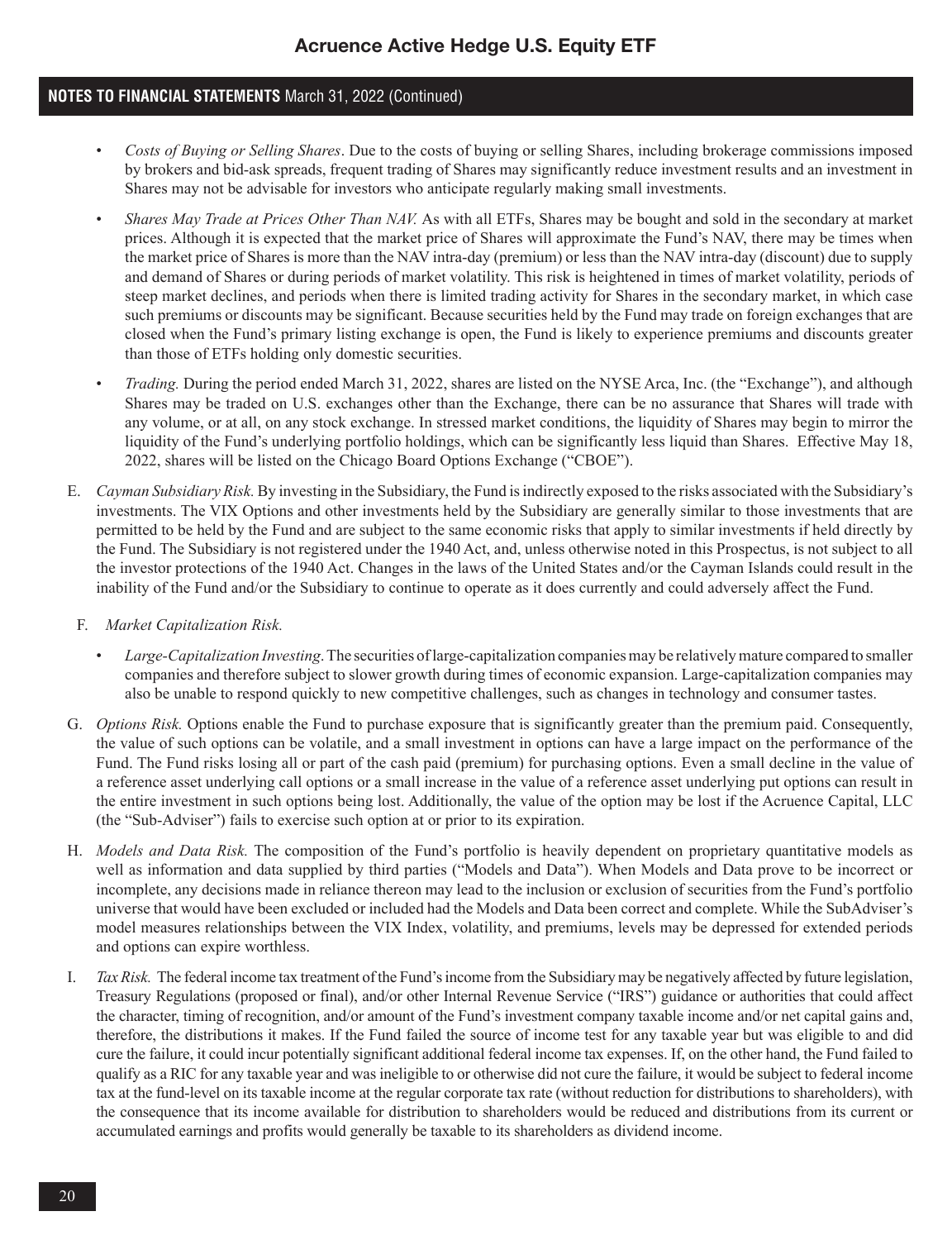J. *Reclassification of Capital Accounts.* U.S. GAAP requires that certain components of net assets relating to permanent differences be reclassified between financial and tax reporting. These reclassifications have no effect on net assets or net asset value per share. For the period ended March 31, 2022, the following reclassification adjustments were made:

| <b>Paid-In Capital</b> | <b>Total Distributed (Accumulated)</b><br>Earnings (Losses) |
|------------------------|-------------------------------------------------------------|
| \$(1,913,267)          | \$1,913,267                                                 |

K. *Recently Issued Accounting Pronouncements.* In October 2020, the SEC adopted new regulations governing the use of derivatives by registered investment companies ("Rule 18f-4"). The Fund will be required to implement and comply with Rule 18f-4 by August 19, 2022. Once implemented, Rule 18f-4 will impose limits on the amount of derivatives a fund can enter into, eliminate the asset segregation framework currently used by funds to comply with Section 18 of the 1940 Act, treat derivatives as senior securities and require funds whose use of derivatives is more than a limited specified exposure amount to establish and maintain a comprehensive derivatives risk management program and appoint a derivatives risk manager. Management is currently assessing the potential impact of the new rule on the Fund's financial statements.

In December 2020, the SEC adopted a new rule providing a framework for fund valuation practices ("Rule 2a-5"). Rule 2a-5 establishes requirements for determining fair value in good faith for purposes of the 1940 Act. Rule 2a-5 will permit fund boards to designate certain parties to perform fair value determinations, subject to board oversight and certain other conditions. Rule 2a-5 also defines when market quotations are "readily available" for purposes of the 1940 Act and the threshold for determining whether a fund must fair value a security. In connection with Rule 2a-5, the SEC also adopted related recordkeeping requirements and is rescinding previously issued guidance, including with respect to the role of a board in determining fair value and the accounting and auditing of fund investments. The Fund will be required to comply with the rules by September 8, 2022. Management is currently evaluating the impact, if any, of applying this provision.

### **NOTE 4 – COMMITMENTS AND OTHER RELATED PARTY TRANSACTIONS**

The Adviser serves as investment adviser to the Fund pursuant to an investment advisory agreement between the Adviser and the Trust, on behalf of the Fund (the "Advisory Agreement"), and, pursuant to the Advisory Agreement, provides investment advice to the Fund and oversees the day-to-day operations of the Fund, subject to the direction and oversight of the Board. The Adviser is also responsible for trading portfolio securities for the Fund, including selecting broker-dealers to execute purchase and sale transactions.

Pursuant to the Advisory Agreement, the Fund pays the Adviser a unitary management fee (the "Management Fee") based on the average daily net assets of the Fund at the annualized rate of 0.83%. Out of the Management Fee, the Adviser is obligated to pay or arrange for the payment of substantially all expenses of the Fund, including the cost of transfer agency, custody, fund administration, and all other related services necessary for the Fund to operate. Under the Advisory Agreement, the Adviser has agreed to pay all expenses incurred by the Fund except for interest charges on any borrowings, dividends and other expenses on securities sold short, taxes, brokerage commissions and other expenses incurred in placing orders for the purchase and sale of securities and other investment instruments, acquired fund fees and expenses, accrued deferred tax liability, extraordinary expenses, distribution fees and expenses paid by the Fund under any distribution plan adopted pursuant to Rule 12b-1 under the 1940 Act (collectively, "Excluded Expenses"). The Management Fees incurred are paid monthly to the Adviser.

Acruence Capital, LLC serves as sub-adviser to the Fund, pursuant to a sub-advisory agreement between the Adviser and the Sub-Adviser with respect to the Fund (the "Sub-Advisory Agreement"). Pursuant to the Sub-Advisory Agreement, the Sub-Adviser is responsible for the day-to-day management of the Fund's portfolio, including determining the securities purchased and sold by the Fund, subject to the supervision of the Adviser and the Board. The Sub-Adviser is paid a fee by the Adviser, which is calculated and paid monthly, at an annual rate of 0.02% of the Fund's average daily net assets. The Sub-Advisor has agreed to assume the Adviser's obligation to pay all expenses incurred by the Fund, except for the sub-advisory fee payable to the Sub-Adviser and Excluded Expenses. Such expenses incurred by the Fund and paid by the Sub-Adviser include fees charged by Tidal ETF Services, LLC, the Fund's administrator and an affiliate of the Advisor.

Tidal ETF Services LLC ("Tidal"), an affiliate of the Adviser, serves as the Fund's administrator and, in that capacity, performs various administrative and management services for the Fund. Tidal coordinates the payment of Fund-related expenses and manages the Trust's relationships with its various service providers.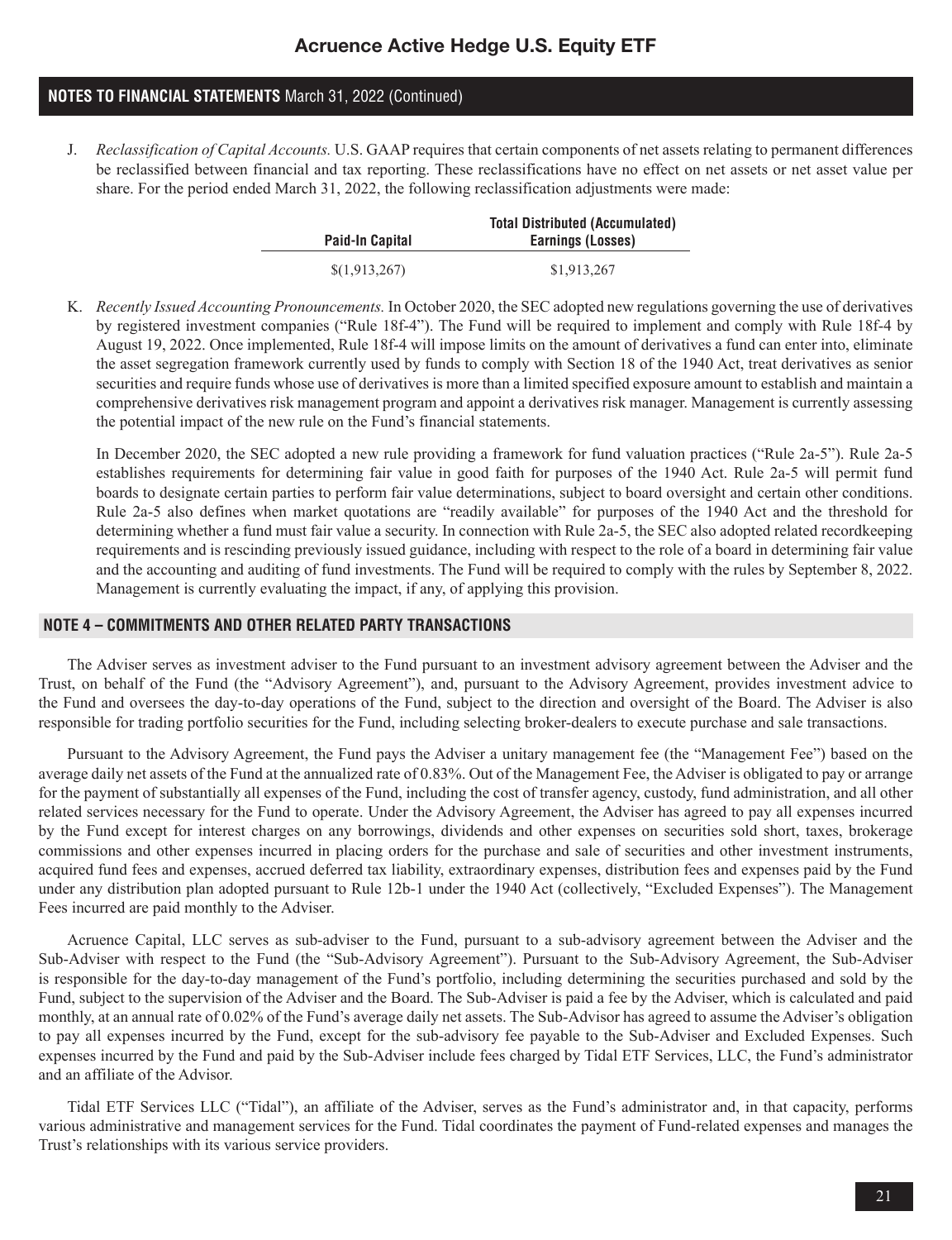### Acruence Active Hedge U.S. Equity ETF

### **NOTES TO FINANCIAL STATEMENTS** March 31, 2022 (Continued)

U.S. Bancorp Fund Services, LLC, doing business as U.S. Bank Global Fund Services ("Fund Services"), serves as the Fund's sub-administrator, fund accountant and transfer agent. In those capacities Fund Services performs various administrative and accounting services for the Fund. Fund Services prepares various federal and state regulatory filings, reports and returns for the Fund, including regulatory compliance monitoring and financial reporting; prepares reports and materials to be supplied to the Board; and monitors the activities of the Fund's custodian. U.S. Bank N.A. (the "Custodian"), an affiliate of Fund Services, serves as the Fund's custodian.

Foreside Fund Services, LLC (the "Distributor") acts as the Fund's principal underwriter in a continuous public offering of the Fund's shares.

Certain officers and a trustee of the Trust are affiliated with the Adviser and Fund Services. Neither the affiliated trustee nor the Trust's officers receive compensation from the Fund.

### **NOTE 5 – PURCHASES AND SALES OF SECURITIES**

For the period ended March 31, 2022, the cost of purchases and proceeds from the sales or maturities of securities, excluding short-term investments, U.S. government securities, and in-kind transactions for the Fund were \$9,076,479 and \$4,614,769, respectively.

For the period ended March 31, 2022, there were no purchases or sales of long-term U.S. Government securities for the Fund.

For the period ended March 31, 2022, in-kind transactions associated with creations and redemptions for the Fund were \$94,469,889 and \$0, respectively.

### **NOTE 6 – INCOME TAXES AND DISTRIBUTONS TO SHAREHOLDERS**

The tax character of distributions paid during the period ended March 31, 2022 is as follows:

| <b>Distributions paid from:</b> | <b>March 31, 2022</b> |
|---------------------------------|-----------------------|
| Ordinary income                 | 292,000               |

As of March 31, 2022, the components of accumulated earnings (losses) on a tax basis were as follows:

|                                                |   | March 31, 2022 |
|------------------------------------------------|---|----------------|
| Cost of investments $(1)$                      |   | 97,065,457     |
| Gross tax unrealized appreciation              |   | 13,898,705     |
| Gross tax unrealized depreciation              |   | (7, 145, 233)  |
| Net tax unrealized appreciation (depreciation) |   | 6,753,472      |
| Undistributed ordinary income (loss)           |   | 129,368        |
| Undistributed long-term capital gain (loss)    |   |                |
| Total distributable earnings                   |   | 129,368        |
| Other accumulated gain (loss)                  |   | (12,930)       |
| Total accumulated gain (loss)                  | S | 6,869,910      |

(1) The difference between book and tax-basis unrealized appreciation was attributable primarily to the treatment of wash sales.

Net capital losses incurred after October 31 and net investment losses incurred after March 31, and within the taxable year, are deemed to arise on the first business day of the Fund's next taxable year. As of the most recent fiscal period ended March 31, 2022, the Fund had no later year losses. As of the most recent fiscal period ended March 31, 2022, the Fund had short-term capital loss carryovers of \$12,930 which do not expire.

#### **NOTE 7 – SHARE TRANSACTIONS**

Shares of the Fund are listed and traded on the Exchange. Market prices for the shares may be different from their NAV. The Fund issues and redeems shares on a continuous basis at NAV generally in large blocks of shares, called ("Creation Units"). Creation Units are issued and redeemed principally in-kind for securities included in a specified universe. Once created, shares generally trade in the secondary market at market prices that change throughout the day. Except when aggregated in Creation Units, shares are not redeemable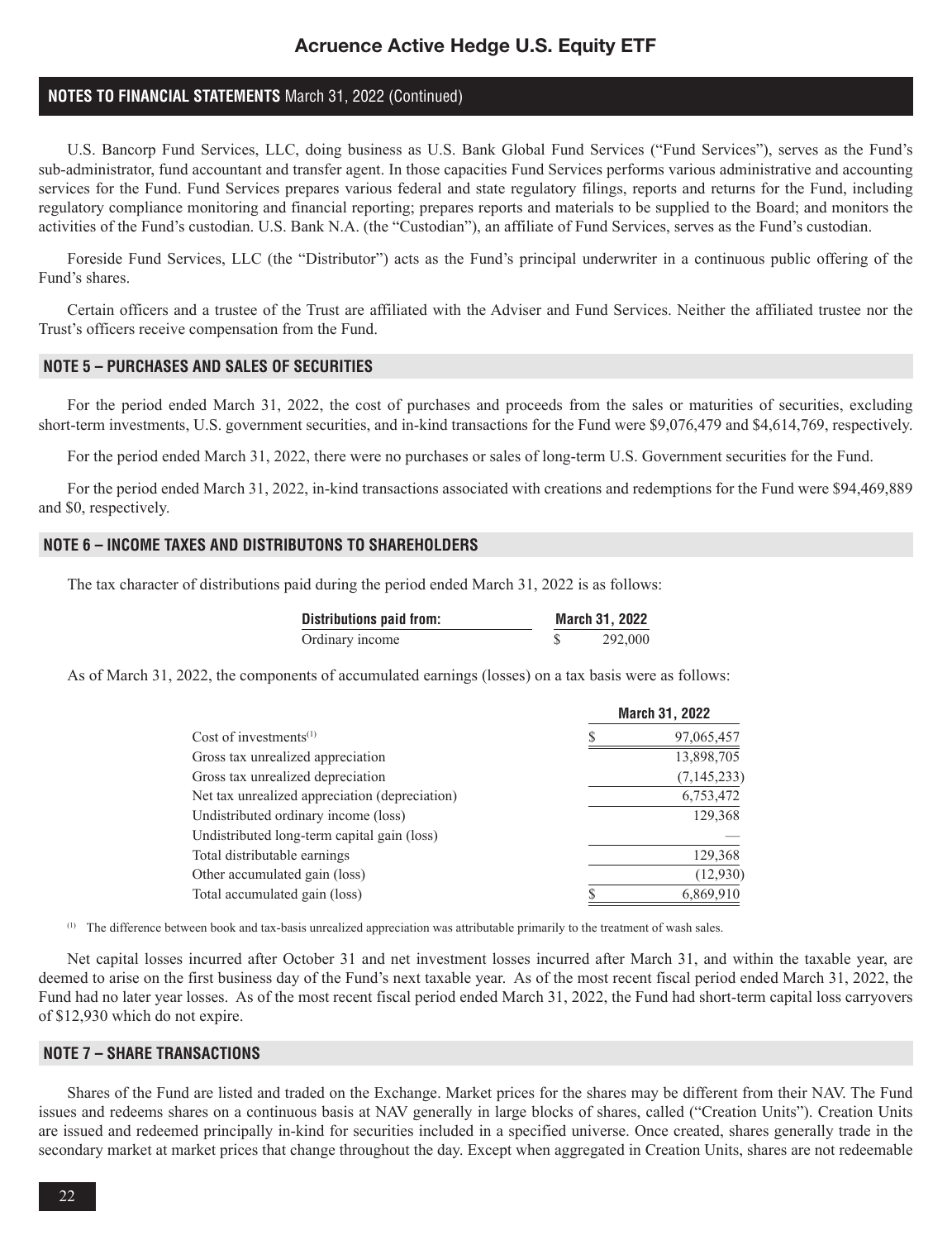securities of the Fund. Creation Units may only be purchased or redeemed by Authorized Participants. An Authorized Participant is either (i) a broker-dealer or other participant in the clearing process through the Continuous Net Settlement System of the National Securities Clearing Corporation or (ii) a Depository Trust Company participant and, in each case, must have executed a Participant Agreement with the Distributor. Most retail investors do not qualify as Authorized Participants nor have the resources to buy and sell whole Creation Units. Therefore, they are unable to purchase or redeem the shares directly from the Fund. Rather, most retail investors may purchase shares in the secondary market with the assistance of a broker and are subject to customary brokerage commissions or fees.

The Fund currently offers one class of shares, which has no front-end sales load, no deferred sales charge, and no redemption fee. A fixed transaction fee is imposed for the transfer and other transaction costs associated with the purchase or sale of Creation Units. The standard fixed transaction fee for the Fund is \$500, payable to the Custodian. The fixed transaction fee may be waived on certain orders if the Fund's Custodian has determined to waive some or all of the costs associated with the order or another party, such as the Adviser, has agreed to pay such fee. In addition, a variable fee may be charged on all cash transactions or substitutes for Creation Units of up to a maximum of 2% of the value of the Creation Units and Redemption Units subject to the transaction. Variable fees received by the Fund, if any, are disclosed in the capital shares transactions section of the Consolidated Statement of Changes in Net Assets. The Fund may issue an unlimited number of shares of beneficial interest, with no par value. All shares of the Fund have equal rights and privileges.

### **NOTE 8 – RECENT MARKET EVENTS**

U.S. and international markets have experienced significant periods of volatility in recent years and months due to a number of economic, political and global macro factors including the impact of COVID-19 as a global pandemic and related public health crisis, growth concerns in the U.S. and overseas, uncertainties regarding interest rates, rising inflation, trade tensions, and the threat of tariffs imposed by the U.S. and other countries. In particular, the global spread of COVID-19 has resulted in disruptions to business operations and supply chains, stress on the global healthcare system, growth concerns in the U.S. and overseas, staffing shortages and the inability to meet consumer demand, and widespread concern and uncertainty. The global recovery from COVID-19 is proceeding at slower than expected rates due to the emergence of variant strains and may last for an extended period of time. Health crises and related political, social and economic disruptions caused by the spread of COVID-19 may also exacerbate other pre-existing political, social and economic risks in certain countries. As a result of continuing political tensions and armed conflicts, including the war between Ukraine and Russia, the U.S. and the European Union imposed sanctions on certain Russian individuals and companies, including certain financial institutions, and have limited certain exports and imports to and from Russia. The war has contributed to recent market volatility and may continue to do so. These developments, as well as other events, could result in further market volatility and negatively affect financial asset prices, the liquidity of certain securities and the normal operations of securities exchanges and other markets, despite government efforts to address market disruptions. Continuing market volatility as a result of recent market conditions or other events may have adverse effects on your account.

#### **NOTE 9 – SUBSEQUENT EVENTS**

In preparing these financial statements, the Fund has evaluated events and transactions for potential recognition or disclosure through the date the financial statements were issued. Management has determined that there are no subsequent events that would need to be disclosed in the Fund's financial statements.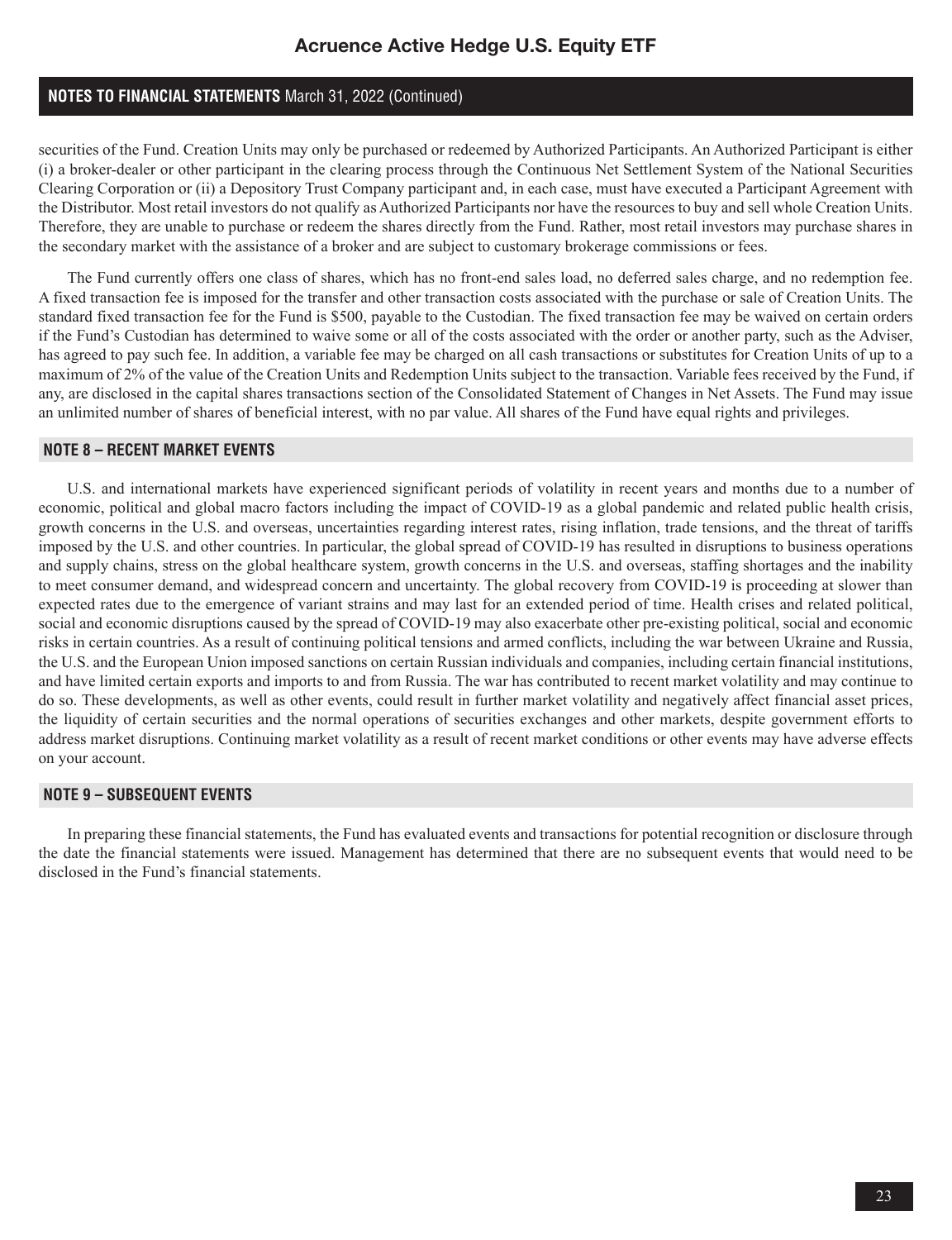### **REPORT OF INDEPENDENT REGISTERED PUBLIC ACCOUNTING FIRM**

**To the Shareholders of Acruence Active Hedge U.S. Equity ETF and The Board of Trustees of Tidal ETF Trust**

#### **Opinion on the Financial Statements**

We have audited the accompanying consolidated statement of assets and liabilities of Acruence Active Hedge U.S. Equity ETF (the "Fund"), a series of Tidal ETF Trust (the "Trust"), including the consolidated schedule of investments, as of March 31, 2022, the related consolidated statement of operations, the consolidated statement of changes in net assets and the consolidated financial highlights for the period April 21, 2021 (commencement of operations) to March 31, 2022, and the related notes (collectively referred to as the "consolidated financial statements"). In our opinion, the consolidated financial statements present fairly, in all material respects, the consolidated financial position of the Fund as of March 31, 2022, the results of its consolidated operations, the changes in its consolidated net assets and the consolidated financial highlights for the period April 21, 2021 to March 31, 2022, in conformity with accounting principles generally accepted in the United States of America.

### **Basis for Opinion**

These consolidated financial statements are the responsibility of the Fund's management. Our responsibility is to express an opinion on the Fund's consolidated financial statements based on our audit. We are a public accounting firm registered with the Public Company Accounting Oversight Board (United States) ("PCAOB") and are required to be independent with respect to the Fund in accordance with the U.S. federal securities laws and the applicable rules and regulations of the Securities and Exchange Commission and the PCAOB. We have served as the auditor of one or more of the funds in the Trust since 2018.

We conducted our audit in accordance with the standards of the PCAOB. Those standards require that we plan and perform the audit to obtain reasonable assurance about whether the consolidated financial statements are free of material misstatement, whether due to error or fraud. The Fund is not required to have, nor were we engaged to perform, an audit of its internal control over financial reporting. As part of our audit, we are required to obtain an understanding of internal control over financial reporting, but not for the purpose of expressing an opinion on the effectiveness of the Fund's internal control over financial reporting. Accordingly, we express no such opinion.

Our audit included performing procedures to assess the risks of material misstatement of the consolidated financial statements, whether due to error or fraud, and performing procedures that respond to those risks. Such procedures included examining, on a test basis, evidence regarding the amounts and disclosures in the consolidated financial statements. Our audit also included evaluating the accounting principles used and significant estimates made by management, as well as evaluating the overall presentation of the consolidated financial statements. Our procedures included confirmation of securities owned as of March 31, 2022, by correspondence with the custodian and prime broker. We believe that our audit provides a reasonable basis for our opinion.

Tait, weller & Baher CLP

**TAIT, WELLER & BAKER LLP**

**Philadelphia, Pennsylvania May 26, 2022**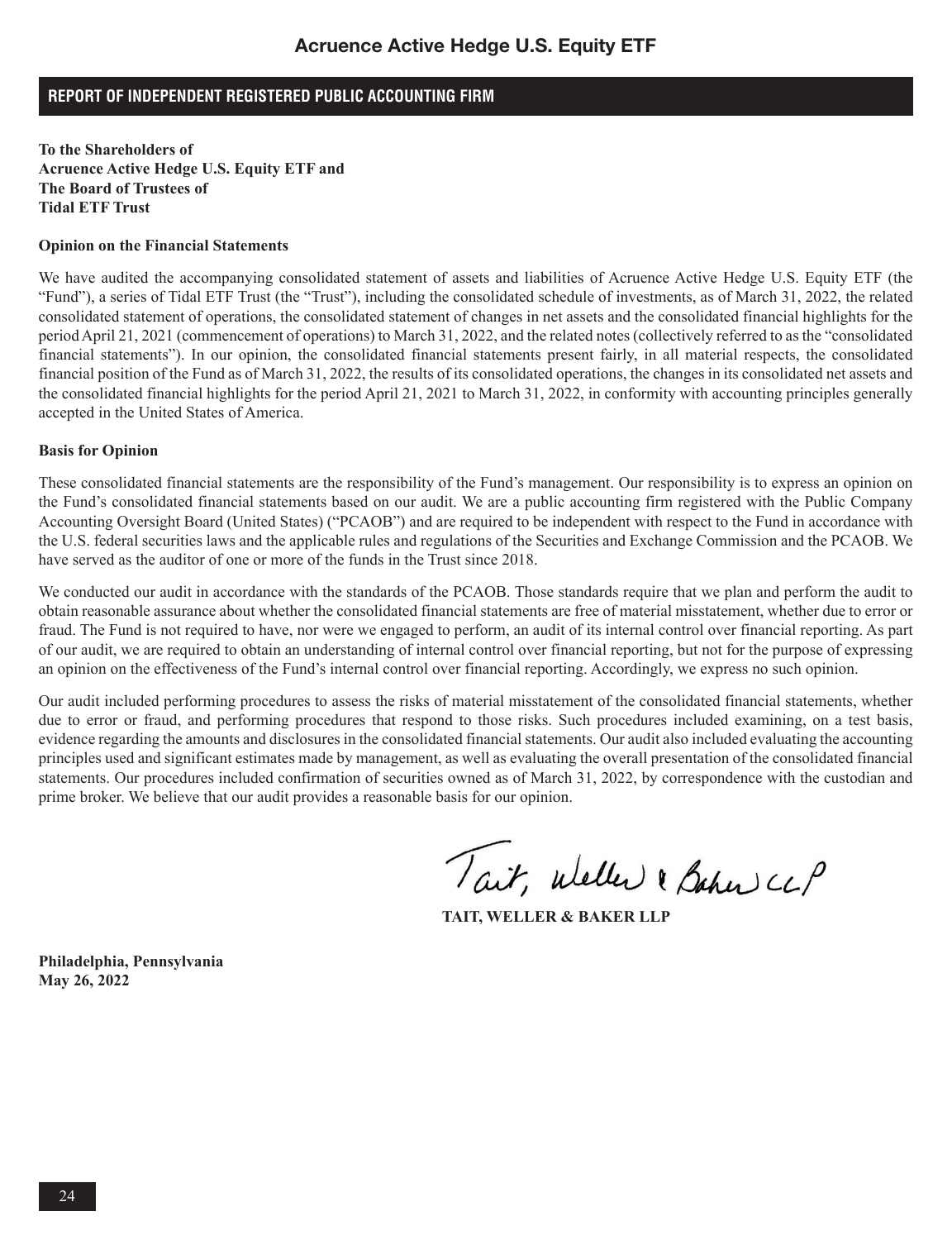### **EXPENSE EXAMPLE** For the Six-Months Ended March 31, 2022 (Unaudited)

As a shareholder of the Fund, you incur two types of costs: (1) transaction costs, including brokerage commissions paid on purchases and sales of the Fund's shares, and (2) ongoing costs, including management fees of the Fund. The example is intended to help you understand your ongoing costs (in dollars) of investing in the Fund and to compare these costs with the ongoing costs of investing in other funds. The example is based on an investment of \$1,000 invested at the beginning of the period and held for the entire period indicated, which is from October 1, 2021 to March 31, 2022.

### **Actual Expenses**

The first line of the following table provides information about actual account values and actual expenses. To the extent the Fund invests in shares of other investment companies as part of its investment strategy, you will indirectly bear your proportionate share of any fees and expenses charged by the underlying funds in which the Fund invests, in addition to the expenses of the Fund. Actual expenses of the underlying funds are expected to vary among the various underlying funds. These expenses are not included in the example. The example includes, but is not limited to, unitary fees. However, the example does not include portfolio trading commissions and related expenses, interest expense or dividends on short positions taken by the Fund. You may use the information in this line, together with the amount you invested, to estimate the expenses that you paid over the period. Simply divide your account value by \$1,000 (for example, an \$8,600 account value divided by  $$1,000 = 8.6$ ), then, multiply the result by the number in the first line under the heading entitled "Expenses Paid During the Period'' to estimate the expenses you paid on your account during this period.

#### **Hypothetical Example for Comparison Purposes**

The second line of the following table provides information about hypothetical account values and hypothetical expenses based on the Fund's actual expense ratio and an assumed rate of return of 5% per year before expenses, which is not the Fund's actual return. The hypothetical account values and expenses may not be used to estimate the actual ending account balance or expenses you paid for the period. You may use this information to compare the ongoing costs of investing in the Fund and other funds. To do so, compare this 5% hypothetical example with the 5% hypothetical examples that appear in the shareholder reports of the other funds. Please note that the expenses shown in the table are meant to highlight your ongoing costs only and do not reflect any transactional costs, such as brokerage commissions paid on purchases and sales of the Fund's shares. Therefore, the second line of the following table is useful in comparing ongoing costs only and will not help you determine the relative total costs of owning different funds. If these transactional costs were included, your costs would have been higher.

|                                                 | <b>Beginning</b><br><b>Account Value</b><br><b>October 1, 2021</b> | Endina<br><b>Account Value</b><br>March 31, 2022 | <b>Expenses Paid</b><br>During the<br>Period <sup>(1)</sup> |
|-------------------------------------------------|--------------------------------------------------------------------|--------------------------------------------------|-------------------------------------------------------------|
| Actual                                          | 0.000100<br>$\mathcal{S}$                                          | 1.039.70<br>S.                                   | 4.22                                                        |
| Hypothetical (5% annual return before expenses) | .000.00<br>S.                                                      | 1.020.79                                         | 4.18                                                        |

 $^{(1)}$  Expenses are equal to the Fund's annualized net expense ratio of 0.83%, multiplied by the average account value over the period, multiplied by 182/365 (to reflect the most recent six-month period).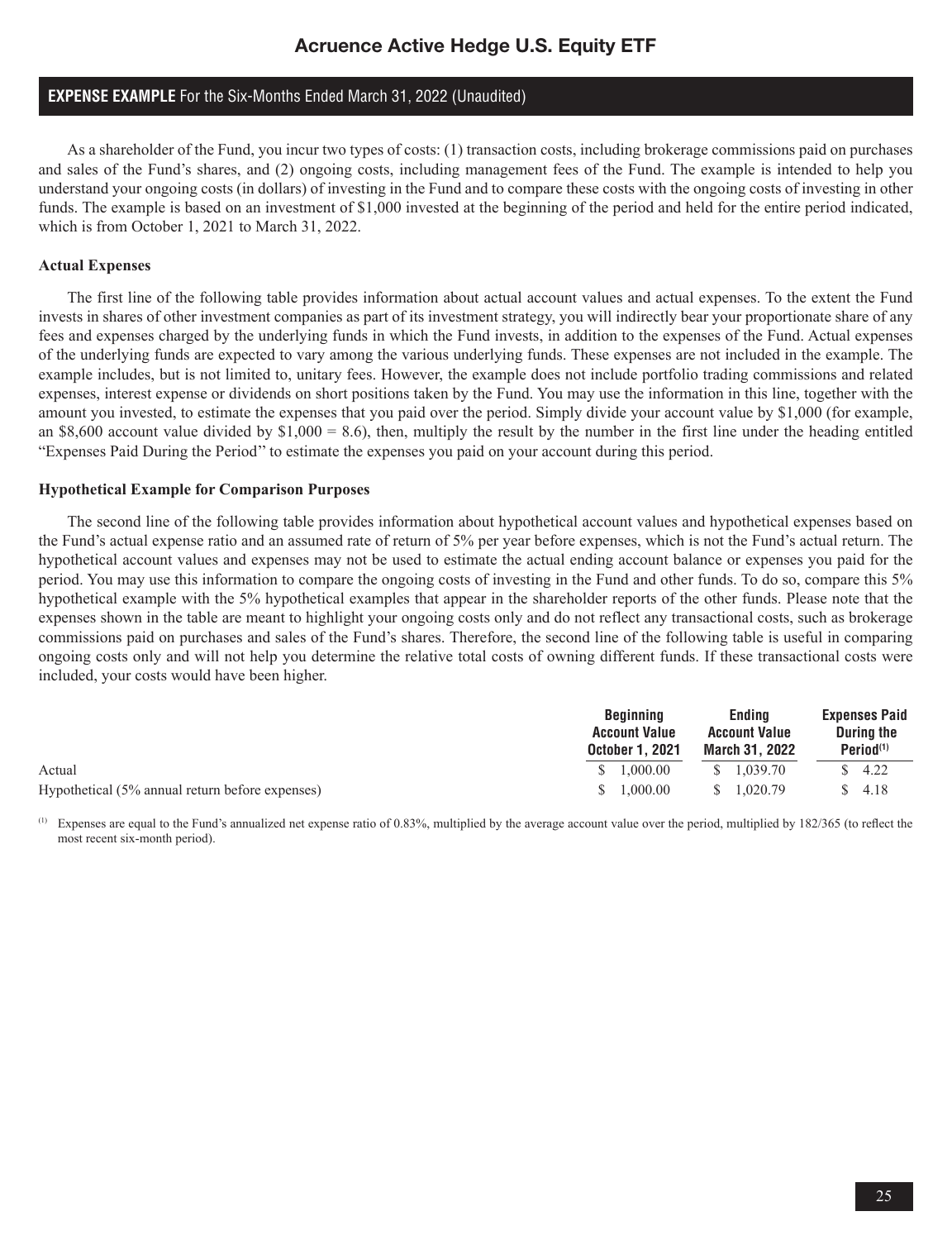### **STATEMENT REGARDING LIQUIDITY RISK MANAGEMENT PROGRAM** (Unaudited)

In accordance with Rule 22e-4 under the Investment Company Act of 1940, as amended ("Rule 22e-4"), Tidal ETF Trust (the "Trust"), on behalf of its series, the Acruence Active Hedge U.S. Equity ETF (the "Fund"), has adopted and implemented a liquidity risk management program (the "Program"). The Program seeks to promote effective liquidity risk management for the Fund and to protect the Fund's shareholders from dilution of their interests. The Trust's Board of Trustees (the "Board") has approved the designation of Toroso Investments, LLC, the Fund's investment adviser, as the program administrator (the "Program Administrator"). The Program Administrator has further delegated administration of the Program to a Program Administrator Committee composed of certain Trust officers. The Program Administrator has also delegated certain responsibilities under the Program to the investment sub-adviser of the Fund, however, the Program Administrator remains responsible for the overall administration and operation of the Program. The Program Administrator is required to provide a written annual report to the Board regarding the adequacy and effectiveness of the Program, including the operation of the highly liquid investment minimum, if applicable, and any material changes to the Program.

On November 23, 2021, the Board reviewed the Program Administrator's written annual report for the period October 1, 2020 through September 30, 2021 (the "Report"). The Program assesses liquidity risk under both normal and reasonably foreseeable stressed market conditions. The risk is managed by monitoring the degree of liquidity of a fund's investments, limiting the amount of illiquid investments and utilizing various risk management tools and facilities available to a fund, among other means. The Trust has engaged the services of ICE Data Services, a third-party vendor, to provide daily portfolio investment classification services to assist in the Program Administrator's assessment. The Report noted that no material changes had been made to the Program during the review period. The Program Administrator determined that the Program is reasonably designed and operating effectively.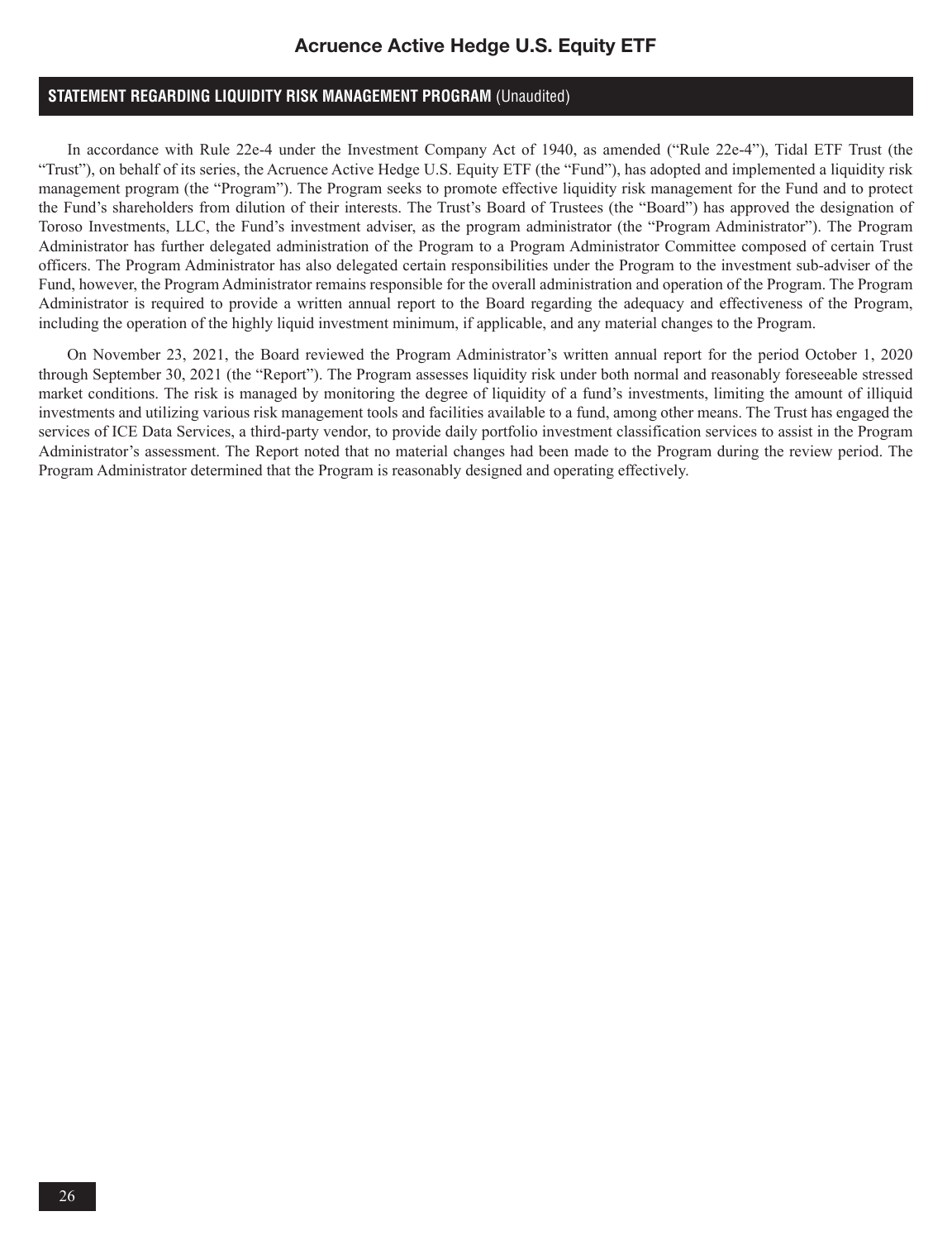# Acruence Active Hedge U.S. Equity ETF

# **TRUSTEES AND EXECUTIVE OFFICERS** (Unaudited)

| Name, Address<br>and Year of Birth                                                                                                    | <b>Position</b><br><b>Held with</b><br>the Trust                                           | Term of<br><b>Office and</b><br>Length of<br><b>Time Served</b>                                                                                                      | Principal<br>Occupation(s)<br><b>During Past 5 Years</b>                                                                                                                                                                                                                                                                                              | <b>Number of</b><br><b>Portfolios in</b><br><b>Fund Complex</b><br>Overseen by<br><b>Trustee</b> | <b>Other Directorships</b><br><b>Held by Trustee During</b><br>Past 5 Years                                                                                                                                                                                                                                          |
|---------------------------------------------------------------------------------------------------------------------------------------|--------------------------------------------------------------------------------------------|----------------------------------------------------------------------------------------------------------------------------------------------------------------------|-------------------------------------------------------------------------------------------------------------------------------------------------------------------------------------------------------------------------------------------------------------------------------------------------------------------------------------------------------|--------------------------------------------------------------------------------------------------|----------------------------------------------------------------------------------------------------------------------------------------------------------------------------------------------------------------------------------------------------------------------------------------------------------------------|
| Independent Trustees <sup>(1)</sup>                                                                                                   |                                                                                            |                                                                                                                                                                      |                                                                                                                                                                                                                                                                                                                                                       |                                                                                                  |                                                                                                                                                                                                                                                                                                                      |
| Mark H.W. Baltimore<br>c/o Tidal ETF Services, LLC<br>898 N. Broadway, Suite 2<br>Massapequa, New York 11758<br>Born: 1967            | Trustee                                                                                    | since 2018                                                                                                                                                           | Indefinite term: Co-Chief Executive Officer, Global<br>Rhino, LLC (asset management<br>consulting firm) (since 2018); Chief<br>Business Development Officer, Joot<br>(asset management compliance services<br>firm) (since 2019); Chief Executive<br>Officer, Global Sight, LLC (asset<br>management distribution consulting<br>firm) $(2016 - 2018)$ | 30                                                                                               | None                                                                                                                                                                                                                                                                                                                 |
| Dusko Culafic<br>c/o Tidal ETF Services, LLC<br>898 N. Broadway, Suite 2<br>Massapequa, New York 11758<br>Born: 1958                  | Trustee                                                                                    | since 2018                                                                                                                                                           | Indefinite term; Retired (since 2018); Senior<br>Operational Due Diligence Analyst,<br>Aurora Investment Management, LLC<br>$(2012 - 2018).$                                                                                                                                                                                                          | 30                                                                                               | None                                                                                                                                                                                                                                                                                                                 |
| Eduardo Mendoza<br>c/o Tidal ETF Services, LLC<br>898 N. Broadway, Suite 2<br>Massapequa, New York 11758<br>Born: 1966                | Trustee                                                                                    | since 2018                                                                                                                                                           | Indefinite term; Executive Vice President - Head<br>of Capital Markets & Corporate<br>Development, Credijusto (financial<br>technology company) (since 2017);<br>Founding Partner / Capital Markets &<br>Head of Corporate Development, SQN<br>Latina (specialty finance company)<br>$(2016 - 2017).$                                                 | 30                                                                                               | None                                                                                                                                                                                                                                                                                                                 |
| <b>Interested Trustee and Executive Officer</b>                                                                                       |                                                                                            |                                                                                                                                                                      |                                                                                                                                                                                                                                                                                                                                                       |                                                                                                  |                                                                                                                                                                                                                                                                                                                      |
| Eric W. Falkeis <sup>(2)</sup><br>c/o Tidal ETF Services, LLC<br>898 N. Broadway, Suite 2<br>Massapequa, New York 11758<br>Born: 1973 | President,<br>Principal<br>Executive<br>Officer.<br>Trustee,<br>Chairman,<br>and Secretary | President<br>and Principal<br>Executive<br>Officer since<br>2019,<br>Indefinite<br>term; Trustee,<br>Chairman,<br>and Secretary<br>since $2018$ ,<br>Indefinite term | Chief Executive Officer, Tidal ETF<br>Services LLC (since 2018); Chief<br>Operating Officer (and other positions),<br>Rafferty Asset Management, LLC<br>(2013-2018) and Direxion Advisors,<br>LLC (2017-2018).                                                                                                                                        | 30                                                                                               | Tidal ETF Trust II<br>(Since 2022);<br>Independent Director,<br>Muzinich BDC, Inc.<br>(since 2019); Trustee,<br>Professionally Managed<br>Portfolios (27 series)<br>(since 2011); Interested<br>Trustee, Direxion Funds,<br>Direxion Shares ETF<br>Trust, and Direxion<br><b>Insurance Trust</b><br>$(2014 - 2018).$ |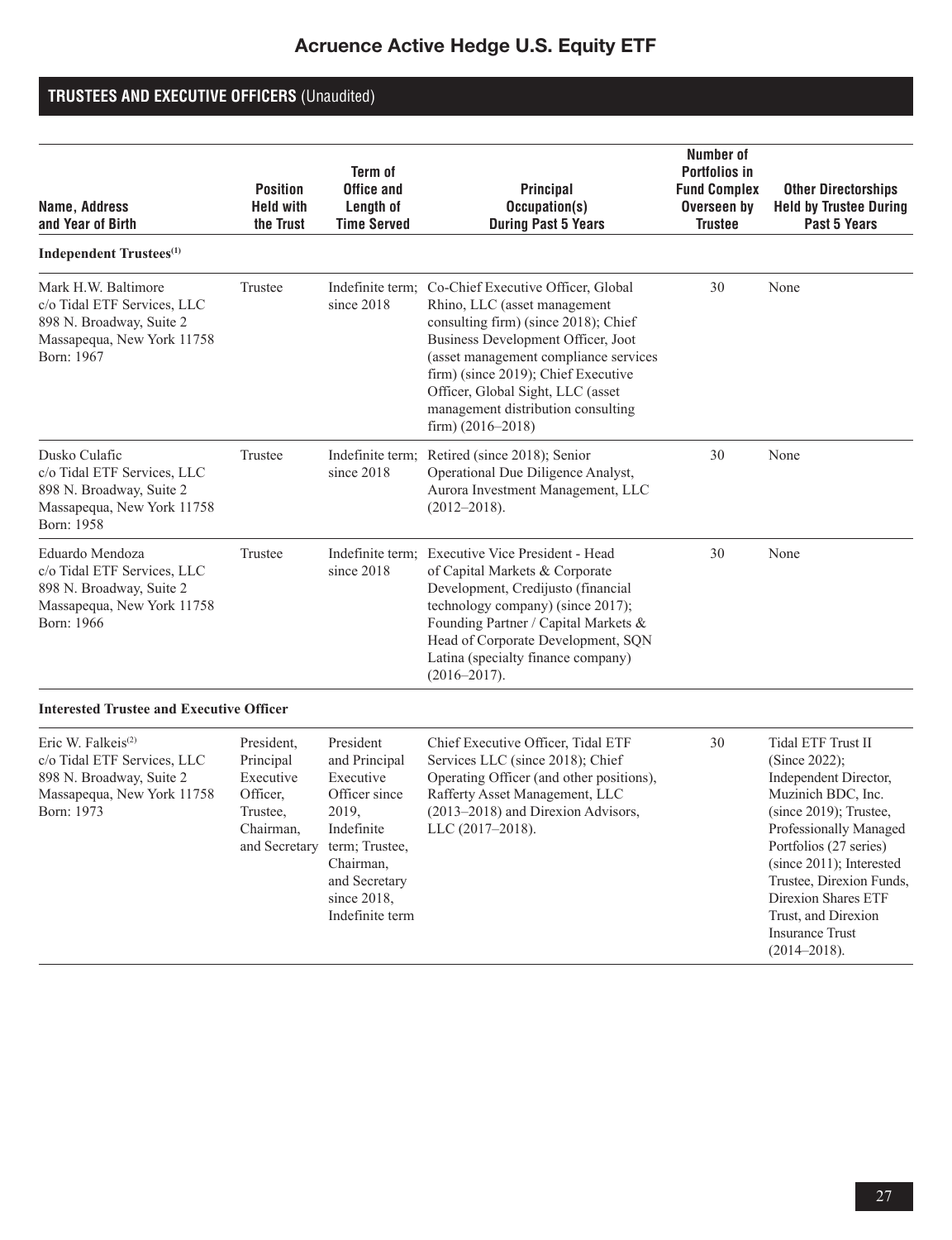### **TRUSTEES AND EXECUTIVE OFFICERS** (Unaudited) (Continued)

| Name, Address<br>and Year of Birth                                                                                                                       | <b>Position</b><br><b>Held with</b><br>the Trust                                                                            | Term of<br>Office and<br>Length of<br><b>Time Served</b> | <b>Principal</b><br>Occupation(s)<br><b>During Past 5Years</b>                                                                                                                                                                                                                       | <b>Number of</b><br><b>Portfolios in</b><br><b>Fund Complex</b><br>Overseen by<br><b>Trustee</b> | <b>Other Directorships</b><br><b>Held by Trustee During</b><br>Past 5 Years |
|----------------------------------------------------------------------------------------------------------------------------------------------------------|-----------------------------------------------------------------------------------------------------------------------------|----------------------------------------------------------|--------------------------------------------------------------------------------------------------------------------------------------------------------------------------------------------------------------------------------------------------------------------------------------|--------------------------------------------------------------------------------------------------|-----------------------------------------------------------------------------|
| <b>Executive Officers</b>                                                                                                                                |                                                                                                                             |                                                          |                                                                                                                                                                                                                                                                                      |                                                                                                  |                                                                             |
| Daniel H. Carlson<br>c/o Tidal ETF Services, LLC<br>898 N. Broadway, Suite 2<br>Massapequa, New York 11758<br>Born: 1955                                 | Treasurer,<br>Principal<br>Financial<br>Officer.<br>Principal<br>Accounting<br>Officer, and<br>AML<br>Compliance<br>Officer | Indefinite term:<br>since 2018                           | Chief Financial Officer, Chief<br>Compliance Officer, and Managing<br>Member, Toroso Investments, LLC<br>(since 2012).                                                                                                                                                               | <b>Not</b><br>Applicable                                                                         | Not Applicable                                                              |
| William H. Woolverton, Esq.<br>c/o Cipperman Compliance<br>Services, LLC<br>480 E. Swedesford Road, Suite 220<br>Wayne, Pennsylvania 19087<br>Born: 1951 | Chief<br>Compliance<br>Officer                                                                                              | Indefinite term:<br>since 2021                           | Senior Compliance Advisor, Cipperman<br>Compliance Services, LLC (since 2020);<br>Operating Partner, Altamont Capital<br>Partners (private equity firm) (2021<br>to present); Managing Director and<br>Head of Legal - US, Waystone (global<br>governance solutions) (2016 to 2019). | <b>Not</b><br>Applicable                                                                         | Not Applicable                                                              |
| Ally L. Mueller<br>c/o Tidal ETF Services, LLC<br>898 N. Broadway, Suite 2<br>Massapequa, New York 11758<br>Born: 1979                                   | Assistant<br>Treasurer                                                                                                      | since 2022                                               | Indefinite term; Head of ETF Launches and Finance<br>Director, Tidal ETF Services LLC<br>(since 2019).                                                                                                                                                                               | <b>Not</b><br>Applicable                                                                         | Not Applicable                                                              |
| Cory R. Akers<br>c/o U.S. Bancorp Fund<br>Services, LLC<br>615 East Michigan Street<br>Milwaukee, Wisconsin 53202<br>Born: 1978                          | Assistant<br>Secretary                                                                                                      | since 2019                                               | Indefinite term; Assistant Vice President, U.S. Bancorp<br>Fund Services, LLC (since 2006).                                                                                                                                                                                          | <b>Not</b><br>Applicable                                                                         | Not Applicable                                                              |

(1) All Independent Trustees of the Trust are not "interested persons" of the Trust as defined under the 1940 Act ("Independent Trustees").

(2) Mr. Falkeis is considered an "interested person" of the Trust due to his positions as President, Principal Executive Officer, Chairman and Secretary of the Trust, and Chief Executive Officer of Tidal ETF Services LLC, an affiliate of the Adviser.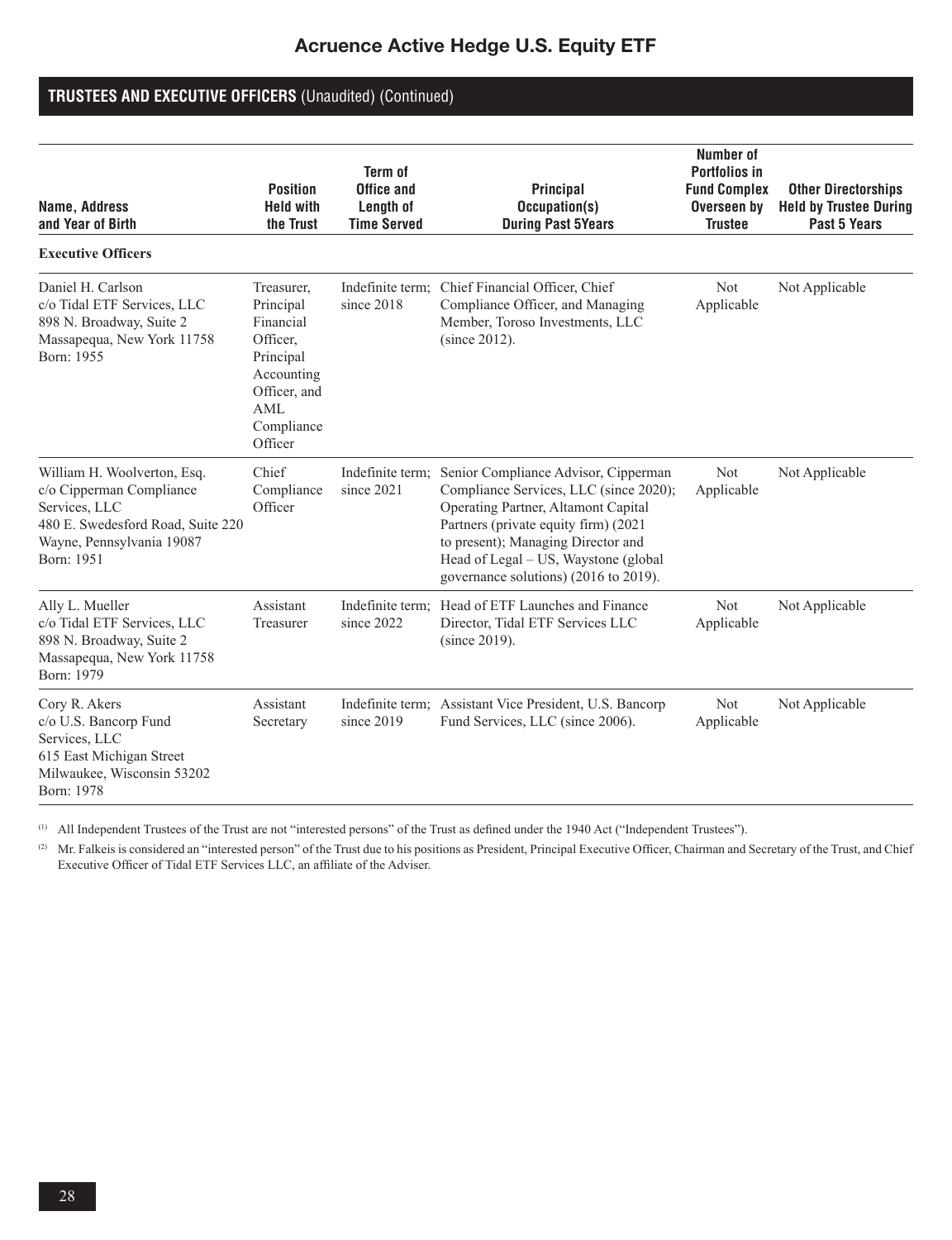### **ADDITIONAL INFORMATION**

### **QUALIFIED DIVIDEND INCOME/DIVIDENDS RECEIVED DEDUCTION** (Unaudited)

For the period ended March 31, 2022, certain dividends paid by the Fund may be subject to a maximum tax rate of 23.8%, as provided for by the Jobs and Growth Tax Relief Reconciliation Act of 2003 and the Tax Cuts and Jobs Act of 2017.

The percentage of dividends declared from ordinary income designated as qualified dividend income for the period ended March 31, 2022 was 100%.

For corporate shareholders, the percent of ordinary income distributions qualifying for the corporate dividends received deduction for the period ended March 31, 2022, was 100%.

The percentage of taxable ordinary income distributions that are designated as short-term capital gain distribution under Internal Revenue Section  $871(k)(2)(c)$  for the period ended March 31, 2022, was 0%.

### **INFORMATION ABOUT PROXY VOTING** (Unaudited)

A description of the policies and procedures that the Fund uses to determine how to vote proxies relating to portfolio securities is available upon request without charge, by calling (833) 653-6400 or by accessing the Fund's website at www.acruenceetf.com. Furthermore, you can obtain the description on the SEC's website at www.sec.gov.

Information regarding how the Fund voted proxies relating to portfolio securities during the most recent period ended June 30 is available upon request without charge by calling (833) 653-6400 or by accessing the SEC's website at www.sec.gov.

### **INFORMATION ABOUT THE PORTFOLIO HOLDINGS** (Unaudited)

The Fund's portfolio holdings are posted on the Fund's website daily at www.acruenceetf.com. The Fund files its complete schedule of portfolio holdings with the SEC for its first and third fiscal quarters on Part F of Form N-PORT. The Fund's Part F of Form N-PORT is available without charge, upon request, by calling (833) 653-6400. Furthermore, you can obtain the Part F of Form N-PORT on the SEC's website at www.sec.gov.

### **FREQUENCY DISTRIBUTION OF PREMIUMS AND DISCOUNTS** (Unaudited)

Information regarding how often shares of the Fund trade on the Exchange at a price above (i.e., at a premium) or below (i.e., at a discount) to its daily NAV is available, without charge, on the Fund's website at www.acruenceetf.com.

### **INFORMATION ABOUT THE FUND'S TRUSTEES** (Unaudited)

The SAI includes additional information about the Fund's Trustees and is available without charge, upon request, by calling (833) 653-6400. Furthermore, you can obtain the SAI on the SEC's website at www.sec.gov or the Fund's website at www.acruenceetf.com.